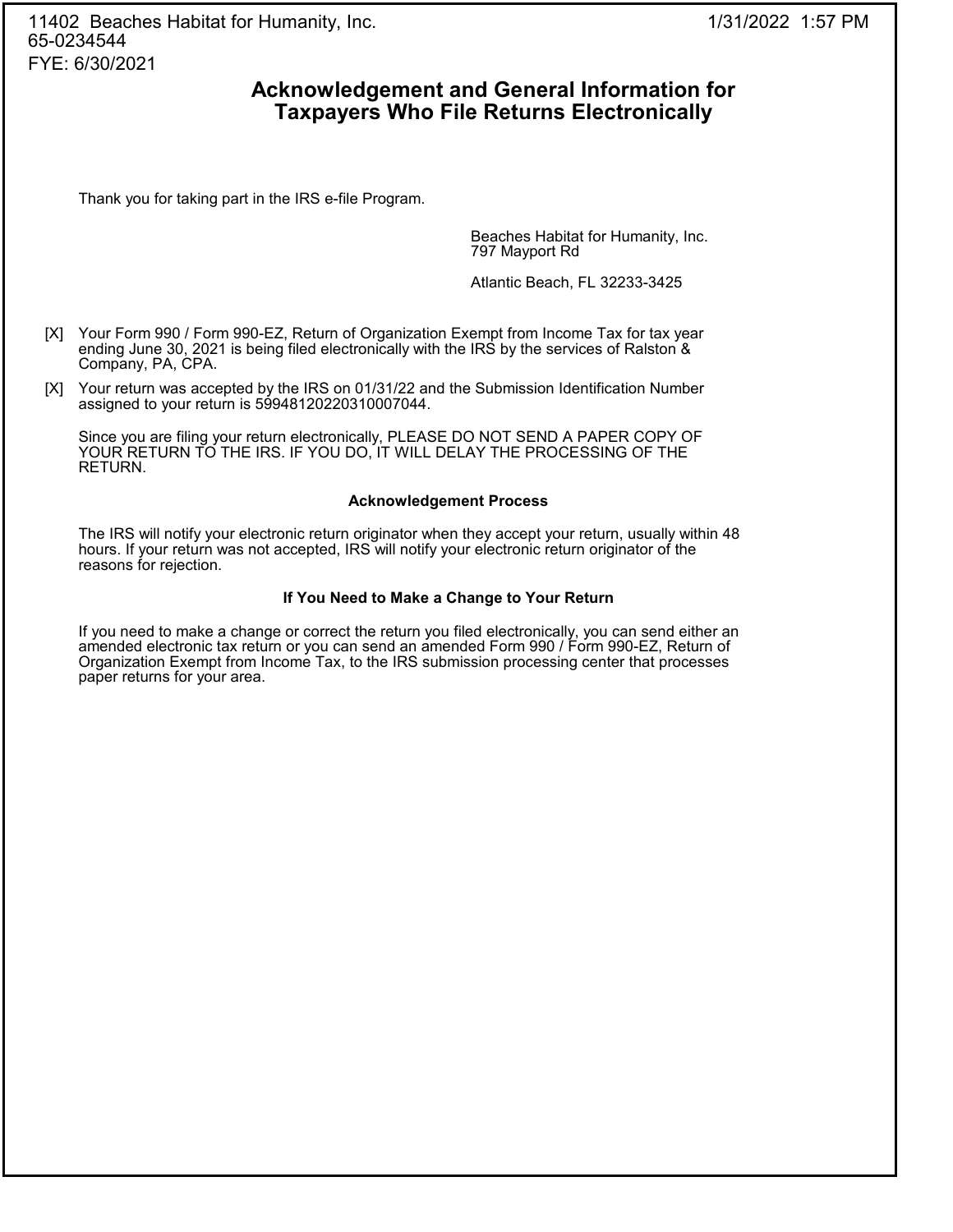#### Other expenses (Part IX, column (A), lines 11a–11d, 11f–24e) . . . . . . . . . . . . . . . . . . . . . . . . . . . . **17** Total expenses. Add lines 13–17 (must equal Part IX, column (A), line 25) . . . . . . . . . . . . . . . **18** G Gross receipts\$ Check if applicable: **A** For the 2020 calendar year, or tax year beginning)  $7$  /  $01$  /  $20\,$  , and ending  $\,$  0.6  $/$   $30$  /  $21\,$ Application pending City or town, state or province, country, and ZIP or foreign postal code Amended return terminated Number and street (or P.O. box if mail is not delivered to street address) Room/suite Initial return Name change Address change C Name of organization Department of the Treasury **internal Revenue Service in Conserver Conserverse Conserverse Conserverse Conservers<br>
<b>Go to** *www.irs.gov/Form990* for instructions and the latest information. OMB No. 1545-0047 Form **Telephone number B** Check if annicable: C Name of organization **C D Employer identification number Do not enter social security numbers on this form as it may be made public. <br>
<b>Do not enter social security numbers on this form as it may be made public. Open to Public 990 a 2020 2010 2020 2020 2020 2020 2020 2020 2020 2020 2020 2020 2020 2020 2020 2020 2020 2020 2020 2020 2020 2020 2020 2020 2020 2020 2020 2020 2020 2020 2 Inspection** Doing business as **Name and address of principal officer: H(a)** Is this a group return for subordinates? **H(b)** Are all subordinates included? **H(c)** Group exemption number If "No," attach a list. See instructions **Yes Yes No I J K** Tax-exempt status: **Website:**  Form of organization: 501(c) ( )  $\triangleleft$  (insert no.)  $\begin{array}{|c|c|c|c|c|c|c|c|c|} \hline 527 & 527 \end{array}$ **X** Corporation Trust Association Other **L** Other **L** Year of formation: 1990 **Part I Summary** 1 Briefly describe the organization's mission or most significant activities: www.www.www.www.www.www.www.www.ww. **2** Check this box ▶ │ if the organization discontinued its operations or disposed of more than 25% of its net assets. **3** Number of voting members of the governing body (Part VI, line 1a) . . . . . . . . . . . . . . . . . . . . . . . . . . . . . . . . . . . . . . . . . . . . **4** Number of independent voting members of the governing body (Part VI, line 1b) . . . . . . . . . . . . . . . . . . . . . . . . . . . . . . **5** Total number of individuals employed in calendar year 2020 (Part V, line 2a)  $\ldots$ **6** Total number of volunteers (estimate if necessary) . . . . . . . . . . . . . . . . . . . . . . . . . . . . . . . . . . . . . . . . . . . . . . . . . . . . . . . . . . . . . **7a** Total unrelated business revenue from Part VIII, column (C), line 12 . . . . . . . . . . . . . . . . . . . . . . . . . . . . . . . . . . . . . . . . . . . **b** Net unrelated business taxable income from Form 990-T, Part I, line 11 . . . . . . . . . . . . . . . . . . . . . . . . . . . . . . . . . . . . . . . **7b 7a 6 5 4 3** SEEKING TO PUT GOD'S LOVE INTO ACTION, BEACHES HABITAT FOR HUMANITY BRINGS . . . . . . . . . . . . . . . . . . . . . . . . . . . . . . . . . . . . . . . . . . . . . . . . . . . . . . . . . . . . . . . . . . . . . . . . . . . . . . . . . . . . . . . . . . . . . . . . . . . . . . . . . . . . . . . . . . . . . . . . . . . . . . . . . . . . . . . . . . . . . . . . . . . . . . . PEOPLE TOGETHER TO BUILD HOMES, COMMUNITIES, AND HOPE. . . . . . . . . . . . . . . . . . . . . . . . . . . . . . . . . . . . . . . . . . . . . . . . . . . . . . . . . . . . . . . . . . . . . . . . . . . . . . . . . . . . . . . . . . . . . . . . . . . . . . . . . . . . . . . . . . . . . . . . . . . . . . . . . . . . . . . . . . . . . . . . . . . . . . . . **8** Contributions and grants (Part VIII, line 1h) . . . . . . . . . . . . . . . . . . . . . . . . . . . . . . . . . . . . . . . . . . . . . . . . **9** Program service revenue (Part VIII, line 2g) . . . . . . . . . . . . . . . . . . . . . . . . . . . . . . . . . . . . . . . . . . . . . . . . **10** Investment income (Part VIII, column (A), lines 3, 4, and 7d) . . . . . . . . . . . . . . . . . . . . . . . . . . . . . . **11** Other revenue (Part VIII, column (A), lines 5, 6d, 8c, 9c, 10c, and 11e) .................... **12** Total revenue – add lines 8 through 11 (must equal Part VIII, column (A), line 12) ....... **Prior Year Current Year 13** Grants and similar amounts paid (Part IX, column (A), lines 1–3) . . . . . . . . . . . . . . . . . . . . . . . . . **14** Benefits paid to or for members (Part IX, column (A), line 4) . . . . . . . . . . . . . . . . . . . . . . . . . . . . . . . **15** Salaries, other compensation, employee benefits (Part IX, column (A), lines 5–10)  $\ldots$ **16a** Professional fundraising fees (Part IX, column (A), line 11e) . . . . . . . . . . . . . . . . . . . . . . . . . . . . . . . **b** Total fundraising expenses (Part IX, column (D), line 25) . . . . . . . . . . . . . . . . . . . . . . . . . . . . . . . 106,391 **19** Revenue less expenses. Subtract line 18 from line 12 . . . . . . . . . . . . . . . . . . . . . . . . . . . . . . . . . . . . . **20** Total assets (Part X, line 16) . . . . . . . . . . . . . . . . . . . . . . . . . . . . . . . . . . . . . . . . . . . . . . . . . . . . . . . . . . . . . . . . **21** Total liabilities (Part X, line 26) . . . . . . . . . . . . . . . . . . . . . . . . . . . . . . . . . . . . . . . . . . . . . . . . . . . . . . . . . . . . . . **22** Net assets or fund balances. Subtract line 21 from line 20 ……………………………… **Beginning of Current Year End of Year Part II Signature Block** Paints and the same of the super space is contained a source of the section and the section of the section of the section of the section of the section of the section of the section of the section of the section of the se 501(c)(3) Final return/ BEACHES HABITAT FOR HUMANITY, INC. 797 MAYPORT RD ATLANTIC BEACH FL 32233-3425 65-0234544 904-241-1222 CURTIS FORD 797 MAYPORT ROAD ATLANTIC BEACH FL 32233 4,646,385  $\overline{X}$ X WWW.BEACHESHABITAT.ORG **M** State of legal domicile:  $FL$ <u>15</u> 15 15 0 0 0 <mark>895,158</mark> 1,398,816<br>659,551 3,213,504 1,659,551 3,213,504 <u>13,610</u><br>20,455 6,256 2,568,668 4,646,385 0  $rac{0}{660}$ 879,895 890, 0 <u>425,365 2,582,693</u><br>305,260 3,473,353 <u>305,260 3,473,</u><br>263.408 1,173, 263,408 1,173,032 <u>866,034 9,583,992</u><br>511,021 2,055,947 2,511,021 2,055,947 6,355,013 7,528,045 11402 01/31/2022 2:07 PM

Under penalties of perjury, I declare that I have examined this return, including accompanying schedules and statements, and to the best of my knowledge and belief, it is true, correct, and complete. Declaration of preparer (other than officer) is based on all information of which preparer has any knowledge.

| Sign        |                            | Signature of officer         |                                                                                 |                       |                    | Date         |                   |                    |           |
|-------------|----------------------------|------------------------------|---------------------------------------------------------------------------------|-----------------------|--------------------|--------------|-------------------|--------------------|-----------|
| <b>Here</b> |                            | Type or print name and title | CURTIS FORD                                                                     |                       | EXECUTIVE DIRECTOR |              |                   |                    |           |
|             | Print/Type preparer's name |                              |                                                                                 | Preparer's signature  | Date               |              | Check             | <b>PTIN</b>        |           |
| Paid        | MICHAEL R. RITCH           |                              |                                                                                 |                       | 01/31              |              | /22 self-employed | P01345254          |           |
| Preparer    | Firm's name                |                              | RALSTON & COMPANY,                                                              | PA, CPA               |                    | Firm's $EIN$ |                   | 59-1514060         |           |
| Use Only    |                            |                              | 8'/7'                                                                           | SAN JOSE BLVD, BLDG E |                    |              |                   |                    |           |
|             | Firm's address ▶           |                              | JACKSONVILLE, FL                                                                | 32217-4213            |                    | Phone no.    |                   | $904 - 730 - 0440$ |           |
|             |                            |                              | May the IRS discuss this return with the preparer shown above? See instructions |                       |                    |              |                   | Yes                | <b>No</b> |
| <b>DAA</b>  |                            |                              | For Paperwork Reduction Act Notice, see the separate instructions.              |                       |                    |              |                   | Form 990 (2020)    |           |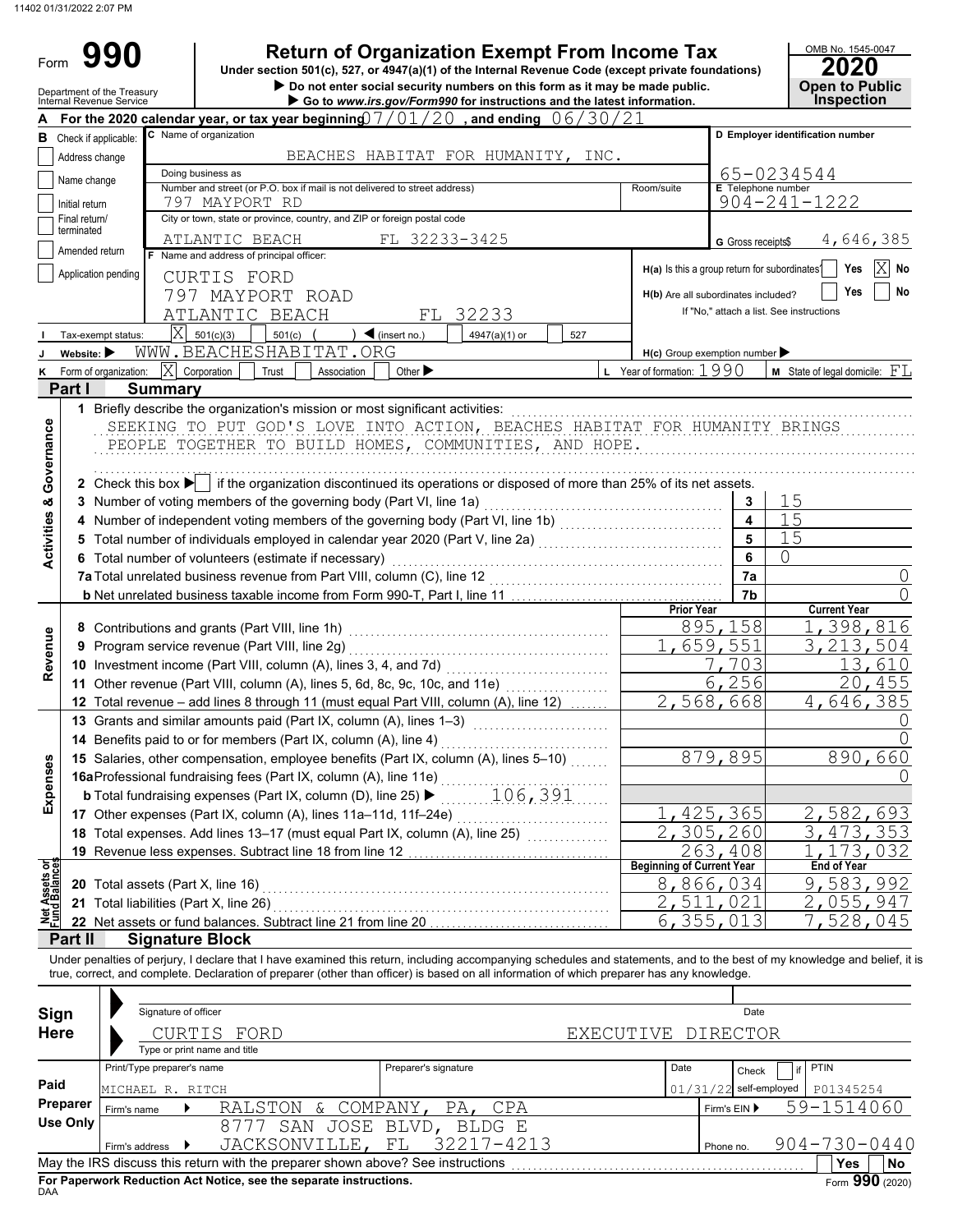|                                                                     |                                                      | Form 990 (2020) BEACHES HABITAT FOR HUMANITY, INC. 65-0234544                                                                                                                                                 |                                              | Page 2                  |
|---------------------------------------------------------------------|------------------------------------------------------|---------------------------------------------------------------------------------------------------------------------------------------------------------------------------------------------------------------|----------------------------------------------|-------------------------|
| Part III                                                            |                                                      | <b>Statement of Program Service Accomplishments</b>                                                                                                                                                           |                                              |                         |
|                                                                     |                                                      |                                                                                                                                                                                                               |                                              |                         |
|                                                                     | 1 Briefly describe the organization's mission:       | SEEKING TO PUT GOD'S LOVE INTO ACTION, BEACHES HABITAT FOR HUMANITY BRINGS                                                                                                                                    |                                              |                         |
|                                                                     |                                                      | PEOPLE TOGETHER TO BUILD HOMES, COMMUNITIES, AND HOPE.                                                                                                                                                        |                                              |                         |
|                                                                     |                                                      |                                                                                                                                                                                                               |                                              |                         |
|                                                                     |                                                      | Did the organization undertake any significant program services during the year which were not listed on the                                                                                                  |                                              |                         |
| prior Form 990 or 990-EZ?                                           |                                                      |                                                                                                                                                                                                               |                                              | Yes $\boxed{\times}$ No |
|                                                                     | If "Yes," describe these new services on Schedule O. |                                                                                                                                                                                                               |                                              |                         |
|                                                                     |                                                      | Did the organization cease conducting, or make significant changes in how it conducts, any program                                                                                                            |                                              |                         |
| services?                                                           |                                                      |                                                                                                                                                                                                               |                                              | Yes $\boxed{\times}$ No |
|                                                                     | If "Yes," describe these changes on Schedule O.      | Describe the organization's program service accomplishments for each of its three largest program services, as measured by                                                                                    |                                              |                         |
|                                                                     |                                                      | expenses. Section 501(c)(3) and 501(c)(4) organizations are required to report the amount of grants and allocations to others,<br>the total expenses, and revenue, if any, for each program service reported. |                                              |                         |
| 4a (Code:                                                           |                                                      |                                                                                                                                                                                                               | ) (Revenue $$3, 213, 504$ )                  |                         |
|                                                                     |                                                      | BEACHES HABITAT FOR HUMANITY IS AN INDEPENDENT AFFILIATE OF HABITAT                                                                                                                                           |                                              | FOR                     |
|                                                                     |                                                      | HUMANITY INTERNATIONAL. BEACHES HABITAT'S PRIMARY PROGRAMS                                                                                                                                                    | INCLUDE                                      | BUILDING                |
|                                                                     |                                                      | NEW HOMES, RENOVATING AND REPAIRING EXISTING HOMES FOR FAMILIES                                                                                                                                               |                                              | IN T<br>NEED<br>- IN    |
|                                                                     |                                                      | EASTERN DUVAL COUNTY FLORIDA AND PARTICULARLY IN THE BEACHES COMMUNITIES OF                                                                                                                                   |                                              |                         |
|                                                                     |                                                      | ATLANTIC BEACH, NEPTUNE BEACH, AND JACKSONVILLE BEACH. IN FISCAL YEAR 2021,                                                                                                                                   |                                              |                         |
|                                                                     |                                                      | 9 HOMES WERE COMPLETED. SEVERAL ADDITIONAL WERE RECYCLED.                                                                                                                                                     |                                              | THESE HOMES WERE        |
|                                                                     |                                                      | SOLD TO WORKING LOW-INCOME FAMILIES WHO QUALIFED FOR THE HOME OWNERSHIP                                                                                                                                       |                                              |                         |
|                                                                     |                                                      | PROGRAM AND PURCHASED THEIR HOMES WITH A 30 YEAR INTEREST FREE MORTGAGE                                                                                                                                       |                                              |                         |
|                                                                     | HELD BY THE AFFILIATE.                               |                                                                                                                                                                                                               | THE AFFILIATE ALSO PARTNERS WITH THE CITY OF |                         |
|                                                                     |                                                      | ATLANTIC BEACH TO PROVIDE EDUCATIONAL AND AFTER SCHOOL ACTIVITIES.                                                                                                                                            |                                              |                         |
|                                                                     |                                                      |                                                                                                                                                                                                               |                                              |                         |
|                                                                     |                                                      |                                                                                                                                                                                                               |                                              |                         |
| N/A                                                                 |                                                      |                                                                                                                                                                                                               |                                              |                         |
|                                                                     |                                                      |                                                                                                                                                                                                               |                                              |                         |
|                                                                     |                                                      |                                                                                                                                                                                                               |                                              |                         |
|                                                                     |                                                      |                                                                                                                                                                                                               |                                              |                         |
|                                                                     |                                                      |                                                                                                                                                                                                               |                                              |                         |
|                                                                     |                                                      |                                                                                                                                                                                                               |                                              |                         |
|                                                                     |                                                      |                                                                                                                                                                                                               |                                              |                         |
|                                                                     |                                                      |                                                                                                                                                                                                               |                                              |                         |
|                                                                     |                                                      |                                                                                                                                                                                                               |                                              |                         |
|                                                                     |                                                      |                                                                                                                                                                                                               |                                              |                         |
|                                                                     |                                                      |                                                                                                                                                                                                               |                                              |                         |
| 4c (Code:                                                           | $(1, 1, 1, 1)$ (Expenses \$                          | including grants of\$                                                                                                                                                                                         | ) (Revenue \$                                |                         |
| N/A                                                                 |                                                      |                                                                                                                                                                                                               |                                              |                         |
|                                                                     |                                                      |                                                                                                                                                                                                               |                                              |                         |
|                                                                     |                                                      |                                                                                                                                                                                                               |                                              |                         |
|                                                                     |                                                      |                                                                                                                                                                                                               |                                              |                         |
|                                                                     |                                                      |                                                                                                                                                                                                               |                                              |                         |
|                                                                     |                                                      |                                                                                                                                                                                                               |                                              |                         |
|                                                                     |                                                      |                                                                                                                                                                                                               |                                              |                         |
|                                                                     |                                                      |                                                                                                                                                                                                               |                                              |                         |
|                                                                     |                                                      |                                                                                                                                                                                                               |                                              |                         |
|                                                                     |                                                      |                                                                                                                                                                                                               |                                              |                         |
|                                                                     |                                                      |                                                                                                                                                                                                               |                                              |                         |
|                                                                     |                                                      |                                                                                                                                                                                                               |                                              |                         |
|                                                                     |                                                      |                                                                                                                                                                                                               |                                              |                         |
| 4d Other program services (Describe on Schedule O.)<br>(Expenses \$ |                                                      | including grants of\$                                                                                                                                                                                         | (Revenue \$                                  |                         |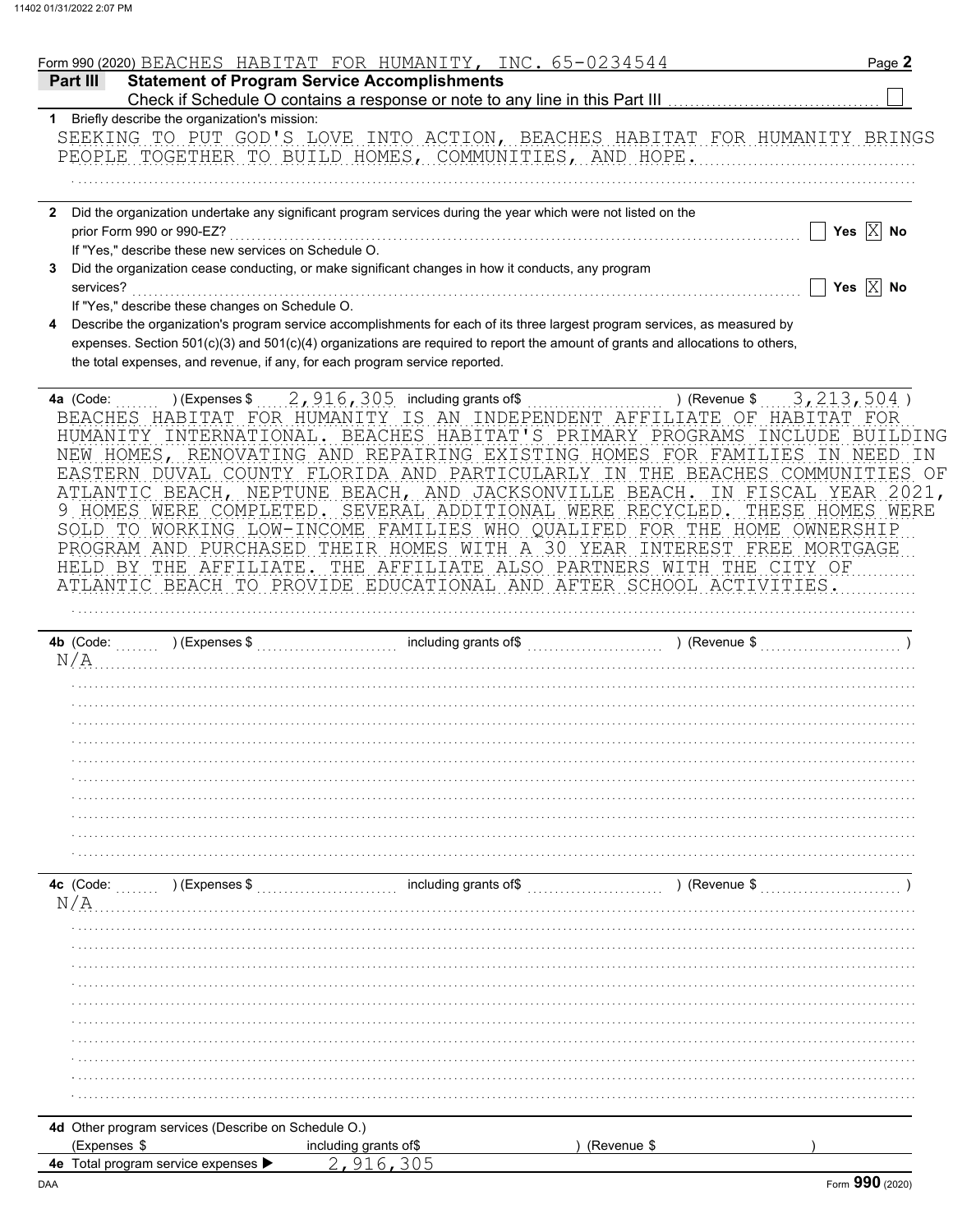|              |                                                                                                                                                                                                                           |                 | <b>Yes</b> | No |
|--------------|---------------------------------------------------------------------------------------------------------------------------------------------------------------------------------------------------------------------------|-----------------|------------|----|
| 1            | Is the organization described in section 501(c)(3) or 4947(a)(1) (other than a private foundation)? If "Yes,"                                                                                                             |                 |            |    |
|              | complete Schedule A                                                                                                                                                                                                       | 1               | Χ          |    |
| $\mathbf{2}$ | Is the organization required to complete Schedule B, Schedule of Contributors (see instructions)?                                                                                                                         | $\mathbf{2}$    | Χ          |    |
| 3            | Did the organization engage in direct or indirect political campaign activities on behalf of or in opposition to                                                                                                          |                 |            |    |
|              | candidates for public office? If "Yes," complete Schedule C, Part I                                                                                                                                                       | 3               |            | Χ  |
| 4            | Section 501(c)(3) organizations. Did the organization engage in lobbying activities, or have a section 501(h)                                                                                                             |                 |            |    |
|              | election in effect during the tax year? If "Yes," complete Schedule C, Part II                                                                                                                                            | 4               |            | Χ  |
| 5            | Is the organization a section $501(c)(4)$ , $501(c)(5)$ , or $501(c)(6)$ organization that receives membership dues,                                                                                                      | 5               |            | Χ  |
|              | assessments, or similar amounts as defined in Revenue Procedure 98-19? If "Yes," complete Schedule C, Part III<br>Did the organization maintain any donor advised funds or any similar funds or accounts for which donors |                 |            |    |
| 6            | have the right to provide advice on the distribution or investment of amounts in such funds or accounts? If                                                                                                               |                 |            |    |
|              | "Yes," complete Schedule D, Part I                                                                                                                                                                                        | 6               |            | Χ  |
| 7            | Did the organization receive or hold a conservation easement, including easements to preserve open space,                                                                                                                 |                 |            |    |
|              | the environment, historic land areas, or historic structures? If "Yes," complete Schedule D, Part II                                                                                                                      | 7               |            | Χ  |
| 8            | Did the organization maintain collections of works of art, historical treasures, or other similar assets? If "Yes,"                                                                                                       |                 |            |    |
|              | complete Schedule D, Part III                                                                                                                                                                                             | 8               |            | Χ  |
| 9            | Did the organization report an amount in Part X, line 21, for escrow or custodial account liability, serve as a                                                                                                           |                 |            |    |
|              | custodian for amounts not listed in Part X; or provide credit counseling, debt management, credit repair, or                                                                                                              |                 |            |    |
|              | debt negotiation services? If "Yes," complete Schedule D, Part IV                                                                                                                                                         | 9               | Χ          |    |
| 10           | Did the organization, directly or through a related organization, hold assets in donor-restricted endowments                                                                                                              |                 |            |    |
|              | or in quasi endowments? If "Yes," complete Schedule D, Part V                                                                                                                                                             | 10              |            | Χ  |
| 11           | If the organization's answer to any of the following questions is "Yes," then complete Schedule D, Parts VI,                                                                                                              |                 |            |    |
|              | VII, VIII, IX, or X as applicable.                                                                                                                                                                                        |                 |            |    |
| a            | Did the organization report an amount for land, buildings, and equipment in Part X, line 10? If "Yes,"                                                                                                                    |                 |            |    |
|              | complete Schedule D, Part VI                                                                                                                                                                                              | 11a             | Χ          |    |
| b            | Did the organization report an amount for investments—other securities in Part X, line 12, that is 5% or more                                                                                                             |                 |            |    |
|              | of its total assets reported in Part X, line 16? If "Yes," complete Schedule D, Part VII                                                                                                                                  | 11 <sub>b</sub> |            | Χ  |
| c            | Did the organization report an amount for investments—program related in Part X, line 13, that is 5% or more                                                                                                              |                 |            |    |
|              | of its total assets reported in Part X, line 16? If "Yes," complete Schedule D, Part VIII                                                                                                                                 | 11c             |            | Χ  |
| d            | Did the organization report an amount for other assets in Part X, line 15, that is 5% or more of its total assets                                                                                                         |                 |            |    |
|              | reported in Part X, line 16? If "Yes," complete Schedule D, Part IX                                                                                                                                                       | 11d             |            | Χ  |
| е            | Did the organization report an amount for other liabilities in Part X, line 25? If "Yes," complete Schedule D, Part X                                                                                                     | 11e             | Χ          |    |
| f            | Did the organization's separate or consolidated financial statements for the tax year include a footnote that addresses                                                                                                   |                 |            |    |
|              | the organization's liability for uncertain tax positions under FIN 48 (ASC 740)? If "Yes," complete Schedule D, Part X                                                                                                    | 11f             |            | Χ  |
|              | 12a Did the organization obtain separate, independent audited financial statements for the tax year? If "Yes," complete                                                                                                   |                 |            |    |
|              | Schedule D, Parts XI and XII                                                                                                                                                                                              | 12a             | Χ          |    |
|              | <b>b</b> Was the organization included in consolidated, independent audited financial statements for the tax year? If                                                                                                     |                 |            |    |
|              | "Yes," and if the organization answered "No" to line 12a, then completing Schedule D, Parts XI and XII is optional                                                                                                        | 12 <sub>b</sub> |            | Χ  |
| 13           | Is the organization a school described in section $170(b)(1)(A)(ii)?$ If "Yes," complete Schedule E                                                                                                                       | 13              |            | Χ  |
| 14a          | Did the organization maintain an office, employees, or agents outside of the United States?                                                                                                                               | 14a             |            | Χ  |
| b            | Did the organization have aggregate revenues or expenses of more than \$10,000 from grantmaking,                                                                                                                          |                 |            |    |
|              | fundraising, business, investment, and program service activities outside the United States, or aggregate                                                                                                                 |                 |            |    |
|              | foreign investments valued at \$100,000 or more? If "Yes," complete Schedule F, Parts I and IV                                                                                                                            | 14b             |            | Χ  |
| 15           | Did the organization report on Part IX, column (A), line 3, more than \$5,000 of grants or other assistance to or                                                                                                         |                 |            |    |
| 16           | for any foreign organization? If "Yes," complete Schedule F, Parts II and IV<br>Did the organization report on Part IX, column (A), line 3, more than \$5,000 of aggregate grants or other                                | 15              |            | Χ  |
|              | assistance to or for foreign individuals? If "Yes," complete Schedule F, Parts III and IV                                                                                                                                 | 16              |            | Χ  |
| 17           | Did the organization report a total of more than \$15,000 of expenses for professional fundraising services on                                                                                                            |                 |            |    |
|              |                                                                                                                                                                                                                           | 17              |            | Χ  |
| 18           | Did the organization report more than \$15,000 total of fundraising event gross income and contributions on                                                                                                               |                 |            |    |
|              | Part VIII, lines 1c and 8a? If "Yes," complete Schedule G, Part II                                                                                                                                                        | 18              |            | Χ  |
| 19           | Did the organization report more than \$15,000 of gross income from gaming activities on Part VIII, line 9a?                                                                                                              |                 |            |    |
|              |                                                                                                                                                                                                                           | 19              |            | Χ  |
|              | 20a Did the organization operate one or more hospital facilities? If "Yes," complete Schedule H                                                                                                                           | 20a             |            | Χ  |
| b            |                                                                                                                                                                                                                           | 20b             |            |    |
| 21           | Did the organization report more than \$5,000 of grants or other assistance to any domestic organization or                                                                                                               |                 |            |    |
|              |                                                                                                                                                                                                                           | 21              |            | Χ  |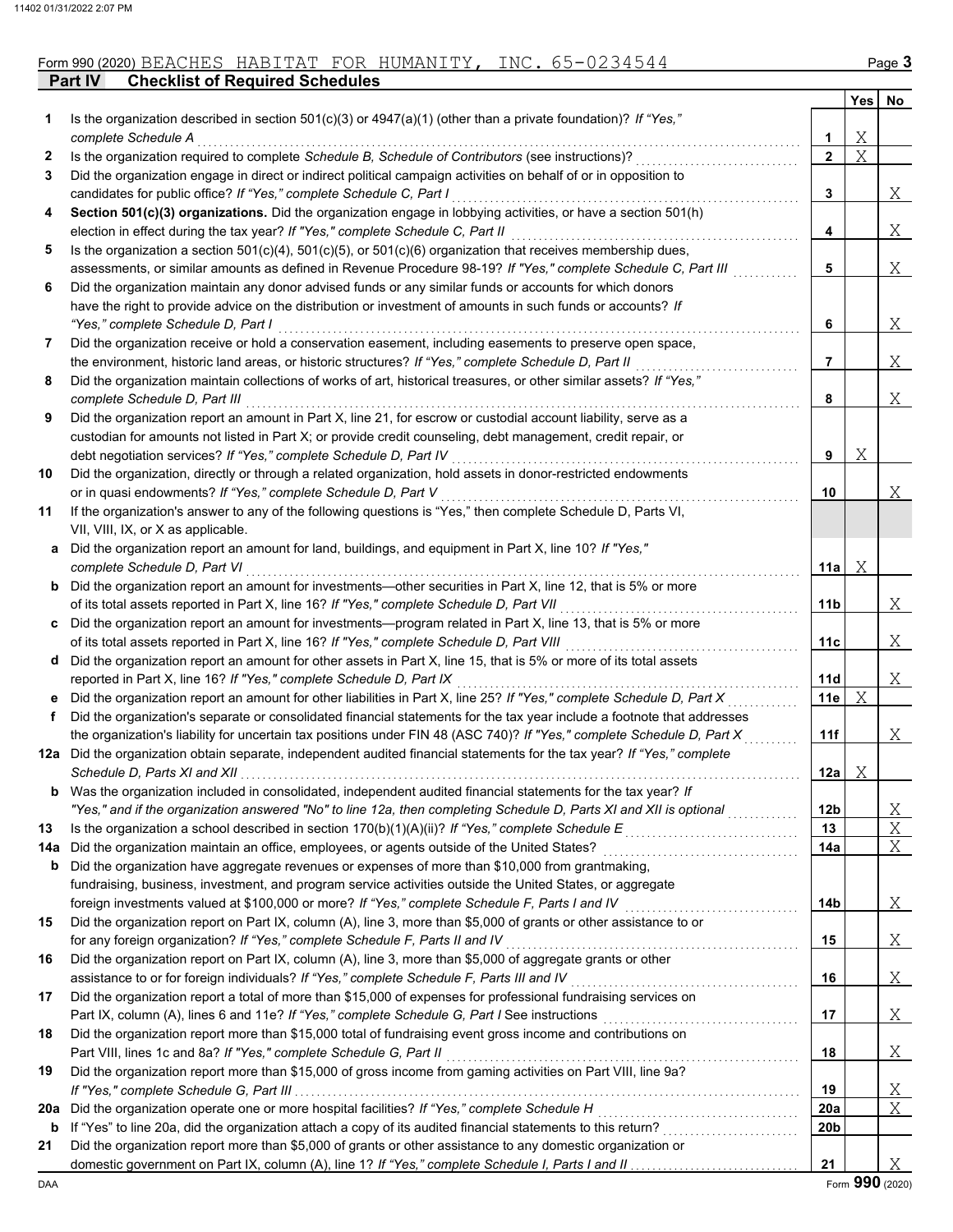| Form 990 (2020) | $\Delta($<br>BEACHES | ΆT<br>$\mathbf{v}$<br>HABITAT | OR"<br>. . | ∨רח ⊤דור<br>.1UMANITY. | $- - - -$<br>$+$ N( $\cdot$ | ∾aαe |
|-----------------|----------------------|-------------------------------|------------|------------------------|-----------------------------|------|
|                 |                      |                               |            |                        |                             |      |

**Part IV Checklist of Required Schedules** *(continued)*

|     |                                                                                                                                                                                                     |                |        |                 | Yes        | No              |
|-----|-----------------------------------------------------------------------------------------------------------------------------------------------------------------------------------------------------|----------------|--------|-----------------|------------|-----------------|
| 22  | Did the organization report more than \$5,000 of grants or other assistance to or for domestic individuals on                                                                                       |                |        |                 |            |                 |
| 23  | Part IX, column (A), line 2? If "Yes," complete Schedule I, Parts I and III<br>Did the organization answer "Yes" to Part VII, Section A, line 3, 4, or 5 about compensation of the                  |                |        | 22              |            | Χ               |
|     | organization's current and former officers, directors, trustees, key employees, and highest compensated                                                                                             |                |        |                 |            |                 |
|     | employees? If "Yes," complete Schedule J                                                                                                                                                            |                |        | 23              |            | Χ               |
| 24a | Did the organization have a tax-exempt bond issue with an outstanding principal amount of more than                                                                                                 |                |        |                 |            |                 |
|     | \$100,000 as of the last day of the year, that was issued after December 31, 2002? If "Yes," answer lines 24b                                                                                       |                |        |                 |            |                 |
|     | through 24d and complete Schedule K. If "No," go to line 25a                                                                                                                                        |                |        | 24a             |            | Χ               |
| b   | Did the organization invest any proceeds of tax-exempt bonds beyond a temporary period exception?                                                                                                   |                |        | 24b             |            |                 |
| c   | Did the organization maintain an escrow account other than a refunding escrow at any time during the year                                                                                           |                |        |                 |            |                 |
|     | to defease any tax-exempt bonds?                                                                                                                                                                    |                |        | 24c             |            |                 |
|     | d Did the organization act as an "on behalf of" issuer for bonds outstanding at any time during the year?                                                                                           |                |        | 24d             |            |                 |
|     | 25a Section 501(c)(3), 501(c)(4), and 501(c)(29) organizations. Did the organization engage in an excess benefit                                                                                    |                |        |                 |            |                 |
|     | transaction with a disqualified person during the year? If "Yes," complete Schedule L, Part I                                                                                                       |                |        | 25a             |            | Χ               |
| b   | Is the organization aware that it engaged in an excess benefit transaction with a disqualified person in a prior                                                                                    |                |        |                 |            |                 |
|     | year, and that the transaction has not been reported on any of the organization's prior Forms 990 or 990-EZ?                                                                                        |                |        |                 |            |                 |
|     | If "Yes," complete Schedule L, Part I                                                                                                                                                               |                |        | 25b             |            | Χ               |
| 26  | Did the organization report any amount on Part X, line 5 or 22, for receivables from or payables to any current                                                                                     |                |        |                 |            |                 |
|     | or former officer, director, trustee, key employee, creator or founder, substantial contributor, or 35%                                                                                             |                |        |                 |            |                 |
|     | controlled entity or family member of any of these persons? If "Yes," complete Schedule L, Part II                                                                                                  |                |        | 26              |            | Χ               |
| 27  | Did the organization provide a grant or other assistance to any current or former officer, director, trustee, key                                                                                   |                |        |                 |            |                 |
|     | employee, creator or founder, substantial contributor or employee thereof, a grant selection committee                                                                                              |                |        |                 |            |                 |
|     | member, or to a 35% controlled entity (including an employee thereof) or family member of any of these                                                                                              |                |        |                 |            |                 |
|     | persons? If "Yes," complete Schedule L, Part III                                                                                                                                                    |                |        | 27              |            | Χ               |
| 28  | Was the organization a party to a business transaction with one of the following parties (see Schedule L, Part                                                                                      |                |        |                 |            |                 |
|     | IV instructions, for applicable filing thresholds, conditions, and exceptions):<br>A current or former officer, director, trustee, key employee, creator or founder, or substantial contributor? If |                |        |                 |            |                 |
| а   | "Yes," complete Schedule L, Part IV                                                                                                                                                                 |                |        | 28a             |            | Χ               |
| b   | A family member of any individual described in line 28a? If "Yes," complete Schedule L, Part IV                                                                                                     |                |        | 28b             |            | X               |
| c   | A 35% controlled entity of one or more individuals and/or organizations described in lines 28a or 28b? If                                                                                           |                |        |                 |            |                 |
|     | "Yes," complete Schedule L, Part IV                                                                                                                                                                 |                |        | 28c             |            | Χ               |
| 29  | Did the organization receive more than \$25,000 in non-cash contributions? If "Yes," complete Schedule M                                                                                            |                |        | 29              | Χ          |                 |
| 30  | Did the organization receive contributions of art, historical treasures, or other similar assets, or qualified                                                                                      |                |        |                 |            |                 |
|     | conservation contributions? If "Yes," complete Schedule M                                                                                                                                           |                |        | 30              |            | Χ               |
| 31  | Did the organization liquidate, terminate, or dissolve and cease operations? If "Yes," complete Schedule N, Part I                                                                                  |                |        | 31              |            | X               |
| 32  | Did the organization sell, exchange, dispose of, or transfer more than 25% of its net assets? If "Yes,"                                                                                             |                |        |                 |            |                 |
|     | complete Schedule N, Part II                                                                                                                                                                        |                |        | 32              |            | Χ               |
| 33  | Did the organization own 100% of an entity disregarded as separate from the organization under Regulations                                                                                          |                |        |                 |            |                 |
|     | sections 301.7701-2 and 301.7701-3? If "Yes," complete Schedule R, Part I                                                                                                                           |                |        | 33              | Χ          |                 |
| 34  | Was the organization related to any tax-exempt or taxable entity? If "Yes," complete Schedule R, Part II, III,                                                                                      |                |        |                 |            |                 |
|     | or IV, and Part V, line 1                                                                                                                                                                           |                |        | 34              |            | <u>X</u>        |
| 35а | Did the organization have a controlled entity within the meaning of section 512(b)(13)?                                                                                                             |                |        | 35a             |            | X               |
| b   | If "Yes" to line 35a, did the organization receive any payment from or engage in any transaction with a                                                                                             |                |        |                 |            |                 |
|     | controlled entity within the meaning of section 512(b)(13)? If "Yes," complete Schedule R, Part V, line 2                                                                                           |                |        | 35 <sub>b</sub> |            |                 |
| 36  | Section 501(c)(3) organizations. Did the organization make any transfers to an exempt non-charitable                                                                                                |                |        |                 |            |                 |
|     | related organization? If "Yes," complete Schedule R, Part V, line 2                                                                                                                                 |                |        | 36              |            | X               |
| 37  | Did the organization conduct more than 5% of its activities through an entity that is not a related organization                                                                                    |                |        |                 |            |                 |
|     | and that is treated as a partnership for federal income tax purposes? If "Yes," complete Schedule R, Part VI                                                                                        |                |        | 37              |            | Χ               |
| 38  | Did the organization complete Schedule O and provide explanations in Schedule O for Part VI, lines 11b and                                                                                          |                |        |                 |            |                 |
|     | 19? Note: All Form 990 filers are required to complete Schedule O.                                                                                                                                  |                |        | 38              |            | <u>X</u>        |
|     | <b>Statements Regarding Other IRS Filings and Tax Compliance</b><br>Part V                                                                                                                          |                |        |                 |            |                 |
|     | Check if Schedule O contains a response or note to any line in this Part V                                                                                                                          |                |        |                 |            |                 |
|     |                                                                                                                                                                                                     |                |        |                 | <b>Yes</b> | No              |
| 1a  | Enter the number reported in Box 3 of Form 1096. Enter -0- if not applicable                                                                                                                        | 1a             | 3<br>0 |                 |            |                 |
| b   | Enter the number of Forms W-2G included in line 1a. Enter -0- if not applicable                                                                                                                     | 1 <sub>b</sub> |        |                 |            |                 |
| c   | Did the organization comply with backup withholding rules for reportable payments to vendors and                                                                                                    |                |        | 1c              | Χ          |                 |
| DAA |                                                                                                                                                                                                     |                |        |                 |            | Form 990 (2020) |
|     |                                                                                                                                                                                                     |                |        |                 |            |                 |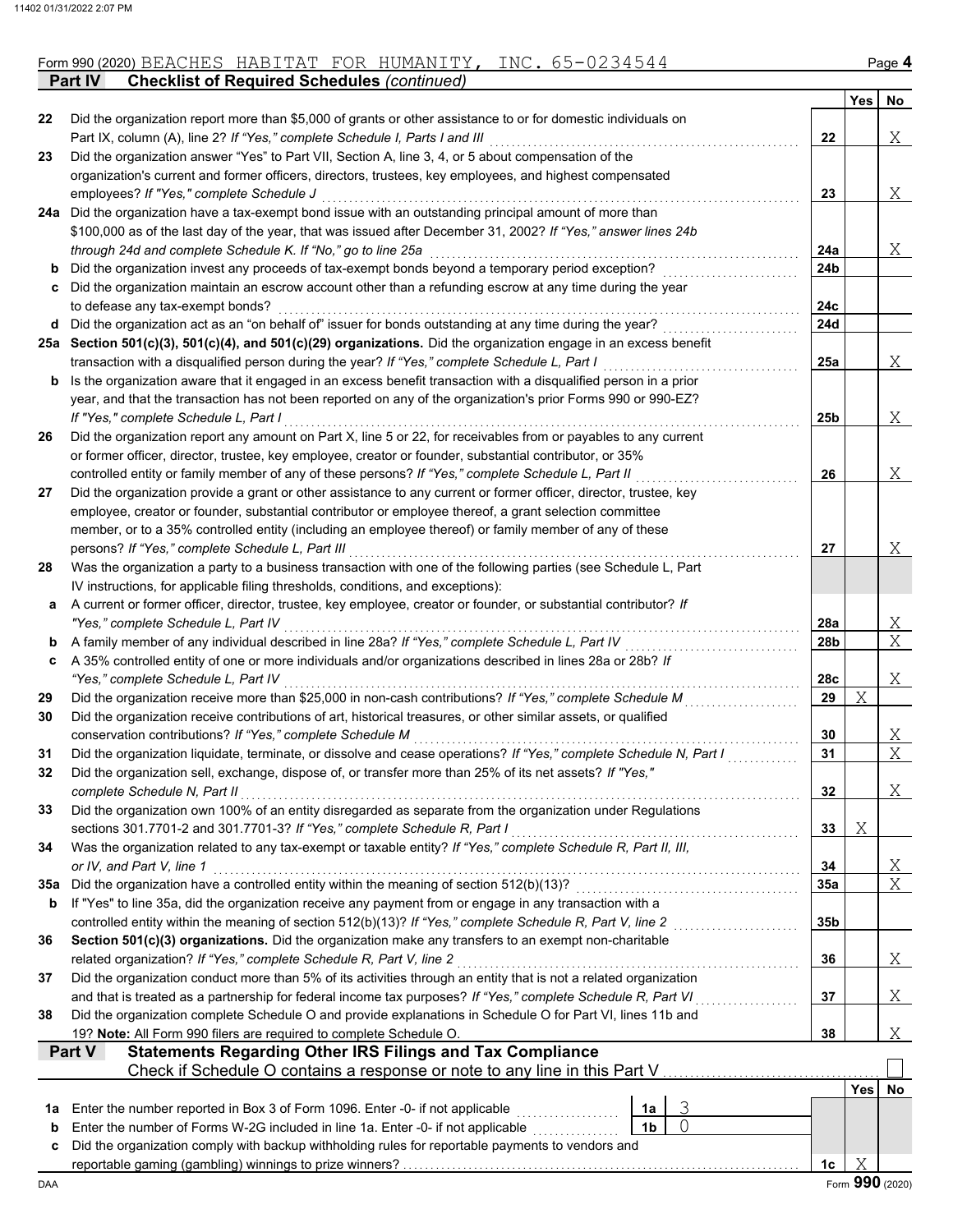| Yes<br>2a Enter the number of employees reported on Form W-3, Transmittal of Wage and Tax<br>15<br>Statements, filed for the calendar year ending with or within the year covered by this return<br>2a<br>Χ<br>If at least one is reported on line 2a, did the organization file all required federal employment tax returns?<br>2b<br>b<br>Note: If the sum of lines 1a and 2a is greater than 250, you may be required to e-file (see instructions)<br>Did the organization have unrelated business gross income of \$1,000 or more during the year?<br>За<br>За<br>If "Yes," has it filed a Form 990-T for this year? If "No" to line 3b, provide an explanation on Schedule O<br>3b<br>b<br>At any time during the calendar year, did the organization have an interest in, or a signature or other authority over,<br>4a<br>a financial account in a foreign country (such as a bank account, securities account, or other financial account)?<br>4a<br>If "Yes," enter the name of the foreign country ▶<br>b<br>See instructions for filing requirements for FinCEN Form 114, Report of Foreign Bank and Financial Accounts (FBAR).<br>Was the organization a party to a prohibited tax shelter transaction at any time during the tax year?<br>5a<br>5a<br>Did any taxable party notify the organization that it was or is a party to a prohibited tax shelter transaction?<br>5b<br>b<br>If "Yes" to line 5a or 5b, did the organization file Form 8886-T?<br>5с<br>c<br>Does the organization have annual gross receipts that are normally greater than \$100,000, and did the<br>6a<br>organization solicit any contributions that were not tax deductible as charitable contributions?<br>6a<br>If "Yes," did the organization include with every solicitation an express statement that such contributions or<br>b<br>gifts were not tax deductible?<br>6b<br>Organizations that may receive deductible contributions under section 170(c).<br>7<br>Did the organization receive a payment in excess of \$75 made partly as a contribution and partly for goods<br>а<br>and services provided to the payor?<br>7а<br>If "Yes," did the organization notify the donor of the value of the goods or services provided?<br>7b<br>b<br>Did the organization sell, exchange, or otherwise dispose of tangible personal property for which it was<br>c<br>required to file Form 8282?<br>7c<br>If "Yes," indicate the number of Forms 8282 filed during the year<br>7d<br>a<br>7e<br>Did the organization receive any funds, directly or indirectly, to pay premiums on a personal benefit contract?<br>е<br>7f<br>Did the organization, during the year, pay premiums, directly or indirectly, on a personal benefit contract?<br>f<br>If the organization received a contribution of qualified intellectual property, did the organization file Form 8899 as required?<br>7g<br>g<br>If the organization received a contribution of cars, boats, airplanes, or other vehicles, did the organization file a Form 1098-C?<br>7h<br>h.<br>Sponsoring organizations maintaining donor advised funds. Did a donor advised fund maintained by the<br>8<br>8<br>sponsoring organization have excess business holdings at any time during the year?<br>Sponsoring organizations maintaining donor advised funds.<br>9<br>Did the sponsoring organization make any taxable distributions under section 4966?<br>9а<br>a<br>Did the sponsoring organization make a distribution to a donor, donor advisor, or related person?<br>9b<br>b<br>Section 501(c)(7) organizations. Enter:<br>10<br>10a<br>Initiation fees and capital contributions included on Part VIII, line 12<br>а<br>10 <sub>b</sub><br>Gross receipts, included on Form 990, Part VIII, line 12, for public use of club facilities<br>Section 501(c)(12) organizations. Enter:<br>11<br>Gross income from members or shareholders<br>11a<br>a<br>Gross income from other sources (Do not net amounts due or paid to other sources<br>b<br>11 <sub>b</sub><br>against amounts due or received from them.)<br>12a Section 4947(a)(1) non-exempt charitable trusts. Is the organization filing Form 990 in lieu of Form 1041?<br>12a<br>12 <sub>b</sub><br>If "Yes," enter the amount of tax-exempt interest received or accrued during the year<br>b<br>Section 501(c)(29) qualified nonprofit health insurance issuers.<br>13 |                |
|----------------------------------------------------------------------------------------------------------------------------------------------------------------------------------------------------------------------------------------------------------------------------------------------------------------------------------------------------------------------------------------------------------------------------------------------------------------------------------------------------------------------------------------------------------------------------------------------------------------------------------------------------------------------------------------------------------------------------------------------------------------------------------------------------------------------------------------------------------------------------------------------------------------------------------------------------------------------------------------------------------------------------------------------------------------------------------------------------------------------------------------------------------------------------------------------------------------------------------------------------------------------------------------------------------------------------------------------------------------------------------------------------------------------------------------------------------------------------------------------------------------------------------------------------------------------------------------------------------------------------------------------------------------------------------------------------------------------------------------------------------------------------------------------------------------------------------------------------------------------------------------------------------------------------------------------------------------------------------------------------------------------------------------------------------------------------------------------------------------------------------------------------------------------------------------------------------------------------------------------------------------------------------------------------------------------------------------------------------------------------------------------------------------------------------------------------------------------------------------------------------------------------------------------------------------------------------------------------------------------------------------------------------------------------------------------------------------------------------------------------------------------------------------------------------------------------------------------------------------------------------------------------------------------------------------------------------------------------------------------------------------------------------------------------------------------------------------------------------------------------------------------------------------------------------------------------------------------------------------------------------------------------------------------------------------------------------------------------------------------------------------------------------------------------------------------------------------------------------------------------------------------------------------------------------------------------------------------------------------------------------------------------------------------------------------------------------------------------------------------------------------------------------------------------------------------------------------------------------------------------------------------------------------------------------------------------------------------------------------------------------------------------------------------------------------------------------------------------------------------------------------------------------------------------------------------------------------------------------------------------------------------------------------------------------------------------------------------------------------------------------------------|----------------|
|                                                                                                                                                                                                                                                                                                                                                                                                                                                                                                                                                                                                                                                                                                                                                                                                                                                                                                                                                                                                                                                                                                                                                                                                                                                                                                                                                                                                                                                                                                                                                                                                                                                                                                                                                                                                                                                                                                                                                                                                                                                                                                                                                                                                                                                                                                                                                                                                                                                                                                                                                                                                                                                                                                                                                                                                                                                                                                                                                                                                                                                                                                                                                                                                                                                                                                                                                                                                                                                                                                                                                                                                                                                                                                                                                                                                                                                                                                                                                                                                                                                                                                                                                                                                                                                                                                                                                                                              | No             |
|                                                                                                                                                                                                                                                                                                                                                                                                                                                                                                                                                                                                                                                                                                                                                                                                                                                                                                                                                                                                                                                                                                                                                                                                                                                                                                                                                                                                                                                                                                                                                                                                                                                                                                                                                                                                                                                                                                                                                                                                                                                                                                                                                                                                                                                                                                                                                                                                                                                                                                                                                                                                                                                                                                                                                                                                                                                                                                                                                                                                                                                                                                                                                                                                                                                                                                                                                                                                                                                                                                                                                                                                                                                                                                                                                                                                                                                                                                                                                                                                                                                                                                                                                                                                                                                                                                                                                                                              |                |
|                                                                                                                                                                                                                                                                                                                                                                                                                                                                                                                                                                                                                                                                                                                                                                                                                                                                                                                                                                                                                                                                                                                                                                                                                                                                                                                                                                                                                                                                                                                                                                                                                                                                                                                                                                                                                                                                                                                                                                                                                                                                                                                                                                                                                                                                                                                                                                                                                                                                                                                                                                                                                                                                                                                                                                                                                                                                                                                                                                                                                                                                                                                                                                                                                                                                                                                                                                                                                                                                                                                                                                                                                                                                                                                                                                                                                                                                                                                                                                                                                                                                                                                                                                                                                                                                                                                                                                                              |                |
|                                                                                                                                                                                                                                                                                                                                                                                                                                                                                                                                                                                                                                                                                                                                                                                                                                                                                                                                                                                                                                                                                                                                                                                                                                                                                                                                                                                                                                                                                                                                                                                                                                                                                                                                                                                                                                                                                                                                                                                                                                                                                                                                                                                                                                                                                                                                                                                                                                                                                                                                                                                                                                                                                                                                                                                                                                                                                                                                                                                                                                                                                                                                                                                                                                                                                                                                                                                                                                                                                                                                                                                                                                                                                                                                                                                                                                                                                                                                                                                                                                                                                                                                                                                                                                                                                                                                                                                              |                |
|                                                                                                                                                                                                                                                                                                                                                                                                                                                                                                                                                                                                                                                                                                                                                                                                                                                                                                                                                                                                                                                                                                                                                                                                                                                                                                                                                                                                                                                                                                                                                                                                                                                                                                                                                                                                                                                                                                                                                                                                                                                                                                                                                                                                                                                                                                                                                                                                                                                                                                                                                                                                                                                                                                                                                                                                                                                                                                                                                                                                                                                                                                                                                                                                                                                                                                                                                                                                                                                                                                                                                                                                                                                                                                                                                                                                                                                                                                                                                                                                                                                                                                                                                                                                                                                                                                                                                                                              |                |
|                                                                                                                                                                                                                                                                                                                                                                                                                                                                                                                                                                                                                                                                                                                                                                                                                                                                                                                                                                                                                                                                                                                                                                                                                                                                                                                                                                                                                                                                                                                                                                                                                                                                                                                                                                                                                                                                                                                                                                                                                                                                                                                                                                                                                                                                                                                                                                                                                                                                                                                                                                                                                                                                                                                                                                                                                                                                                                                                                                                                                                                                                                                                                                                                                                                                                                                                                                                                                                                                                                                                                                                                                                                                                                                                                                                                                                                                                                                                                                                                                                                                                                                                                                                                                                                                                                                                                                                              | Χ              |
|                                                                                                                                                                                                                                                                                                                                                                                                                                                                                                                                                                                                                                                                                                                                                                                                                                                                                                                                                                                                                                                                                                                                                                                                                                                                                                                                                                                                                                                                                                                                                                                                                                                                                                                                                                                                                                                                                                                                                                                                                                                                                                                                                                                                                                                                                                                                                                                                                                                                                                                                                                                                                                                                                                                                                                                                                                                                                                                                                                                                                                                                                                                                                                                                                                                                                                                                                                                                                                                                                                                                                                                                                                                                                                                                                                                                                                                                                                                                                                                                                                                                                                                                                                                                                                                                                                                                                                                              |                |
|                                                                                                                                                                                                                                                                                                                                                                                                                                                                                                                                                                                                                                                                                                                                                                                                                                                                                                                                                                                                                                                                                                                                                                                                                                                                                                                                                                                                                                                                                                                                                                                                                                                                                                                                                                                                                                                                                                                                                                                                                                                                                                                                                                                                                                                                                                                                                                                                                                                                                                                                                                                                                                                                                                                                                                                                                                                                                                                                                                                                                                                                                                                                                                                                                                                                                                                                                                                                                                                                                                                                                                                                                                                                                                                                                                                                                                                                                                                                                                                                                                                                                                                                                                                                                                                                                                                                                                                              |                |
|                                                                                                                                                                                                                                                                                                                                                                                                                                                                                                                                                                                                                                                                                                                                                                                                                                                                                                                                                                                                                                                                                                                                                                                                                                                                                                                                                                                                                                                                                                                                                                                                                                                                                                                                                                                                                                                                                                                                                                                                                                                                                                                                                                                                                                                                                                                                                                                                                                                                                                                                                                                                                                                                                                                                                                                                                                                                                                                                                                                                                                                                                                                                                                                                                                                                                                                                                                                                                                                                                                                                                                                                                                                                                                                                                                                                                                                                                                                                                                                                                                                                                                                                                                                                                                                                                                                                                                                              | Χ              |
|                                                                                                                                                                                                                                                                                                                                                                                                                                                                                                                                                                                                                                                                                                                                                                                                                                                                                                                                                                                                                                                                                                                                                                                                                                                                                                                                                                                                                                                                                                                                                                                                                                                                                                                                                                                                                                                                                                                                                                                                                                                                                                                                                                                                                                                                                                                                                                                                                                                                                                                                                                                                                                                                                                                                                                                                                                                                                                                                                                                                                                                                                                                                                                                                                                                                                                                                                                                                                                                                                                                                                                                                                                                                                                                                                                                                                                                                                                                                                                                                                                                                                                                                                                                                                                                                                                                                                                                              |                |
|                                                                                                                                                                                                                                                                                                                                                                                                                                                                                                                                                                                                                                                                                                                                                                                                                                                                                                                                                                                                                                                                                                                                                                                                                                                                                                                                                                                                                                                                                                                                                                                                                                                                                                                                                                                                                                                                                                                                                                                                                                                                                                                                                                                                                                                                                                                                                                                                                                                                                                                                                                                                                                                                                                                                                                                                                                                                                                                                                                                                                                                                                                                                                                                                                                                                                                                                                                                                                                                                                                                                                                                                                                                                                                                                                                                                                                                                                                                                                                                                                                                                                                                                                                                                                                                                                                                                                                                              |                |
|                                                                                                                                                                                                                                                                                                                                                                                                                                                                                                                                                                                                                                                                                                                                                                                                                                                                                                                                                                                                                                                                                                                                                                                                                                                                                                                                                                                                                                                                                                                                                                                                                                                                                                                                                                                                                                                                                                                                                                                                                                                                                                                                                                                                                                                                                                                                                                                                                                                                                                                                                                                                                                                                                                                                                                                                                                                                                                                                                                                                                                                                                                                                                                                                                                                                                                                                                                                                                                                                                                                                                                                                                                                                                                                                                                                                                                                                                                                                                                                                                                                                                                                                                                                                                                                                                                                                                                                              | Χ              |
|                                                                                                                                                                                                                                                                                                                                                                                                                                                                                                                                                                                                                                                                                                                                                                                                                                                                                                                                                                                                                                                                                                                                                                                                                                                                                                                                                                                                                                                                                                                                                                                                                                                                                                                                                                                                                                                                                                                                                                                                                                                                                                                                                                                                                                                                                                                                                                                                                                                                                                                                                                                                                                                                                                                                                                                                                                                                                                                                                                                                                                                                                                                                                                                                                                                                                                                                                                                                                                                                                                                                                                                                                                                                                                                                                                                                                                                                                                                                                                                                                                                                                                                                                                                                                                                                                                                                                                                              | X              |
|                                                                                                                                                                                                                                                                                                                                                                                                                                                                                                                                                                                                                                                                                                                                                                                                                                                                                                                                                                                                                                                                                                                                                                                                                                                                                                                                                                                                                                                                                                                                                                                                                                                                                                                                                                                                                                                                                                                                                                                                                                                                                                                                                                                                                                                                                                                                                                                                                                                                                                                                                                                                                                                                                                                                                                                                                                                                                                                                                                                                                                                                                                                                                                                                                                                                                                                                                                                                                                                                                                                                                                                                                                                                                                                                                                                                                                                                                                                                                                                                                                                                                                                                                                                                                                                                                                                                                                                              |                |
|                                                                                                                                                                                                                                                                                                                                                                                                                                                                                                                                                                                                                                                                                                                                                                                                                                                                                                                                                                                                                                                                                                                                                                                                                                                                                                                                                                                                                                                                                                                                                                                                                                                                                                                                                                                                                                                                                                                                                                                                                                                                                                                                                                                                                                                                                                                                                                                                                                                                                                                                                                                                                                                                                                                                                                                                                                                                                                                                                                                                                                                                                                                                                                                                                                                                                                                                                                                                                                                                                                                                                                                                                                                                                                                                                                                                                                                                                                                                                                                                                                                                                                                                                                                                                                                                                                                                                                                              |                |
|                                                                                                                                                                                                                                                                                                                                                                                                                                                                                                                                                                                                                                                                                                                                                                                                                                                                                                                                                                                                                                                                                                                                                                                                                                                                                                                                                                                                                                                                                                                                                                                                                                                                                                                                                                                                                                                                                                                                                                                                                                                                                                                                                                                                                                                                                                                                                                                                                                                                                                                                                                                                                                                                                                                                                                                                                                                                                                                                                                                                                                                                                                                                                                                                                                                                                                                                                                                                                                                                                                                                                                                                                                                                                                                                                                                                                                                                                                                                                                                                                                                                                                                                                                                                                                                                                                                                                                                              | X              |
|                                                                                                                                                                                                                                                                                                                                                                                                                                                                                                                                                                                                                                                                                                                                                                                                                                                                                                                                                                                                                                                                                                                                                                                                                                                                                                                                                                                                                                                                                                                                                                                                                                                                                                                                                                                                                                                                                                                                                                                                                                                                                                                                                                                                                                                                                                                                                                                                                                                                                                                                                                                                                                                                                                                                                                                                                                                                                                                                                                                                                                                                                                                                                                                                                                                                                                                                                                                                                                                                                                                                                                                                                                                                                                                                                                                                                                                                                                                                                                                                                                                                                                                                                                                                                                                                                                                                                                                              |                |
|                                                                                                                                                                                                                                                                                                                                                                                                                                                                                                                                                                                                                                                                                                                                                                                                                                                                                                                                                                                                                                                                                                                                                                                                                                                                                                                                                                                                                                                                                                                                                                                                                                                                                                                                                                                                                                                                                                                                                                                                                                                                                                                                                                                                                                                                                                                                                                                                                                                                                                                                                                                                                                                                                                                                                                                                                                                                                                                                                                                                                                                                                                                                                                                                                                                                                                                                                                                                                                                                                                                                                                                                                                                                                                                                                                                                                                                                                                                                                                                                                                                                                                                                                                                                                                                                                                                                                                                              |                |
|                                                                                                                                                                                                                                                                                                                                                                                                                                                                                                                                                                                                                                                                                                                                                                                                                                                                                                                                                                                                                                                                                                                                                                                                                                                                                                                                                                                                                                                                                                                                                                                                                                                                                                                                                                                                                                                                                                                                                                                                                                                                                                                                                                                                                                                                                                                                                                                                                                                                                                                                                                                                                                                                                                                                                                                                                                                                                                                                                                                                                                                                                                                                                                                                                                                                                                                                                                                                                                                                                                                                                                                                                                                                                                                                                                                                                                                                                                                                                                                                                                                                                                                                                                                                                                                                                                                                                                                              |                |
|                                                                                                                                                                                                                                                                                                                                                                                                                                                                                                                                                                                                                                                                                                                                                                                                                                                                                                                                                                                                                                                                                                                                                                                                                                                                                                                                                                                                                                                                                                                                                                                                                                                                                                                                                                                                                                                                                                                                                                                                                                                                                                                                                                                                                                                                                                                                                                                                                                                                                                                                                                                                                                                                                                                                                                                                                                                                                                                                                                                                                                                                                                                                                                                                                                                                                                                                                                                                                                                                                                                                                                                                                                                                                                                                                                                                                                                                                                                                                                                                                                                                                                                                                                                                                                                                                                                                                                                              |                |
|                                                                                                                                                                                                                                                                                                                                                                                                                                                                                                                                                                                                                                                                                                                                                                                                                                                                                                                                                                                                                                                                                                                                                                                                                                                                                                                                                                                                                                                                                                                                                                                                                                                                                                                                                                                                                                                                                                                                                                                                                                                                                                                                                                                                                                                                                                                                                                                                                                                                                                                                                                                                                                                                                                                                                                                                                                                                                                                                                                                                                                                                                                                                                                                                                                                                                                                                                                                                                                                                                                                                                                                                                                                                                                                                                                                                                                                                                                                                                                                                                                                                                                                                                                                                                                                                                                                                                                                              | X              |
|                                                                                                                                                                                                                                                                                                                                                                                                                                                                                                                                                                                                                                                                                                                                                                                                                                                                                                                                                                                                                                                                                                                                                                                                                                                                                                                                                                                                                                                                                                                                                                                                                                                                                                                                                                                                                                                                                                                                                                                                                                                                                                                                                                                                                                                                                                                                                                                                                                                                                                                                                                                                                                                                                                                                                                                                                                                                                                                                                                                                                                                                                                                                                                                                                                                                                                                                                                                                                                                                                                                                                                                                                                                                                                                                                                                                                                                                                                                                                                                                                                                                                                                                                                                                                                                                                                                                                                                              |                |
|                                                                                                                                                                                                                                                                                                                                                                                                                                                                                                                                                                                                                                                                                                                                                                                                                                                                                                                                                                                                                                                                                                                                                                                                                                                                                                                                                                                                                                                                                                                                                                                                                                                                                                                                                                                                                                                                                                                                                                                                                                                                                                                                                                                                                                                                                                                                                                                                                                                                                                                                                                                                                                                                                                                                                                                                                                                                                                                                                                                                                                                                                                                                                                                                                                                                                                                                                                                                                                                                                                                                                                                                                                                                                                                                                                                                                                                                                                                                                                                                                                                                                                                                                                                                                                                                                                                                                                                              |                |
|                                                                                                                                                                                                                                                                                                                                                                                                                                                                                                                                                                                                                                                                                                                                                                                                                                                                                                                                                                                                                                                                                                                                                                                                                                                                                                                                                                                                                                                                                                                                                                                                                                                                                                                                                                                                                                                                                                                                                                                                                                                                                                                                                                                                                                                                                                                                                                                                                                                                                                                                                                                                                                                                                                                                                                                                                                                                                                                                                                                                                                                                                                                                                                                                                                                                                                                                                                                                                                                                                                                                                                                                                                                                                                                                                                                                                                                                                                                                                                                                                                                                                                                                                                                                                                                                                                                                                                                              | Χ              |
|                                                                                                                                                                                                                                                                                                                                                                                                                                                                                                                                                                                                                                                                                                                                                                                                                                                                                                                                                                                                                                                                                                                                                                                                                                                                                                                                                                                                                                                                                                                                                                                                                                                                                                                                                                                                                                                                                                                                                                                                                                                                                                                                                                                                                                                                                                                                                                                                                                                                                                                                                                                                                                                                                                                                                                                                                                                                                                                                                                                                                                                                                                                                                                                                                                                                                                                                                                                                                                                                                                                                                                                                                                                                                                                                                                                                                                                                                                                                                                                                                                                                                                                                                                                                                                                                                                                                                                                              |                |
|                                                                                                                                                                                                                                                                                                                                                                                                                                                                                                                                                                                                                                                                                                                                                                                                                                                                                                                                                                                                                                                                                                                                                                                                                                                                                                                                                                                                                                                                                                                                                                                                                                                                                                                                                                                                                                                                                                                                                                                                                                                                                                                                                                                                                                                                                                                                                                                                                                                                                                                                                                                                                                                                                                                                                                                                                                                                                                                                                                                                                                                                                                                                                                                                                                                                                                                                                                                                                                                                                                                                                                                                                                                                                                                                                                                                                                                                                                                                                                                                                                                                                                                                                                                                                                                                                                                                                                                              | Χ              |
|                                                                                                                                                                                                                                                                                                                                                                                                                                                                                                                                                                                                                                                                                                                                                                                                                                                                                                                                                                                                                                                                                                                                                                                                                                                                                                                                                                                                                                                                                                                                                                                                                                                                                                                                                                                                                                                                                                                                                                                                                                                                                                                                                                                                                                                                                                                                                                                                                                                                                                                                                                                                                                                                                                                                                                                                                                                                                                                                                                                                                                                                                                                                                                                                                                                                                                                                                                                                                                                                                                                                                                                                                                                                                                                                                                                                                                                                                                                                                                                                                                                                                                                                                                                                                                                                                                                                                                                              | $\overline{X}$ |
|                                                                                                                                                                                                                                                                                                                                                                                                                                                                                                                                                                                                                                                                                                                                                                                                                                                                                                                                                                                                                                                                                                                                                                                                                                                                                                                                                                                                                                                                                                                                                                                                                                                                                                                                                                                                                                                                                                                                                                                                                                                                                                                                                                                                                                                                                                                                                                                                                                                                                                                                                                                                                                                                                                                                                                                                                                                                                                                                                                                                                                                                                                                                                                                                                                                                                                                                                                                                                                                                                                                                                                                                                                                                                                                                                                                                                                                                                                                                                                                                                                                                                                                                                                                                                                                                                                                                                                                              | Χ              |
|                                                                                                                                                                                                                                                                                                                                                                                                                                                                                                                                                                                                                                                                                                                                                                                                                                                                                                                                                                                                                                                                                                                                                                                                                                                                                                                                                                                                                                                                                                                                                                                                                                                                                                                                                                                                                                                                                                                                                                                                                                                                                                                                                                                                                                                                                                                                                                                                                                                                                                                                                                                                                                                                                                                                                                                                                                                                                                                                                                                                                                                                                                                                                                                                                                                                                                                                                                                                                                                                                                                                                                                                                                                                                                                                                                                                                                                                                                                                                                                                                                                                                                                                                                                                                                                                                                                                                                                              | X              |
|                                                                                                                                                                                                                                                                                                                                                                                                                                                                                                                                                                                                                                                                                                                                                                                                                                                                                                                                                                                                                                                                                                                                                                                                                                                                                                                                                                                                                                                                                                                                                                                                                                                                                                                                                                                                                                                                                                                                                                                                                                                                                                                                                                                                                                                                                                                                                                                                                                                                                                                                                                                                                                                                                                                                                                                                                                                                                                                                                                                                                                                                                                                                                                                                                                                                                                                                                                                                                                                                                                                                                                                                                                                                                                                                                                                                                                                                                                                                                                                                                                                                                                                                                                                                                                                                                                                                                                                              |                |
|                                                                                                                                                                                                                                                                                                                                                                                                                                                                                                                                                                                                                                                                                                                                                                                                                                                                                                                                                                                                                                                                                                                                                                                                                                                                                                                                                                                                                                                                                                                                                                                                                                                                                                                                                                                                                                                                                                                                                                                                                                                                                                                                                                                                                                                                                                                                                                                                                                                                                                                                                                                                                                                                                                                                                                                                                                                                                                                                                                                                                                                                                                                                                                                                                                                                                                                                                                                                                                                                                                                                                                                                                                                                                                                                                                                                                                                                                                                                                                                                                                                                                                                                                                                                                                                                                                                                                                                              |                |
|                                                                                                                                                                                                                                                                                                                                                                                                                                                                                                                                                                                                                                                                                                                                                                                                                                                                                                                                                                                                                                                                                                                                                                                                                                                                                                                                                                                                                                                                                                                                                                                                                                                                                                                                                                                                                                                                                                                                                                                                                                                                                                                                                                                                                                                                                                                                                                                                                                                                                                                                                                                                                                                                                                                                                                                                                                                                                                                                                                                                                                                                                                                                                                                                                                                                                                                                                                                                                                                                                                                                                                                                                                                                                                                                                                                                                                                                                                                                                                                                                                                                                                                                                                                                                                                                                                                                                                                              |                |
|                                                                                                                                                                                                                                                                                                                                                                                                                                                                                                                                                                                                                                                                                                                                                                                                                                                                                                                                                                                                                                                                                                                                                                                                                                                                                                                                                                                                                                                                                                                                                                                                                                                                                                                                                                                                                                                                                                                                                                                                                                                                                                                                                                                                                                                                                                                                                                                                                                                                                                                                                                                                                                                                                                                                                                                                                                                                                                                                                                                                                                                                                                                                                                                                                                                                                                                                                                                                                                                                                                                                                                                                                                                                                                                                                                                                                                                                                                                                                                                                                                                                                                                                                                                                                                                                                                                                                                                              |                |
|                                                                                                                                                                                                                                                                                                                                                                                                                                                                                                                                                                                                                                                                                                                                                                                                                                                                                                                                                                                                                                                                                                                                                                                                                                                                                                                                                                                                                                                                                                                                                                                                                                                                                                                                                                                                                                                                                                                                                                                                                                                                                                                                                                                                                                                                                                                                                                                                                                                                                                                                                                                                                                                                                                                                                                                                                                                                                                                                                                                                                                                                                                                                                                                                                                                                                                                                                                                                                                                                                                                                                                                                                                                                                                                                                                                                                                                                                                                                                                                                                                                                                                                                                                                                                                                                                                                                                                                              |                |
|                                                                                                                                                                                                                                                                                                                                                                                                                                                                                                                                                                                                                                                                                                                                                                                                                                                                                                                                                                                                                                                                                                                                                                                                                                                                                                                                                                                                                                                                                                                                                                                                                                                                                                                                                                                                                                                                                                                                                                                                                                                                                                                                                                                                                                                                                                                                                                                                                                                                                                                                                                                                                                                                                                                                                                                                                                                                                                                                                                                                                                                                                                                                                                                                                                                                                                                                                                                                                                                                                                                                                                                                                                                                                                                                                                                                                                                                                                                                                                                                                                                                                                                                                                                                                                                                                                                                                                                              |                |
|                                                                                                                                                                                                                                                                                                                                                                                                                                                                                                                                                                                                                                                                                                                                                                                                                                                                                                                                                                                                                                                                                                                                                                                                                                                                                                                                                                                                                                                                                                                                                                                                                                                                                                                                                                                                                                                                                                                                                                                                                                                                                                                                                                                                                                                                                                                                                                                                                                                                                                                                                                                                                                                                                                                                                                                                                                                                                                                                                                                                                                                                                                                                                                                                                                                                                                                                                                                                                                                                                                                                                                                                                                                                                                                                                                                                                                                                                                                                                                                                                                                                                                                                                                                                                                                                                                                                                                                              |                |
|                                                                                                                                                                                                                                                                                                                                                                                                                                                                                                                                                                                                                                                                                                                                                                                                                                                                                                                                                                                                                                                                                                                                                                                                                                                                                                                                                                                                                                                                                                                                                                                                                                                                                                                                                                                                                                                                                                                                                                                                                                                                                                                                                                                                                                                                                                                                                                                                                                                                                                                                                                                                                                                                                                                                                                                                                                                                                                                                                                                                                                                                                                                                                                                                                                                                                                                                                                                                                                                                                                                                                                                                                                                                                                                                                                                                                                                                                                                                                                                                                                                                                                                                                                                                                                                                                                                                                                                              |                |
|                                                                                                                                                                                                                                                                                                                                                                                                                                                                                                                                                                                                                                                                                                                                                                                                                                                                                                                                                                                                                                                                                                                                                                                                                                                                                                                                                                                                                                                                                                                                                                                                                                                                                                                                                                                                                                                                                                                                                                                                                                                                                                                                                                                                                                                                                                                                                                                                                                                                                                                                                                                                                                                                                                                                                                                                                                                                                                                                                                                                                                                                                                                                                                                                                                                                                                                                                                                                                                                                                                                                                                                                                                                                                                                                                                                                                                                                                                                                                                                                                                                                                                                                                                                                                                                                                                                                                                                              |                |
|                                                                                                                                                                                                                                                                                                                                                                                                                                                                                                                                                                                                                                                                                                                                                                                                                                                                                                                                                                                                                                                                                                                                                                                                                                                                                                                                                                                                                                                                                                                                                                                                                                                                                                                                                                                                                                                                                                                                                                                                                                                                                                                                                                                                                                                                                                                                                                                                                                                                                                                                                                                                                                                                                                                                                                                                                                                                                                                                                                                                                                                                                                                                                                                                                                                                                                                                                                                                                                                                                                                                                                                                                                                                                                                                                                                                                                                                                                                                                                                                                                                                                                                                                                                                                                                                                                                                                                                              |                |
|                                                                                                                                                                                                                                                                                                                                                                                                                                                                                                                                                                                                                                                                                                                                                                                                                                                                                                                                                                                                                                                                                                                                                                                                                                                                                                                                                                                                                                                                                                                                                                                                                                                                                                                                                                                                                                                                                                                                                                                                                                                                                                                                                                                                                                                                                                                                                                                                                                                                                                                                                                                                                                                                                                                                                                                                                                                                                                                                                                                                                                                                                                                                                                                                                                                                                                                                                                                                                                                                                                                                                                                                                                                                                                                                                                                                                                                                                                                                                                                                                                                                                                                                                                                                                                                                                                                                                                                              |                |
|                                                                                                                                                                                                                                                                                                                                                                                                                                                                                                                                                                                                                                                                                                                                                                                                                                                                                                                                                                                                                                                                                                                                                                                                                                                                                                                                                                                                                                                                                                                                                                                                                                                                                                                                                                                                                                                                                                                                                                                                                                                                                                                                                                                                                                                                                                                                                                                                                                                                                                                                                                                                                                                                                                                                                                                                                                                                                                                                                                                                                                                                                                                                                                                                                                                                                                                                                                                                                                                                                                                                                                                                                                                                                                                                                                                                                                                                                                                                                                                                                                                                                                                                                                                                                                                                                                                                                                                              |                |
|                                                                                                                                                                                                                                                                                                                                                                                                                                                                                                                                                                                                                                                                                                                                                                                                                                                                                                                                                                                                                                                                                                                                                                                                                                                                                                                                                                                                                                                                                                                                                                                                                                                                                                                                                                                                                                                                                                                                                                                                                                                                                                                                                                                                                                                                                                                                                                                                                                                                                                                                                                                                                                                                                                                                                                                                                                                                                                                                                                                                                                                                                                                                                                                                                                                                                                                                                                                                                                                                                                                                                                                                                                                                                                                                                                                                                                                                                                                                                                                                                                                                                                                                                                                                                                                                                                                                                                                              |                |
|                                                                                                                                                                                                                                                                                                                                                                                                                                                                                                                                                                                                                                                                                                                                                                                                                                                                                                                                                                                                                                                                                                                                                                                                                                                                                                                                                                                                                                                                                                                                                                                                                                                                                                                                                                                                                                                                                                                                                                                                                                                                                                                                                                                                                                                                                                                                                                                                                                                                                                                                                                                                                                                                                                                                                                                                                                                                                                                                                                                                                                                                                                                                                                                                                                                                                                                                                                                                                                                                                                                                                                                                                                                                                                                                                                                                                                                                                                                                                                                                                                                                                                                                                                                                                                                                                                                                                                                              |                |
|                                                                                                                                                                                                                                                                                                                                                                                                                                                                                                                                                                                                                                                                                                                                                                                                                                                                                                                                                                                                                                                                                                                                                                                                                                                                                                                                                                                                                                                                                                                                                                                                                                                                                                                                                                                                                                                                                                                                                                                                                                                                                                                                                                                                                                                                                                                                                                                                                                                                                                                                                                                                                                                                                                                                                                                                                                                                                                                                                                                                                                                                                                                                                                                                                                                                                                                                                                                                                                                                                                                                                                                                                                                                                                                                                                                                                                                                                                                                                                                                                                                                                                                                                                                                                                                                                                                                                                                              |                |
| Is the organization licensed to issue qualified health plans in more than one state?<br>13а<br>а                                                                                                                                                                                                                                                                                                                                                                                                                                                                                                                                                                                                                                                                                                                                                                                                                                                                                                                                                                                                                                                                                                                                                                                                                                                                                                                                                                                                                                                                                                                                                                                                                                                                                                                                                                                                                                                                                                                                                                                                                                                                                                                                                                                                                                                                                                                                                                                                                                                                                                                                                                                                                                                                                                                                                                                                                                                                                                                                                                                                                                                                                                                                                                                                                                                                                                                                                                                                                                                                                                                                                                                                                                                                                                                                                                                                                                                                                                                                                                                                                                                                                                                                                                                                                                                                                             |                |
| Note: See the instructions for additional information the organization must report on Schedule O.                                                                                                                                                                                                                                                                                                                                                                                                                                                                                                                                                                                                                                                                                                                                                                                                                                                                                                                                                                                                                                                                                                                                                                                                                                                                                                                                                                                                                                                                                                                                                                                                                                                                                                                                                                                                                                                                                                                                                                                                                                                                                                                                                                                                                                                                                                                                                                                                                                                                                                                                                                                                                                                                                                                                                                                                                                                                                                                                                                                                                                                                                                                                                                                                                                                                                                                                                                                                                                                                                                                                                                                                                                                                                                                                                                                                                                                                                                                                                                                                                                                                                                                                                                                                                                                                                            |                |
| Enter the amount of reserves the organization is required to maintain by the states in which<br>b                                                                                                                                                                                                                                                                                                                                                                                                                                                                                                                                                                                                                                                                                                                                                                                                                                                                                                                                                                                                                                                                                                                                                                                                                                                                                                                                                                                                                                                                                                                                                                                                                                                                                                                                                                                                                                                                                                                                                                                                                                                                                                                                                                                                                                                                                                                                                                                                                                                                                                                                                                                                                                                                                                                                                                                                                                                                                                                                                                                                                                                                                                                                                                                                                                                                                                                                                                                                                                                                                                                                                                                                                                                                                                                                                                                                                                                                                                                                                                                                                                                                                                                                                                                                                                                                                            |                |
| 13 <sub>b</sub>                                                                                                                                                                                                                                                                                                                                                                                                                                                                                                                                                                                                                                                                                                                                                                                                                                                                                                                                                                                                                                                                                                                                                                                                                                                                                                                                                                                                                                                                                                                                                                                                                                                                                                                                                                                                                                                                                                                                                                                                                                                                                                                                                                                                                                                                                                                                                                                                                                                                                                                                                                                                                                                                                                                                                                                                                                                                                                                                                                                                                                                                                                                                                                                                                                                                                                                                                                                                                                                                                                                                                                                                                                                                                                                                                                                                                                                                                                                                                                                                                                                                                                                                                                                                                                                                                                                                                                              |                |
| 13 <sub>c</sub><br>Enter the amount of reserves on hand<br>c                                                                                                                                                                                                                                                                                                                                                                                                                                                                                                                                                                                                                                                                                                                                                                                                                                                                                                                                                                                                                                                                                                                                                                                                                                                                                                                                                                                                                                                                                                                                                                                                                                                                                                                                                                                                                                                                                                                                                                                                                                                                                                                                                                                                                                                                                                                                                                                                                                                                                                                                                                                                                                                                                                                                                                                                                                                                                                                                                                                                                                                                                                                                                                                                                                                                                                                                                                                                                                                                                                                                                                                                                                                                                                                                                                                                                                                                                                                                                                                                                                                                                                                                                                                                                                                                                                                                 |                |
| Did the organization receive any payments for indoor tanning services during the tax year?<br>14a<br>14a                                                                                                                                                                                                                                                                                                                                                                                                                                                                                                                                                                                                                                                                                                                                                                                                                                                                                                                                                                                                                                                                                                                                                                                                                                                                                                                                                                                                                                                                                                                                                                                                                                                                                                                                                                                                                                                                                                                                                                                                                                                                                                                                                                                                                                                                                                                                                                                                                                                                                                                                                                                                                                                                                                                                                                                                                                                                                                                                                                                                                                                                                                                                                                                                                                                                                                                                                                                                                                                                                                                                                                                                                                                                                                                                                                                                                                                                                                                                                                                                                                                                                                                                                                                                                                                                                     | Χ              |
| 14b<br>If "Yes," has it filed a Form 720 to report these payments? If "No," provide an explanation on Schedule O<br>b                                                                                                                                                                                                                                                                                                                                                                                                                                                                                                                                                                                                                                                                                                                                                                                                                                                                                                                                                                                                                                                                                                                                                                                                                                                                                                                                                                                                                                                                                                                                                                                                                                                                                                                                                                                                                                                                                                                                                                                                                                                                                                                                                                                                                                                                                                                                                                                                                                                                                                                                                                                                                                                                                                                                                                                                                                                                                                                                                                                                                                                                                                                                                                                                                                                                                                                                                                                                                                                                                                                                                                                                                                                                                                                                                                                                                                                                                                                                                                                                                                                                                                                                                                                                                                                                        |                |
| Is the organization subject to the section 4960 tax on payment(s) of more than \$1,000,000 in remuneration or<br>15                                                                                                                                                                                                                                                                                                                                                                                                                                                                                                                                                                                                                                                                                                                                                                                                                                                                                                                                                                                                                                                                                                                                                                                                                                                                                                                                                                                                                                                                                                                                                                                                                                                                                                                                                                                                                                                                                                                                                                                                                                                                                                                                                                                                                                                                                                                                                                                                                                                                                                                                                                                                                                                                                                                                                                                                                                                                                                                                                                                                                                                                                                                                                                                                                                                                                                                                                                                                                                                                                                                                                                                                                                                                                                                                                                                                                                                                                                                                                                                                                                                                                                                                                                                                                                                                          |                |
| excess parachute payment(s) during the year?<br>15                                                                                                                                                                                                                                                                                                                                                                                                                                                                                                                                                                                                                                                                                                                                                                                                                                                                                                                                                                                                                                                                                                                                                                                                                                                                                                                                                                                                                                                                                                                                                                                                                                                                                                                                                                                                                                                                                                                                                                                                                                                                                                                                                                                                                                                                                                                                                                                                                                                                                                                                                                                                                                                                                                                                                                                                                                                                                                                                                                                                                                                                                                                                                                                                                                                                                                                                                                                                                                                                                                                                                                                                                                                                                                                                                                                                                                                                                                                                                                                                                                                                                                                                                                                                                                                                                                                                           | Χ              |
| If "Yes," see instructions and file Form 4720, Schedule N.<br>16                                                                                                                                                                                                                                                                                                                                                                                                                                                                                                                                                                                                                                                                                                                                                                                                                                                                                                                                                                                                                                                                                                                                                                                                                                                                                                                                                                                                                                                                                                                                                                                                                                                                                                                                                                                                                                                                                                                                                                                                                                                                                                                                                                                                                                                                                                                                                                                                                                                                                                                                                                                                                                                                                                                                                                                                                                                                                                                                                                                                                                                                                                                                                                                                                                                                                                                                                                                                                                                                                                                                                                                                                                                                                                                                                                                                                                                                                                                                                                                                                                                                                                                                                                                                                                                                                                                             | Χ              |
| Is the organization an educational institution subject to the section 4968 excise tax on net investment income?<br>16<br>If "Yes," complete Form 4720, Schedule O.                                                                                                                                                                                                                                                                                                                                                                                                                                                                                                                                                                                                                                                                                                                                                                                                                                                                                                                                                                                                                                                                                                                                                                                                                                                                                                                                                                                                                                                                                                                                                                                                                                                                                                                                                                                                                                                                                                                                                                                                                                                                                                                                                                                                                                                                                                                                                                                                                                                                                                                                                                                                                                                                                                                                                                                                                                                                                                                                                                                                                                                                                                                                                                                                                                                                                                                                                                                                                                                                                                                                                                                                                                                                                                                                                                                                                                                                                                                                                                                                                                                                                                                                                                                                                           |                |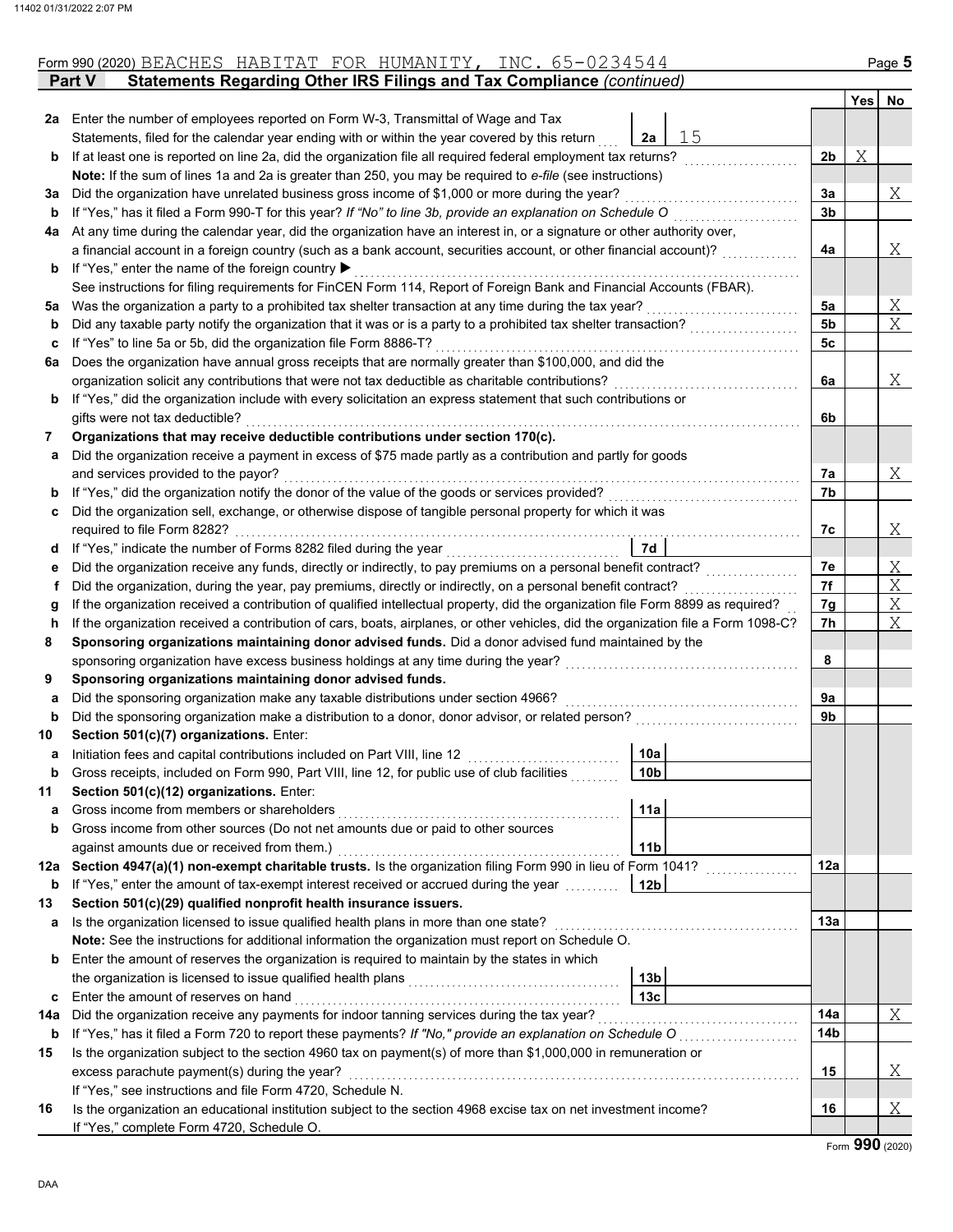| Form 990 (2020)<br><b>Н.</b> | $\Delta$<br>BLAURLD | HABITAT | JR | .1UMANITY. | ----<br>$\lrcorner$ NC $\lrcorner$ | $\circ$ age |
|------------------------------|---------------------|---------|----|------------|------------------------------------|-------------|
|                              |                     |         |    |            |                                    |             |

| <b>Part VI</b> | Governance, Management, and Disclosure For each "Yes" response to lines 2 through 7b below, and for a "No"                |
|----------------|---------------------------------------------------------------------------------------------------------------------------|
|                | response to line 8a, 8b, or 10b below, describe the circumstances, processes, or changes on Schedule O. See instructions. |
|                | Check if Schedule O contains a response or note to any line in this Part VI                                               |
|                |                                                                                                                           |

|     |                                                                                                                                     |    |    |                 | Yes | No. |
|-----|-------------------------------------------------------------------------------------------------------------------------------------|----|----|-----------------|-----|-----|
| 1а  | Enter the number of voting members of the governing body at the end of the tax year                                                 | 1a | 15 |                 |     |     |
|     | If there are material differences in voting rights among members of the governing body, or                                          |    |    |                 |     |     |
|     | if the governing body delegated broad authority to an executive committee or similar                                                |    |    |                 |     |     |
|     | committee, explain on Schedule O.                                                                                                   |    |    |                 |     |     |
| b   | Enter the number of voting members included on line 1a, above, who are independent                                                  | 1b | 15 |                 |     |     |
| 2   | Did any officer, director, trustee, or key employee have a family relationship or a business relationship with                      |    |    |                 |     |     |
|     | any other officer, director, trustee, or key employee?                                                                              |    |    | 2               |     | Χ   |
| 3   | Did the organization delegate control over management duties customarily performed by or under the direct                           |    |    |                 |     |     |
|     | supervision of officers, directors, trustees, or key employees to a management company or other person?                             |    |    | 3               |     | Χ   |
| 4   | Did the organization make any significant changes to its governing documents since the prior Form 990 was filed?                    |    |    | 4               |     | X   |
| 5   | Did the organization become aware during the year of a significant diversion of the organization's assets?                          |    |    | 5               |     | X   |
| 6   | Did the organization have members or stockholders?                                                                                  |    |    | 6               |     | X   |
| 7а  | Did the organization have members, stockholders, or other persons who had the power to elect or appoint                             |    |    |                 |     |     |
|     | one or more members of the governing body?                                                                                          |    |    | 7a              |     | Χ   |
| b   | Are any governance decisions of the organization reserved to (or subject to approval by) members,                                   |    |    |                 |     |     |
|     | stockholders, or persons other than the governing body?                                                                             |    |    | 7b              |     | Χ   |
| 8   | Did the organization contemporaneously document the meetings held or written actions undertaken during the year by the following:   |    |    |                 |     |     |
| а   | The governing body?                                                                                                                 |    |    | 8a              | Χ   |     |
| b   | Each committee with authority to act on behalf of the governing body?                                                               |    |    | 8b              | Χ   |     |
| 9   | Is there any officer, director, trustee, or key employee listed in Part VII, Section A, who cannot be reached at                    |    |    |                 |     |     |
|     | the organization's mailing address? If "Yes," provide the names and addresses on Schedule O                                         |    |    | 9               |     | Χ   |
|     | Section B. Policies (This Section B requests information about policies not required by the Internal Revenue Code.)                 |    |    |                 |     |     |
|     |                                                                                                                                     |    |    |                 | Yes | No  |
| 10a | Did the organization have local chapters, branches, or affiliates?                                                                  |    |    | 10a             |     | Χ   |
| b   | If "Yes," did the organization have written policies and procedures governing the activities of such chapters,                      |    |    |                 |     |     |
|     | affiliates, and branches to ensure their operations are consistent with the organization's exempt purposes?                         |    |    | 10 <sub>b</sub> |     |     |
| 11a | Has the organization provided a complete copy of this Form 990 to all members of its governing body before filing the form?         |    |    | 11a             | Χ   |     |
| b   | Describe in Schedule O the process, if any, used by the organization to review this Form 990.                                       |    |    |                 |     |     |
| 12a | Did the organization have a written conflict of interest policy? If "No," go to line 13                                             |    |    | 12a             | Χ   |     |
| b   | Were officers, directors, or trustees, and key employees required to disclose annually interests that could give rise to conflicts? |    |    | 12b             | Χ   |     |
| c   | Did the organization regularly and consistently monitor and enforce compliance with the policy? If "Yes,"                           |    |    |                 |     |     |
|     | describe in Schedule O how this was done                                                                                            |    |    | 12 <sub>c</sub> | Χ   |     |
| 13  | Did the organization have a written whistleblower policy?                                                                           |    |    | 13              | Χ   |     |
| 14  | Did the organization have a written document retention and destruction policy?                                                      |    |    | 14              | Χ   |     |
| 15  | Did the process for determining compensation of the following persons include a review and approval by                              |    |    |                 |     |     |
|     | independent persons, comparability data, and contemporaneous substantiation of the deliberation and decision?                       |    |    |                 |     |     |
| a   | The organization's CEO, Executive Director, or top management official                                                              |    |    | 15a             | Χ   |     |
| b   | Other officers or key employees of the organization                                                                                 |    |    | 15b             | X   |     |
|     | If "Yes" to line 15a or 15b, describe the process in Schedule O (see instructions).                                                 |    |    |                 |     |     |
| 16a | Did the organization invest in, contribute assets to, or participate in a joint venture or similar arrangement                      |    |    |                 |     |     |
|     | with a taxable entity during the year?                                                                                              |    |    | 16a             |     | Χ   |
| b   | If "Yes," did the organization follow a written policy or procedure requiring the organization to evaluate its                      |    |    |                 |     |     |
|     | participation in joint venture arrangements under applicable federal tax law, and take steps to safeguard the                       |    |    |                 |     |     |
|     |                                                                                                                                     |    |    | 16 <sub>b</sub> |     |     |
|     | <b>Section C. Disclosure</b>                                                                                                        |    |    |                 |     |     |
| 17  | List the states with which a copy of this Form 990 is required to be filed > NONE                                                   |    |    |                 |     |     |
| 18  | Section 6104 requires an organization to make its Forms 1023 (1024 or 1024-A, if applicable), 990, and 990-T (Section 501(c)        |    |    |                 |     |     |
|     |                                                                                                                                     |    |    |                 |     |     |

Own website Another's website Upon request Other *(explain on Schedule O)* X

| 19 Describe on Schedule O whether (and if so, how) the organization made its governing documents, conflict of interest policy, and |
|------------------------------------------------------------------------------------------------------------------------------------|
| financial statements available to the public during the tax year.                                                                  |

#### **20** State the name, address, and telephone number of the person who possesses the organization's books and records  $\blacktriangleright$

| DEBORAH JONES |  | 797 MAYPORT ROAD |  |
|---------------|--|------------------|--|
|               |  |                  |  |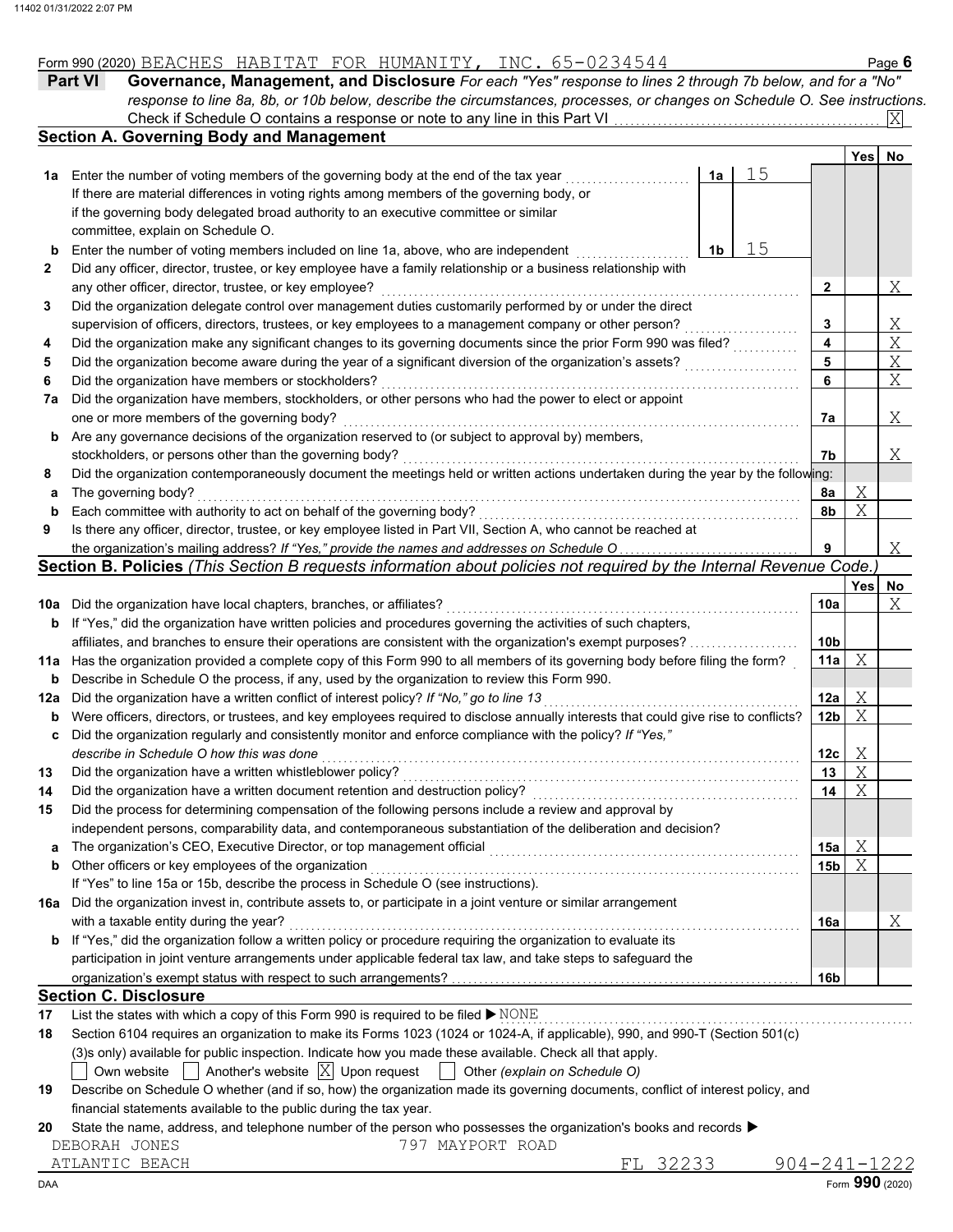| Form 990 (2020) BEACHES HABITAT FOR HUMANITY, INC. 65-0234544                                             |  |  |  |  | Page 7 |
|-----------------------------------------------------------------------------------------------------------|--|--|--|--|--------|
| Part VII Compensation of Officers, Directors, Trustees, Key Employees, Highest Compensated Employees, and |  |  |  |  |        |
| <b>Independent Contractors</b>                                                                            |  |  |  |  |        |

Check if Schedule O contains a response or note to any line in this Part VII

**Section A. Officers, Directors, Trustees, Key Employees, and Highest Compensated Employees**

**1a** Complete this table for all persons required to be listed. Report compensation for the calendar year ending with or within the organization's tax year.

■ List all of the organization's **current** officers, directors, trustees (whether individuals or organizations), regardless of amount of compensation. Enter -0- in columns (D), (E), and (F) if no compensation was paid.

List all of the organization's **current** key employees, if any. See instructions for definition of "key employee."

■ List all of the organization's **current** key employees, if any. See instructions for definition of "key employee."<br>■ List the organization's five **current** highest compensated employees (other than an officer, director,

who received reportable compensation (Box 5 of Form W-2 and/or Box 7 of Form 1099-MISC) of more than \$100,000 from the organization and any related organizations.

• List all of the organization's **former** officers, key employees, and highest compensated employees who received more than<br>00,000 of reportable compensation from the organization and any related erganizations. \$100,000 of reportable compensation from the organization and any related organizations.

• List all of the organization's **former directors or trustees** that received, in the capacity as a former director or trustee of the anization more than \$10,000 of reportable compensation from the organization and any rel organization, more than \$10,000 of reportable compensation from the organization and any related organizations. See instructions for the order in which to list the persons above.

Check this box if neither the organization nor any related organization compensated any current officer, director, or trustee.

| (A)<br>Name and title               | (B)<br>Average<br>hours<br>per week<br>(list any               |                                   |                       |         | (C)<br>Position | (do not check more than one<br>box, unless person is both an<br>officer and a director/trustee) |        | (D)<br>Reportable<br>compensation<br>from the<br>organization | (E)<br>Reportable<br>compensation<br>from related<br>organizations<br>(W-2/1099-MISC) | (F)<br><b>Estimated amount</b><br>of other<br>compensation<br>from the<br>organization and |
|-------------------------------------|----------------------------------------------------------------|-----------------------------------|-----------------------|---------|-----------------|-------------------------------------------------------------------------------------------------|--------|---------------------------------------------------------------|---------------------------------------------------------------------------------------|--------------------------------------------------------------------------------------------|
|                                     | hours for<br>related<br>organizations<br>below<br>dotted line) | Individual trustee<br>or director | Institutional trustee | Officer | Key employee    | Highest compensated<br> employee                                                                | Former | (W-2/1099-MISC)                                               |                                                                                       | related organizations                                                                      |
| (1) JARRET DREICER                  | 2.00                                                           |                                   |                       |         |                 |                                                                                                 |        |                                                               |                                                                                       |                                                                                            |
| PAST CHAIR                          | 0.00                                                           | Χ                                 |                       |         |                 |                                                                                                 |        | 0                                                             | 0                                                                                     | $\Omega$                                                                                   |
| (2) CHARLES DIXON                   |                                                                |                                   |                       |         |                 |                                                                                                 |        |                                                               |                                                                                       |                                                                                            |
| VICE-CHAIRMAN                       | 2.00<br>0.00                                                   | Χ                                 |                       | X       |                 |                                                                                                 |        | 0                                                             | 0                                                                                     | 0                                                                                          |
| $(3)$ JON LEE                       |                                                                |                                   |                       |         |                 |                                                                                                 |        |                                                               |                                                                                       |                                                                                            |
| TREASURER                           | 2,00<br>0.00                                                   | X                                 |                       | X       |                 |                                                                                                 |        | 0                                                             | 0                                                                                     | 0                                                                                          |
| (4) JUSTIN<br>HESTERLEE             |                                                                |                                   |                       |         |                 |                                                                                                 |        |                                                               |                                                                                       |                                                                                            |
| CHAIRMAN                            | 2.00<br>0.00                                                   | Χ                                 |                       | Χ       |                 |                                                                                                 |        | 0                                                             | 0                                                                                     | $\Omega$                                                                                   |
| (5) MICHAEL BINACO<br>DIRECTOR      | 2.00<br>0.00                                                   | Χ                                 |                       |         |                 |                                                                                                 |        | 0                                                             | 0                                                                                     | $\overline{0}$                                                                             |
| (6) JUSTIN CERRATO                  |                                                                |                                   |                       |         |                 |                                                                                                 |        |                                                               |                                                                                       |                                                                                            |
| DIRECTOR                            | 2.00<br>0.00                                                   | Χ                                 |                       |         |                 |                                                                                                 |        | 0                                                             | 0                                                                                     | 0                                                                                          |
| (7) KERRI DOWD                      | 2.00                                                           |                                   |                       |         |                 |                                                                                                 |        |                                                               |                                                                                       |                                                                                            |
| <b>DIRECTOR</b><br>(8) KATHRYN HALL | 0.00                                                           | X                                 |                       |         |                 |                                                                                                 |        | 0                                                             | 0                                                                                     | $\Omega$                                                                                   |
| SECRETARY                           | 2.00<br>0.00                                                   | Χ                                 |                       | Χ       |                 |                                                                                                 |        | 0                                                             | 0                                                                                     | $\overline{0}$                                                                             |
| (9) KYLE VINCENT<br><b>DIRECTOR</b> | 2.00<br>0.00                                                   | Χ                                 |                       |         |                 |                                                                                                 |        | 0                                                             | 0                                                                                     | 0                                                                                          |
| HILLEGASS<br>(10) MARIANNE          |                                                                |                                   |                       |         |                 |                                                                                                 |        |                                                               |                                                                                       |                                                                                            |
| PAST CHAIRMAN                       | 2.00<br>0.00                                                   | Χ                                 |                       |         |                 |                                                                                                 |        | 0                                                             | 0                                                                                     | $\Omega$                                                                                   |
| (11) JIM MOYER<br><b>DIRECTOR</b>   | 2.00<br>0.00                                                   | X                                 |                       |         |                 |                                                                                                 |        | 0                                                             | 0                                                                                     | $\overline{0}$                                                                             |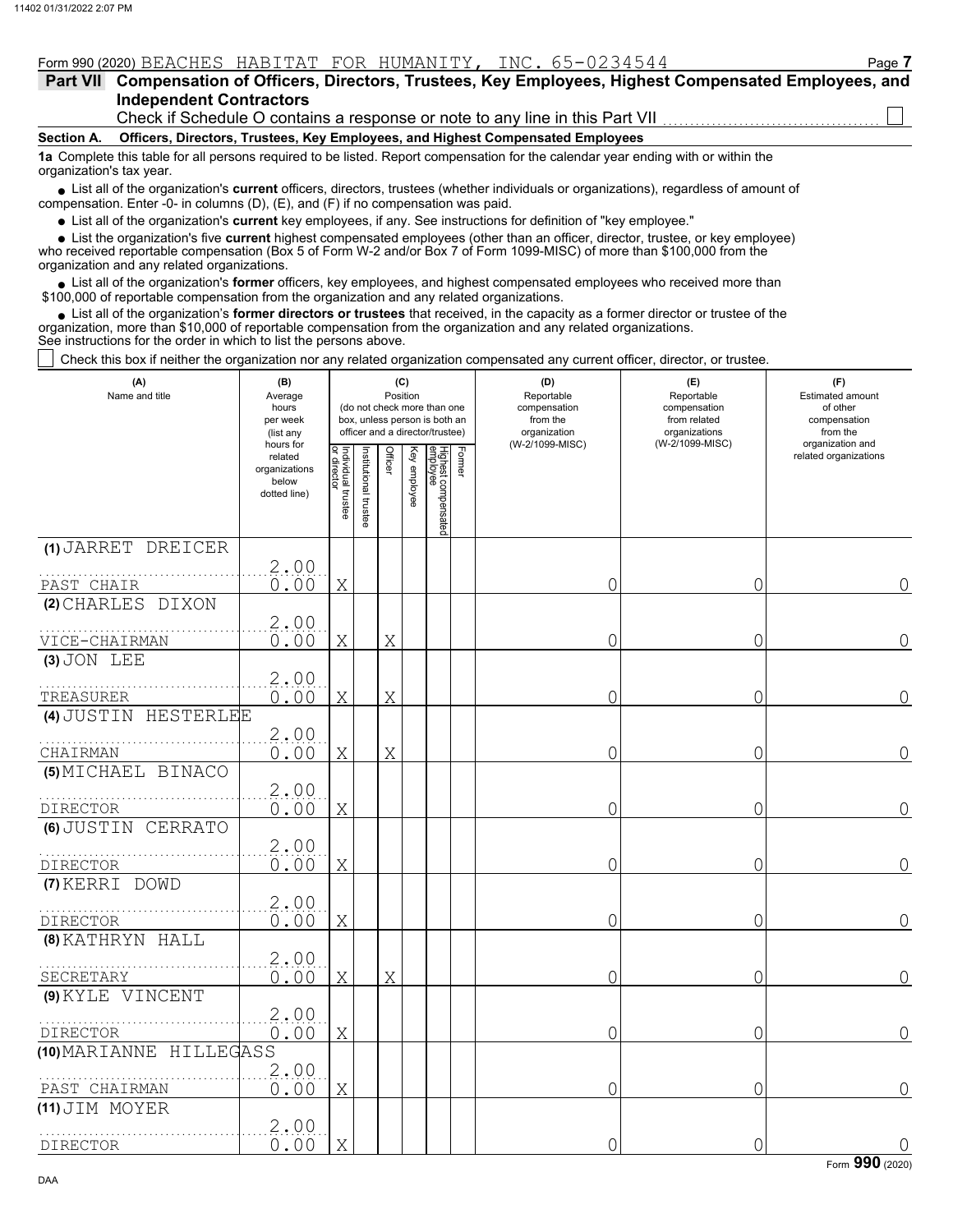| Form 990 (2020) BEACHES HABITAT FOR HUMANITY, INC. 65-0234544                                                                                                                                                                                                                                                                                                                                                                                                                                                                                                                                                                                                                                  |                                                                                                                              |   |                                                                                                 |              |                                 |        |                 |                                                                                                        |                                                                    | Page 8                                                          |
|------------------------------------------------------------------------------------------------------------------------------------------------------------------------------------------------------------------------------------------------------------------------------------------------------------------------------------------------------------------------------------------------------------------------------------------------------------------------------------------------------------------------------------------------------------------------------------------------------------------------------------------------------------------------------------------------|------------------------------------------------------------------------------------------------------------------------------|---|-------------------------------------------------------------------------------------------------|--------------|---------------------------------|--------|-----------------|--------------------------------------------------------------------------------------------------------|--------------------------------------------------------------------|-----------------------------------------------------------------|
| <b>Part VII</b>                                                                                                                                                                                                                                                                                                                                                                                                                                                                                                                                                                                                                                                                                |                                                                                                                              |   |                                                                                                 |              |                                 |        |                 | Section A. Officers, Directors, Trustees, Key Employees, and Highest Compensated Employees (continued) |                                                                    |                                                                 |
| (A)<br>Name and title                                                                                                                                                                                                                                                                                                                                                                                                                                                                                                                                                                                                                                                                          | (B)<br>Average<br>hours<br>per week<br>(list any                                                                             |   | (do not check more than one<br>box, unless person is both an<br>officer and a director/trustee) | Position     | (C)                             |        |                 | (D)<br>Reportable<br>compensation<br>from the<br>organization                                          | (E)<br>Reportable<br>compensation<br>from related<br>organizations | (F)<br>Estimated amount<br>of other<br>compensation<br>from the |
|                                                                                                                                                                                                                                                                                                                                                                                                                                                                                                                                                                                                                                                                                                | hours for<br>Individual trustee<br>or director<br>Institutional trustee<br>related<br>organizations<br>below<br>dotted line) |   | Officer                                                                                         | Key employee | Highest compensatec<br>employee | Former | (W-2/1099-MISC) | (W-2/1099-MISC)                                                                                        | organization and<br>related organizations                          |                                                                 |
| (12)<br>BRENT PARIS<br><b>DIRECTOR</b>                                                                                                                                                                                                                                                                                                                                                                                                                                                                                                                                                                                                                                                         | 2,00<br>0.00                                                                                                                 | X |                                                                                                 |              |                                 |        |                 | 0                                                                                                      | 0                                                                  | 0                                                               |
| MARTHA SCHAFER<br>(13)<br><b>DIRECTOR</b>                                                                                                                                                                                                                                                                                                                                                                                                                                                                                                                                                                                                                                                      | 2.00<br>0.00                                                                                                                 | X |                                                                                                 |              |                                 |        |                 | 0                                                                                                      | 0                                                                  | 0                                                               |
| ARCHIE JENKINS<br>(14)                                                                                                                                                                                                                                                                                                                                                                                                                                                                                                                                                                                                                                                                         | 2.00                                                                                                                         |   |                                                                                                 |              |                                 |        |                 |                                                                                                        |                                                                    |                                                                 |
| DIRECTOR EMERITUS<br>(15)<br>CURTIS FORD                                                                                                                                                                                                                                                                                                                                                                                                                                                                                                                                                                                                                                                       | 0.00<br>40.00                                                                                                                | X |                                                                                                 |              |                                 |        |                 | 0                                                                                                      | 0                                                                  | 0                                                               |
| EXECUTIVE DIRECTOR<br>DEBORAH JONES<br>(16)                                                                                                                                                                                                                                                                                                                                                                                                                                                                                                                                                                                                                                                    | 0.00<br>40.00                                                                                                                |   |                                                                                                 | Χ            |                                 |        |                 | 93,996                                                                                                 | 0                                                                  | 8,324                                                           |
| CFO<br>ALEX JENKINS<br>(17)                                                                                                                                                                                                                                                                                                                                                                                                                                                                                                                                                                                                                                                                    | 0.00                                                                                                                         |   |                                                                                                 | Χ            |                                 |        |                 | 81,397                                                                                                 | 0                                                                  | 2,172                                                           |
| <b>DIRECTOR</b>                                                                                                                                                                                                                                                                                                                                                                                                                                                                                                                                                                                                                                                                                | 2.00<br>0.00                                                                                                                 | X |                                                                                                 |              |                                 |        |                 | 0                                                                                                      | 0                                                                  | $\Omega$                                                        |
|                                                                                                                                                                                                                                                                                                                                                                                                                                                                                                                                                                                                                                                                                                |                                                                                                                              |   |                                                                                                 |              |                                 |        |                 |                                                                                                        |                                                                    |                                                                 |
| 1b Subtotal<br>c Total from continuation sheets to Part VII, Section A                                                                                                                                                                                                                                                                                                                                                                                                                                                                                                                                                                                                                         |                                                                                                                              |   |                                                                                                 |              |                                 |        |                 | 175,393                                                                                                |                                                                    | 10,496                                                          |
| Total number of individuals (including but not limited to those listed above) who received more than \$100,000 of<br>$\mathbf{2}$<br>reportable compensation from the organization $\blacktriangleright$                                                                                                                                                                                                                                                                                                                                                                                                                                                                                       |                                                                                                                              |   |                                                                                                 |              |                                 |        |                 | 175,393                                                                                                |                                                                    | 10,496                                                          |
| Did the organization list any former officer, director, trustee, key employee, or highest compensated<br>3<br>employee on line 1a? If "Yes," complete Schedule J for such individual<br>For any individual listed on line 1a, is the sum of reportable compensation and other compensation from the<br>4<br>organization and related organizations greater than \$150,000? If "Yes," complete Schedule J for such<br>individual<br>Did any person listed on line 1a receive or accrue compensation from any unrelated organization or individual<br>5<br>for services rendered to the organization? If "Yes," complete Schedule J for such person<br><b>Section B. Independent Contractors</b> |                                                                                                                              |   |                                                                                                 |              |                                 |        |                 |                                                                                                        |                                                                    | No<br>Yes<br>Χ<br>3<br>4<br>Χ<br>Χ<br>5                         |
| Complete this table for your five highest compensated independent contractors that received more than \$100,000 of<br>1<br>compensation from the organization. Report compensation for the calendar year ending with or within the organization's tax year.                                                                                                                                                                                                                                                                                                                                                                                                                                    |                                                                                                                              |   |                                                                                                 |              |                                 |        |                 |                                                                                                        |                                                                    |                                                                 |
|                                                                                                                                                                                                                                                                                                                                                                                                                                                                                                                                                                                                                                                                                                | (A)<br>Name and business address                                                                                             |   |                                                                                                 |              |                                 |        |                 |                                                                                                        | (B)<br>Description of services                                     | (C)<br>Compensation                                             |
|                                                                                                                                                                                                                                                                                                                                                                                                                                                                                                                                                                                                                                                                                                |                                                                                                                              |   |                                                                                                 |              |                                 |        |                 |                                                                                                        |                                                                    |                                                                 |
|                                                                                                                                                                                                                                                                                                                                                                                                                                                                                                                                                                                                                                                                                                |                                                                                                                              |   |                                                                                                 |              |                                 |        |                 |                                                                                                        |                                                                    |                                                                 |
| Total number of independent contractors (including but not limited to those listed above) who<br>2                                                                                                                                                                                                                                                                                                                                                                                                                                                                                                                                                                                             |                                                                                                                              |   |                                                                                                 |              |                                 |        |                 |                                                                                                        |                                                                    |                                                                 |
| received more than \$100,000 of compensation from the organization ▶                                                                                                                                                                                                                                                                                                                                                                                                                                                                                                                                                                                                                           |                                                                                                                              |   |                                                                                                 |              |                                 |        |                 |                                                                                                        | $\Omega$                                                           |                                                                 |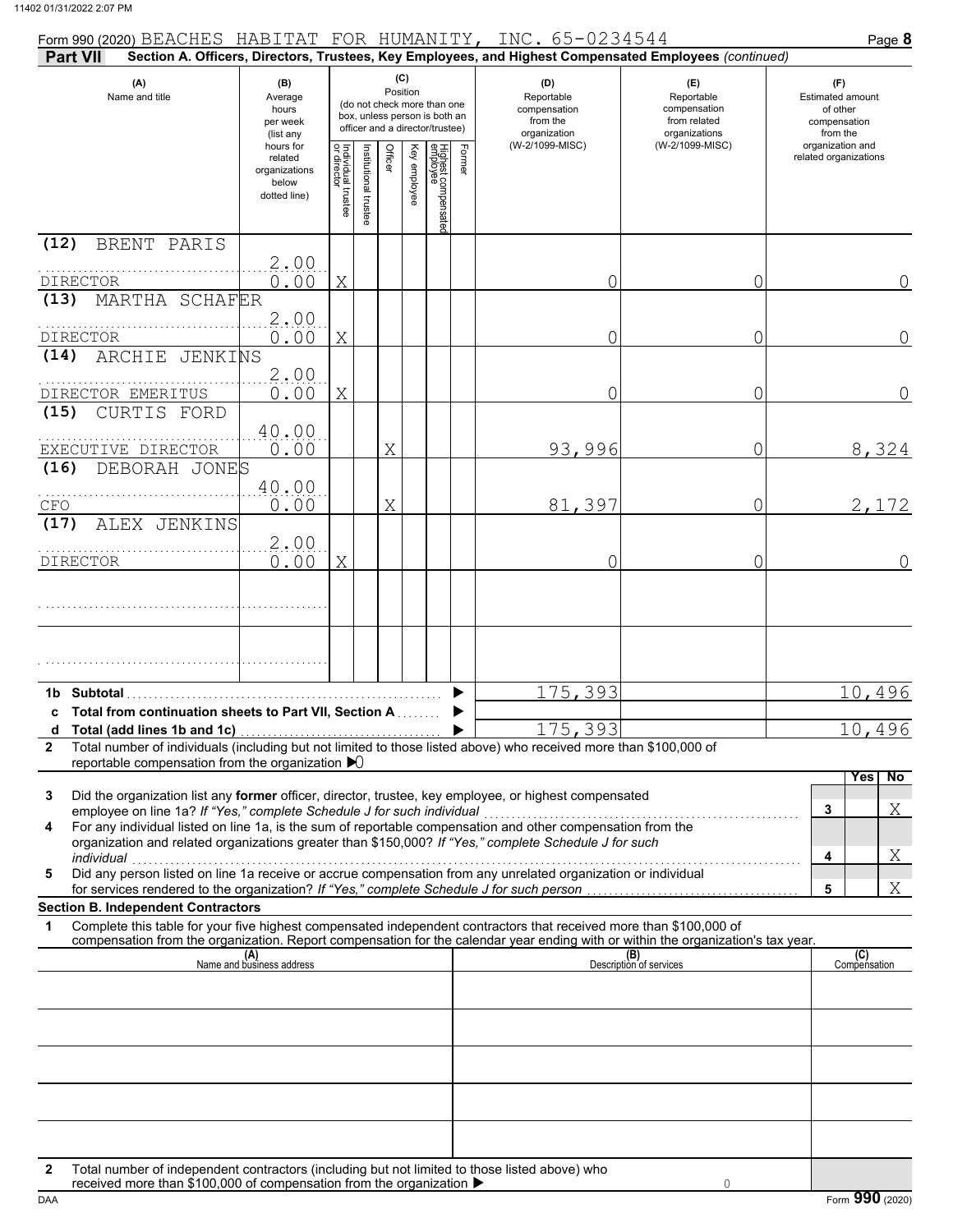**Part VIII Statement of Revenue**

Check if Schedule O contains a response or note to any line in this Part VIII

#### (A) (B) (C) (C) (D)<br>Total revenue Related or exempt Unrelated Revenue e: Total revenue Related or exempt Unrelated Revenue excluded function revenue business revenue from tax under sections 512-514 **Contributions, Gifts, Grants and Other Similar Amounts** Grant **1a 1a** Federated campaigns . . . . . . . . . . . , Gifts, Gra<br>iilar Amou **1b b** Membership dues  $\ldots$  . . . . . . . . . . . . **1c c** Fundraising events . . . . . . . . . . . . . . . . **1d d** Related organizations <sub>.</sub> . . . . . . . . . . **Contributions,<br>and Other Simi 1e** 409,939 **e** Government grants (contributions) . . . . . . . . . . **f** All other contributions, gifts, grants, and similar amounts not included above  $\dots$ . **1f** 988,877 **1g**  $\frac{88,522}{5}$ **g** Noncash contributions included in lines 1a-1f . . 1,398,816 ▶ **h Total.** Add lines 1a–1f . . . . . . . . . . . . . . . . . . . . . . . . . . . . . . . . . . . . . **Business Code** Program Service<br>Revenue . . . . . . . . . . . . . . . . . . . . . . . . . . . . . . . . . . . . . . . . . . . . . . . . . . . . . PROGRAM SERVICE 1,864,998 1,864,998 **2a Program Service** . GAIN ON MORT SALE & FORECLOS. .......... | 1,055,702 1,055,702 **b** . . . . . . . . . . . . . . . . . . . . . . . . . . . . . . . . . . . . . . . . . . . . . . . . . . . . . MORTGAGE DISCOUNT AMORT. 292,804 292,804 **c d** . . . . . . . . . . . . . . . . . . . . . . . . . . . . . . . . . . . . . . . . . . . . . . . . . . . . . **e** . . . . . . . . . . . . . . . . . . . . . . . . . . . . . . . . . . . . . . . . . . . . . . . . . . . . . **f** All other program service revenue . . . . . . . . . . . . . . . . . 3,213,504 **g Total.** Add lines 2a–2f . . . . . . . . . . . . . . . . . . . . . . . . . . . . . . . . . . . . . **3** Investment income (including dividends, interest, and other similar amounts) ............... ь 13,610 13,610 Income from investment of tax-exempt bond proceeds **4** b **5** Royalties .... ▶ (i) Real (ii) Personal **6a** Gross rents **6a 6b b** Less: rental expenses **c** Rental inc. or (loss) **6c** ь **d** Net rental income or (loss) . . . . . . . . . . . . . . . . . . . . . . . . . . . . . . . . . **7a** Gross amount from (i) Securities (ii) Other sales of assets **7a** other than inventory **Other Revenue Other Revenue b** Less: cost or other **7b** basis and sales exps. **c** Gain or (loss) **7c d** Net gain or (loss) . . . . . . . . . . . . . . . . . . . . . . . . . . . . . . . . . . . . . . . . . . . **8a** Gross income from fundraising events (not including \$ . . . . . . . . . . . . . . . . . . . . of contributions reported on line 1c). See Part IV, line 18 . . . . . . . . . . . . . . . . . . **8a 8b b** Less: direct expenses <sub>.</sub> . . . . . . . . . . **c** Net income or (loss) from fundraising events . . . . . . . . . . . . . . ▶ **9a** Gross income from gaming activities. See Part IV, line 19 . . . . . . . . . . . . . . . . . . **9a 9b b** Less: direct expenses  $\ldots$ ь Net income or (loss) from gaming activities . . . . . . . . . . . . . . . **c** 10a Gross sales of inventory, less returns and allowances **10a 10b b** Less:  $\cosh$  of goods  $\sinh$  $\blacktriangleright$ Net income or (loss) from sales of inventory . . . . . . . . . . . . . . . **c** cellaneous<br>Revenue Business Code **Miscellaneous** . . . . . . . . . . . . . . . . . . . . . . . . . . . . . . . . . . . . . . . . . . . . . . . . . . . . . MISCELLANEOUS 20,455 20,455 **11a Revenue b** . . . . . . . . . . . . . . . . . . . . . . . . . . . . . . . . . . . . . . . . . . . . . . . . . . . . . **c** . . . . . . . . . . . . . . . . . . . . . . . . . . . . . . . . . . . . . . . . . . . . . . . . . . . . . ă<br>Nă **d** All other revenue . . . . . . . . . . . . . . . . . . . . . . . . . . . . . . . . . . . ь 20,455 **e Total.** Add lines 11a–11d . . . . . . . . . . . . . . . . . . . . . . . . . . . . . . . . . . 4,646,385 3,233,959 0 13,610 **Total revenue.** See instructions  $\blacktriangleright$ **12**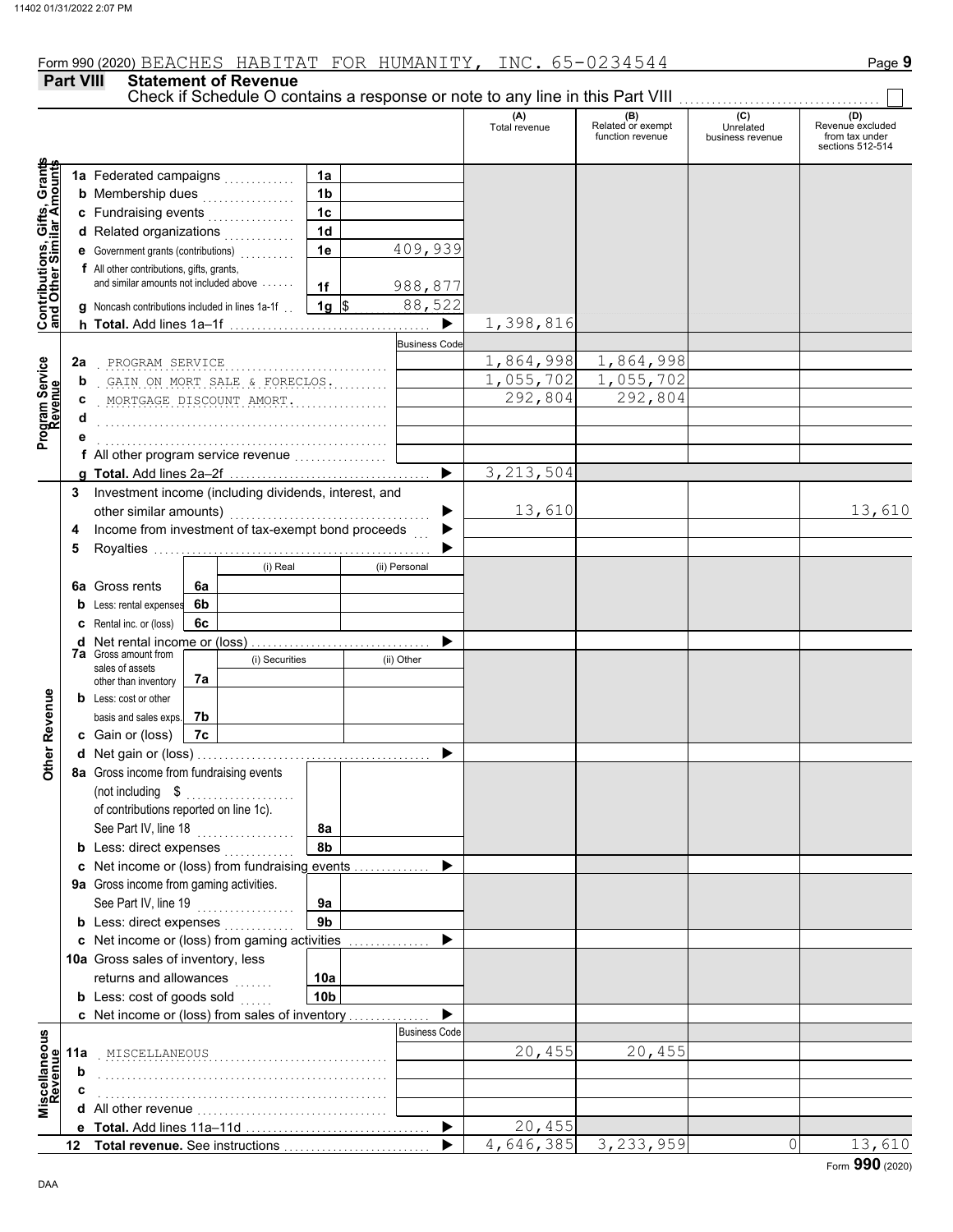### **Part IX Statement of Functional Expenses** Form 990 (2020) Page **10** BEACHES HABITAT FOR HUMANITY, INC. 65-0234544

|             | Section 501(c)(3) and 501(c)(4) organizations must complete all columns. All other organizations must complete column (A). |                         |                           |                  |                       |
|-------------|----------------------------------------------------------------------------------------------------------------------------|-------------------------|---------------------------|------------------|-----------------------|
|             | Check if Schedule O contains a response or note to any line in this Part IX                                                | (A)                     | (B)                       | (C)              | (D)                   |
|             | Do not include amounts reported on lines 6b,<br>7b, 8b, 9b, and 10b of Part VIII.                                          | Total expenses          | Program service           | Management and   | Fundraising           |
| $\mathbf 1$ | Grants and other assistance to domestic organizations                                                                      |                         | expenses                  | general expenses | expenses              |
|             | and domestic governments. See Part IV, line 21                                                                             |                         |                           |                  |                       |
| 2           | Grants and other assistance to domestic                                                                                    |                         |                           |                  |                       |
|             | individuals. See Part IV, line 22                                                                                          |                         |                           |                  |                       |
| 3           | Grants and other assistance to foreign                                                                                     |                         |                           |                  |                       |
|             | organizations, foreign governments, and foreign                                                                            |                         |                           |                  |                       |
|             | individuals. See Part IV, lines 15 and 16                                                                                  |                         |                           |                  |                       |
| 4           | Benefits paid to or for members                                                                                            |                         |                           |                  |                       |
| 5           | Compensation of current officers, directors,                                                                               |                         |                           |                  |                       |
|             | trustees, and key employees                                                                                                |                         |                           |                  |                       |
| 6           | Compensation not included above to disqualified                                                                            |                         |                           |                  |                       |
|             | persons (as defined under section 4958(f)(1)) and                                                                          |                         |                           |                  |                       |
|             | persons described in section 4958(c)(3)(B)                                                                                 |                         |                           |                  |                       |
| 7           | Other salaries and wages                                                                                                   | 749,769                 | 377,734                   | 314,903          | 57,132                |
| 8           | Pension plan accruals and contributions (include                                                                           |                         |                           |                  |                       |
|             | section 401(k) and 403(b) employer contributions)                                                                          |                         |                           |                  |                       |
| 9           | Other employee benefits                                                                                                    |                         |                           |                  |                       |
| 10          | Payroll taxes                                                                                                              | $\frac{87,648}{53,243}$ | $\frac{44,157}{26,824}$   | 36,812<br>22,362 | $\frac{6,679}{4,057}$ |
| 11          | Fees for services (nonemployees):                                                                                          |                         |                           |                  |                       |
| a           |                                                                                                                            |                         |                           |                  |                       |
| b           | Legal                                                                                                                      |                         |                           |                  |                       |
| C           | Accounting                                                                                                                 | 21,050                  | 15,788                    | 5,262            |                       |
| d           | Lobbying                                                                                                                   |                         |                           |                  |                       |
|             | Professional fundraising services. See Part IV, line 17                                                                    |                         |                           |                  |                       |
|             | Investment management fees                                                                                                 |                         |                           |                  |                       |
| g           | Other. (If line 11g amount exceeds 10% of line 25, column                                                                  |                         |                           |                  |                       |
|             | (A) amount, list line 11g expenses on Schedule O.)                                                                         | <u>69,387</u><br>38,523 | 52,040                    | 17,347           |                       |
| 12          | Advertising and promotion                                                                                                  |                         |                           |                  | 38, 523               |
| 13          |                                                                                                                            | 81,039                  | 60,033                    | 21,006           |                       |
| 14          |                                                                                                                            | 24,530                  | 18,397                    | 6,133            |                       |
| 15          |                                                                                                                            |                         |                           |                  |                       |
| 16          |                                                                                                                            |                         |                           |                  |                       |
| 17          |                                                                                                                            | 1,380                   | 1,380                     |                  |                       |
|             | 18 Payments of travel or entertainment expenses                                                                            |                         |                           |                  |                       |
|             | for any federal, state, or local public officials                                                                          |                         |                           |                  |                       |
| 19          | Conferences, conventions, and meetings                                                                                     |                         |                           |                  |                       |
| 20          | Interest                                                                                                                   | 3,585                   | 2,402                     | 1,183            |                       |
| 21<br>22    | Payments to affiliates<br>Depreciation, depletion, and amortization                                                        | 21,586                  | 10,793                    | 10,793           |                       |
| 23          | Insurance                                                                                                                  | 15,854                  | 10,622                    | 5,232            |                       |
|             | 24 Other expenses. Itemize expenses not covered                                                                            |                         |                           |                  |                       |
|             | above (List miscellaneous expenses on line 24e. If                                                                         |                         |                           |                  |                       |
|             | line 24e amount exceeds 10% of line 25, column                                                                             |                         |                           |                  |                       |
|             | (A) amount, list line 24e expenses on Schedule O.)                                                                         |                         |                           |                  |                       |
| a           | CONSTRUCTION COSTS                                                                                                         | 1,462,336               | 1,462,336                 |                  |                       |
| b           | MORTGAGE DISCOUNTS                                                                                                         | 767,344                 | 767,344                   |                  |                       |
| c           | EDUCATIONAL PROGRAM                                                                                                        | 36,916                  | 36,916                    |                  |                       |
| d           | OTHER                                                                                                                      | $\overline{29,163}$     | 19,539                    | 9,624            |                       |
|             | e All other expenses                                                                                                       | 10,000                  | 10,000                    |                  |                       |
| 25          | Total functional expenses. Add lines 1 through 24e                                                                         | 3, 473, 353             | $\overline{2}$ , 916, 305 | 450,657          | 106,391               |
|             | 26 Joint costs. Complete this line only if the                                                                             |                         |                           |                  |                       |
|             | organization reported in column (B) joint costs<br>from a combined educational campaign and                                |                         |                           |                  |                       |
|             | fundraising solicitation. Check here $\blacktriangleright$<br>if                                                           |                         |                           |                  |                       |
|             | following SOP 98-2 (ASC 958-720)                                                                                           |                         |                           |                  |                       |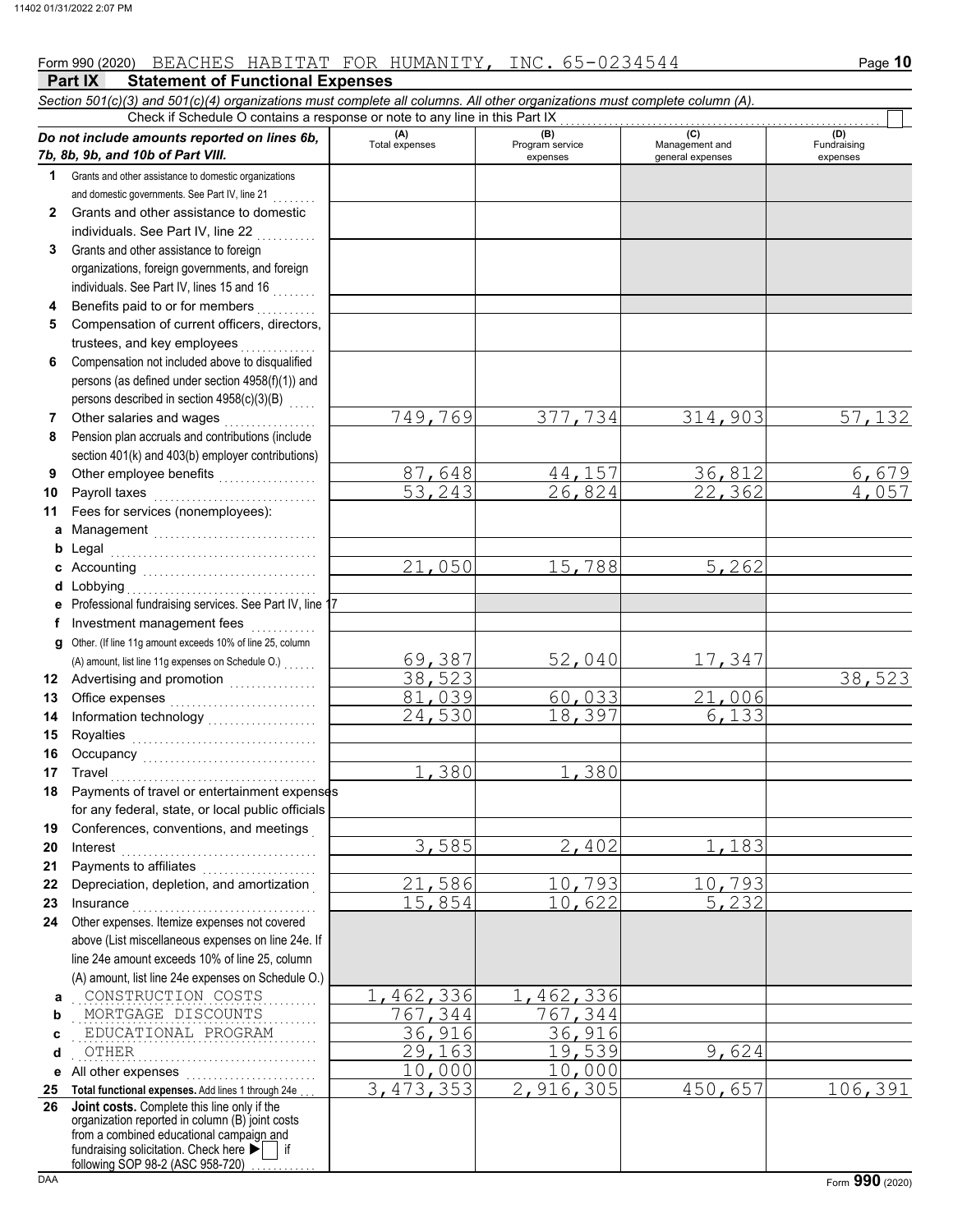|                   | Part X | <b>Balance Sheet</b>                                                                                                                                                                                                           |                 |                           |                          |                      |                        |
|-------------------|--------|--------------------------------------------------------------------------------------------------------------------------------------------------------------------------------------------------------------------------------|-----------------|---------------------------|--------------------------|----------------------|------------------------|
|                   |        | Check if Schedule O contains a response or note to any line in this Part X                                                                                                                                                     |                 |                           | (A)<br>Beginning of year |                      | (B)<br>End of year     |
|                   | 1      | Cash-non-interest-bearing                                                                                                                                                                                                      |                 |                           | $\overline{28}$ , 238    | $\blacktriangleleft$ | 678,873                |
|                   | 2      | Savings and temporary cash investments [11] [11] contract the same state of the same state of the same state of the state of the state of the state of the state of the state of the state of the state of the state of the st |                 |                           | 274,971                  | $\mathbf{2}$         | 813,298                |
|                   | 3      |                                                                                                                                                                                                                                |                 |                           |                          | 3                    |                        |
|                   | 4      | Accounts receivable, net                                                                                                                                                                                                       |                 |                           | 154,429                  | 4                    | 262,737                |
|                   | 5      | Loans and other receivables from any current or former officer, director,                                                                                                                                                      |                 |                           |                          |                      |                        |
|                   |        | trustee, key employee, creator or founder, substantial contributor, or 35%                                                                                                                                                     |                 |                           |                          |                      |                        |
|                   |        | controlled entity or family member of any of these persons                                                                                                                                                                     |                 |                           |                          | 5                    |                        |
|                   | 6      | Loans and other receivables from other disqualified persons (as defined                                                                                                                                                        |                 |                           |                          |                      |                        |
|                   |        | under section 4958(f)(1)), and persons described in section 4958(c)(3)(B)                                                                                                                                                      |                 |                           |                          | 6                    |                        |
| Assets            | 7      |                                                                                                                                                                                                                                |                 |                           | 5,207,171                | $\overline{7}$       | 4,016,531              |
|                   | 8      | Inventories for sale or use                                                                                                                                                                                                    |                 |                           | 2,221,824                | 8                    | $\overline{1,732,103}$ |
|                   | 9      | Prepaid expenses and deferred charges                                                                                                                                                                                          |                 |                           | 25,221                   | 9                    | 13,082                 |
|                   |        | 10a Land, buildings, and equipment: cost or other                                                                                                                                                                              |                 |                           |                          |                      |                        |
|                   |        |                                                                                                                                                                                                                                | 10a             |                           |                          |                      |                        |
|                   | b      | Less: accumulated depreciation<br>.                                                                                                                                                                                            | 10 <sub>b</sub> | $\frac{964,010}{296,301}$ | 527,124                  | 10 <sub>c</sub>      | 667,709                |
|                   | 11     | Investments-publicly traded securities                                                                                                                                                                                         |                 |                           |                          | 11                   |                        |
|                   | 12     | Investments-other securities. See Part IV, line 11                                                                                                                                                                             |                 |                           |                          | 12                   |                        |
|                   | 13     |                                                                                                                                                                                                                                |                 |                           |                          | 13                   |                        |
|                   | 14     | Intangible assets                                                                                                                                                                                                              |                 |                           |                          | 14                   |                        |
|                   | 15     | Other assets. See Part IV, line 11                                                                                                                                                                                             |                 |                           | 427,056                  | 15                   | 399,659                |
|                   | 16     |                                                                                                                                                                                                                                |                 |                           | 8,866,034                | 16                   | $\overline{9,583,992}$ |
|                   | 17     |                                                                                                                                                                                                                                |                 |                           | 98,773                   | 17                   | 76,357                 |
|                   | 18     | Grants payable                                                                                                                                                                                                                 |                 |                           |                          | 18                   |                        |
|                   | 19     | Deferred revenue                                                                                                                                                                                                               |                 |                           | 25,000                   | 19                   |                        |
|                   | 20     | Tax-exempt bond liabilities                                                                                                                                                                                                    |                 |                           |                          | 20                   |                        |
|                   | 21     | Escrow or custodial account liability. Complete Part IV of Schedule D                                                                                                                                                          |                 |                           | 427,645                  | 21                   | 413,621                |
|                   | 22     | Loans and other payables to any current or former officer, director,                                                                                                                                                           |                 |                           |                          |                      |                        |
| Liabilities       |        | trustee, key employee, creator or founder, substantial contributor, or 35%                                                                                                                                                     |                 |                           |                          |                      |                        |
|                   |        | controlled entity or family member of any of these persons                                                                                                                                                                     |                 |                           |                          | 22                   |                        |
|                   | 23     | Secured mortgages and notes payable to unrelated third parties                                                                                                                                                                 |                 |                           | 1,957,058                | 23                   | 1,564,919              |
|                   | 24     | Unsecured notes and loans payable to unrelated third parties                                                                                                                                                                   |                 |                           |                          | 24                   |                        |
|                   | 25     | Other liabilities (including federal income tax, payables to related third                                                                                                                                                     |                 |                           |                          |                      |                        |
|                   |        | parties, and other liabilities not included on lines 17-24). Complete Part X                                                                                                                                                   |                 |                           |                          |                      |                        |
|                   |        | of Schedule D                                                                                                                                                                                                                  |                 |                           | 2,545                    | 25                   | 1,050                  |
|                   | 26     |                                                                                                                                                                                                                                |                 |                           | 2,511,021                | 26                   | 2,055,947              |
|                   |        | Organizations that follow FASB ASC 958, check here $\boxed{\mathbb{X}}$                                                                                                                                                        |                 |                           |                          |                      |                        |
|                   |        | and complete lines 27, 28, 32, and 33.                                                                                                                                                                                         |                 |                           |                          |                      |                        |
|                   | 27     | Net assets without donor restrictions                                                                                                                                                                                          |                 |                           | 6, 355, 013              | 27                   | 7,528,045              |
|                   | 28     | Net assets with donor restrictions                                                                                                                                                                                             |                 |                           |                          | 28                   |                        |
| or Fund Balances  |        | Organizations that do not follow FASB ASC 958, check here ▶                                                                                                                                                                    |                 |                           |                          |                      |                        |
|                   |        | and complete lines 29 through 33.                                                                                                                                                                                              |                 |                           |                          |                      |                        |
|                   | 29     | Capital stock or trust principal, or current funds                                                                                                                                                                             |                 |                           |                          | 29                   |                        |
|                   | 30     | Paid-in or capital surplus, or land, building, or equipment fund                                                                                                                                                               |                 |                           |                          | 30                   |                        |
| <b>Net Assets</b> | 31     | Retained earnings, endowment, accumulated income, or other funds                                                                                                                                                               |                 | .                         |                          | 31                   |                        |
|                   | 32     | Total net assets or fund balances                                                                                                                                                                                              |                 |                           | 6, 355, 013              | 32                   | 7,528,045              |
|                   | 33     |                                                                                                                                                                                                                                |                 |                           | 8,866,034                | 33                   | 9,583,992              |

Form **990** (2020)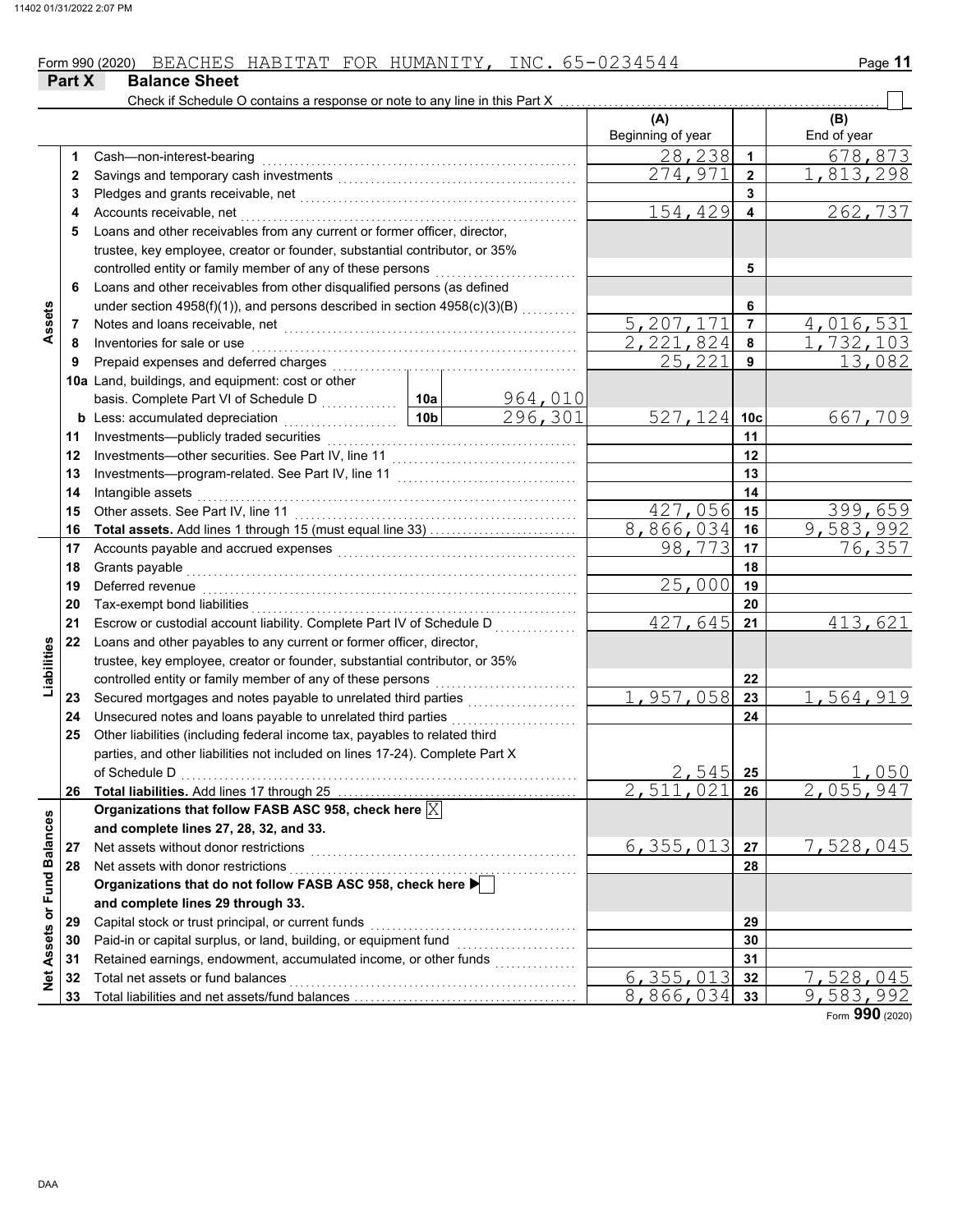| Form 990 (2020)<br>, ,<br>∸ | $\mathbf{v}$<br>$\bot \bot \top \bot \bot \bot \bot \bot$ | TOR | . T T .<br>htima<br>- IN | ----<br>$\overline{\phantom{a}}$<br>NC<br>. . | Page |
|-----------------------------|-----------------------------------------------------------|-----|--------------------------|-----------------------------------------------|------|
|                             |                                                           |     |                          |                                               |      |

|    | Part XI<br><b>Reconciliation of Net Assets</b>                                                                                                                                                                                 |                         |                |            |             |
|----|--------------------------------------------------------------------------------------------------------------------------------------------------------------------------------------------------------------------------------|-------------------------|----------------|------------|-------------|
|    | Check if Schedule O contains a response or note to any line in this Part XI                                                                                                                                                    |                         |                |            |             |
|    |                                                                                                                                                                                                                                | $\blacktriangleleft$    |                |            | 4,646,385   |
| 2  |                                                                                                                                                                                                                                | $\overline{2}$          |                |            | 3, 473, 353 |
| 3  | Revenue less expenses. Subtract line 2 from line 1                                                                                                                                                                             | $\mathbf{3}$            |                |            | 1, 173, 032 |
| 4  | Net assets or fund balances at beginning of year (must equal Part X, line 32, column (A)) [[[[[[[[[[[[[[[[[[[                                                                                                                  | $\overline{\mathbf{4}}$ |                |            | 6, 355, 013 |
| 5  | Net unrealized gains (losses) on investments [11] with an intervention of the state of the state of the state of the state of the state of the state of the state of the state of the state of the state of the state of the s | 5                       |                |            |             |
| 6  | Donated services and use of facilities                                                                                                                                                                                         | 6                       |                |            |             |
| 7  | Investment expenses                                                                                                                                                                                                            | $\overline{7}$          |                |            |             |
| 8  | Prior period adjustments                                                                                                                                                                                                       | 8                       |                |            |             |
| 9  | Other changes in net assets or fund balances (explain on Schedule O)                                                                                                                                                           | 9                       |                |            |             |
| 10 | Net assets or fund balances at end of year. Combine lines 3 through 9 (must equal Part X, line                                                                                                                                 |                         |                |            |             |
|    | $32$ , column $(B)$ )                                                                                                                                                                                                          | 10                      |                |            | 7,528,045   |
|    | <b>Financial Statements and Reporting</b><br><b>Part XII</b>                                                                                                                                                                   |                         |                |            |             |
|    |                                                                                                                                                                                                                                |                         |                |            |             |
|    |                                                                                                                                                                                                                                |                         |                | <b>Yes</b> | No          |
| 1  | $ X $ Accrual<br>Accounting method used to prepare the Form 990:     Cash<br>Other                                                                                                                                             |                         |                |            |             |
|    | If the organization changed its method of accounting from a prior year or checked "Other," explain in                                                                                                                          |                         |                |            |             |
|    | Schedule O.                                                                                                                                                                                                                    |                         |                |            |             |
|    | 2a Were the organization's financial statements compiled or reviewed by an independent accountant?                                                                                                                             |                         | 2a             |            | Χ           |
|    | If "Yes," check a box below to indicate whether the financial statements for the year were compiled or                                                                                                                         |                         |                |            |             |
|    | reviewed on a separate basis, consolidated basis, or both:                                                                                                                                                                     |                         |                |            |             |
|    | Separate basis<br><b>Consolidated basis</b><br>Both consolidated and separate basis                                                                                                                                            |                         |                |            |             |
|    | <b>b</b> Were the organization's financial statements audited by an independent accountant?                                                                                                                                    |                         | 2 <sub>b</sub> | Χ          |             |
|    | If "Yes," check a box below to indicate whether the financial statements for the year were audited on a                                                                                                                        |                         |                |            |             |
|    | separate basis, consolidated basis, or both:                                                                                                                                                                                   |                         |                |            |             |
|    | $ X $ Consolidated basis<br>Separate basis<br>Both consolidated and separate basis                                                                                                                                             |                         |                |            |             |
|    | c If "Yes" to line 2a or 2b, does the organization have a committee that assumes responsibility for oversight of                                                                                                               |                         |                |            |             |
|    | the audit, review, or compilation of its financial statements and selection of an independent accountant?                                                                                                                      |                         | 2c             | Χ          |             |
|    | If the organization changed either its oversight process or selection process during the tax year, explain on                                                                                                                  |                         |                |            |             |
|    | Schedule O.                                                                                                                                                                                                                    |                         |                |            |             |
|    | 3a As a result of a federal award, was the organization required to undergo an audit or audits as set forth in the                                                                                                             |                         |                |            |             |
|    | Single Audit Act and OMB Circular A-133?                                                                                                                                                                                       |                         | 3a             |            | Χ           |
|    | b If "Yes," did the organization undergo the required audit or audits? If the organization did not undergo the                                                                                                                 |                         |                |            |             |
|    | required audit or audits, explain why on Schedule O and describe any steps taken to undergo such audits                                                                                                                        |                         | 3 <sub>b</sub> |            |             |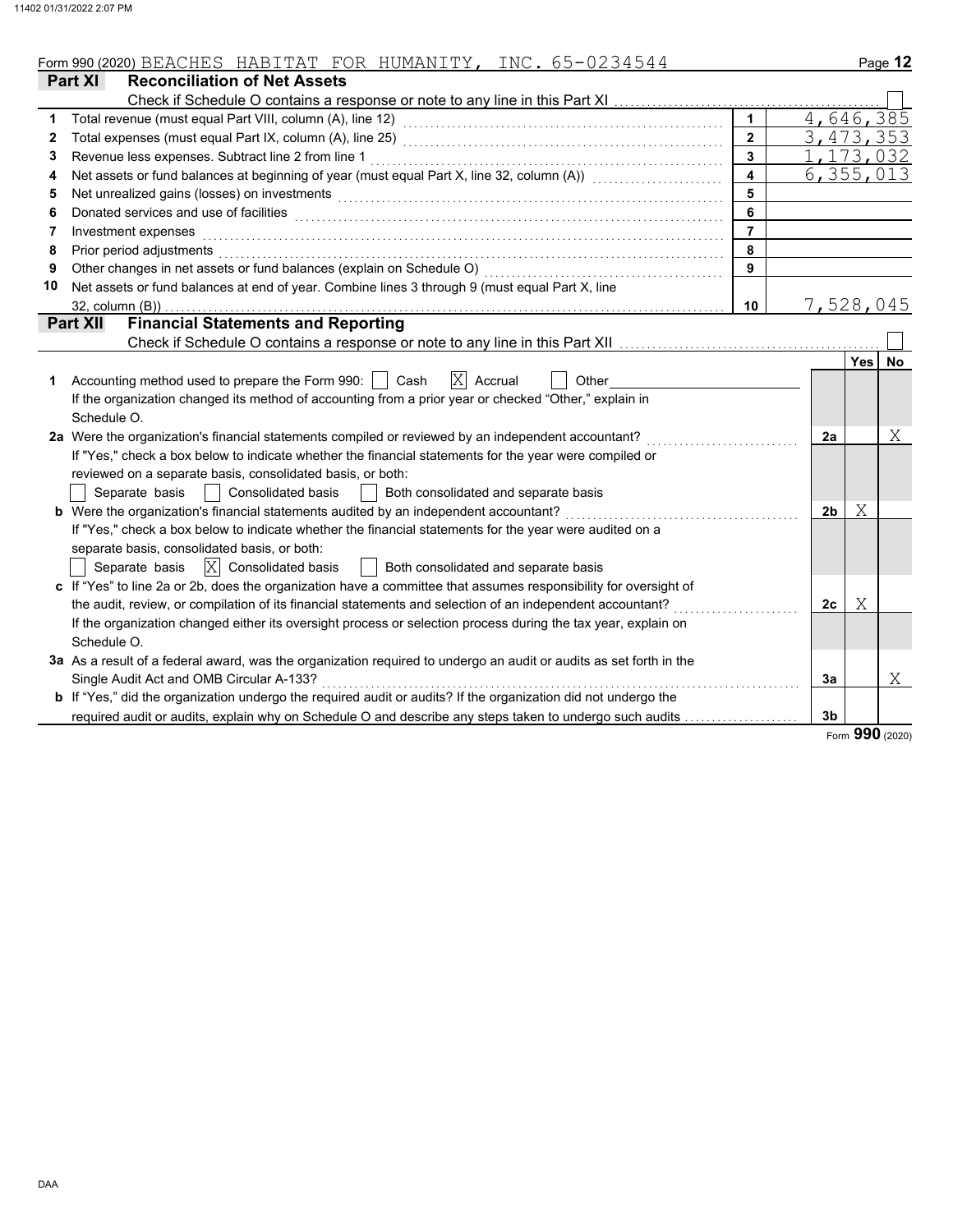| <b>SCHEDULE A</b><br>(Form 990 or 990-EZ)              |                                                            | <b>Public Charity Status and Public Support</b>                                                                      |                                                                        |                          |                                                                                                                                                                                                                                                                        | OMB No. 1545-0047  |  |  |  |
|--------------------------------------------------------|------------------------------------------------------------|----------------------------------------------------------------------------------------------------------------------|------------------------------------------------------------------------|--------------------------|------------------------------------------------------------------------------------------------------------------------------------------------------------------------------------------------------------------------------------------------------------------------|--------------------|--|--|--|
|                                                        |                                                            | Complete if the organization is a section 501(c)(3) organization or a section 4947(a)(1) nonexempt charitable trust. |                                                                        |                          |                                                                                                                                                                                                                                                                        | <b>2020</b>        |  |  |  |
| Department of the Treasury<br>Internal Revenue Service |                                                            | Attach to Form 990 or Form 990-EZ.                                                                                   | <b>Open to Public</b><br><b>Inspection</b>                             |                          |                                                                                                                                                                                                                                                                        |                    |  |  |  |
|                                                        |                                                            |                                                                                                                      | Go to www.irs.gov/Form990 for instructions and the latest information. |                          |                                                                                                                                                                                                                                                                        |                    |  |  |  |
| Name of the organization                               |                                                            |                                                                                                                      |                                                                        |                          | <b>Employer identification number</b>                                                                                                                                                                                                                                  |                    |  |  |  |
|                                                        |                                                            | BEACHES HABITAT FOR HUMANITY, INC.                                                                                   |                                                                        |                          | 65-0234544                                                                                                                                                                                                                                                             |                    |  |  |  |
| Part I                                                 |                                                            |                                                                                                                      |                                                                        |                          | <b>Reason for Public Charity Status.</b> (All organizations must complete this part.) See instructions.                                                                                                                                                                |                    |  |  |  |
|                                                        |                                                            | The organization is not a private foundation because it is: (For lines 1 through 12, check only one box.)            |                                                                        |                          |                                                                                                                                                                                                                                                                        |                    |  |  |  |
| 1                                                      |                                                            | A church, convention of churches, or association of churches described in section 170(b)(1)(A)(i).                   |                                                                        |                          |                                                                                                                                                                                                                                                                        |                    |  |  |  |
| $\mathbf{2}$                                           |                                                            | A school described in section 170(b)(1)(A)(ii). (Attach Schedule E (Form 990 or 990-EZ).)                            |                                                                        |                          |                                                                                                                                                                                                                                                                        |                    |  |  |  |
| 3                                                      |                                                            | A hospital or a cooperative hospital service organization described in section 170(b)(1)(A)(iii).                    |                                                                        |                          |                                                                                                                                                                                                                                                                        |                    |  |  |  |
| 4                                                      |                                                            |                                                                                                                      |                                                                        |                          | A medical research organization operated in conjunction with a hospital described in section 170(b)(1)(A)(iii). Enter the hospital's name,                                                                                                                             |                    |  |  |  |
| city, and state:                                       |                                                            |                                                                                                                      |                                                                        |                          |                                                                                                                                                                                                                                                                        |                    |  |  |  |
| 5                                                      |                                                            |                                                                                                                      |                                                                        |                          | An organization operated for the benefit of a college or university owned or operated by a governmental unit described in                                                                                                                                              |                    |  |  |  |
| 6                                                      | section 170(b)(1)(A)(iv). (Complete Part II.)              | A federal, state, or local government or governmental unit described in section 170(b)(1)(A)(v).                     |                                                                        |                          |                                                                                                                                                                                                                                                                        |                    |  |  |  |
| 7                                                      |                                                            |                                                                                                                      |                                                                        |                          | An organization that normally receives a substantial part of its support from a governmental unit or from the general public                                                                                                                                           |                    |  |  |  |
|                                                        | described in section 170(b)(1)(A)(vi). (Complete Part II.) |                                                                                                                      |                                                                        |                          |                                                                                                                                                                                                                                                                        |                    |  |  |  |
| 8                                                      |                                                            | A community trust described in section 170(b)(1)(A)(vi). (Complete Part II.)                                         |                                                                        |                          |                                                                                                                                                                                                                                                                        |                    |  |  |  |
| 9                                                      |                                                            |                                                                                                                      |                                                                        |                          | An agricultural research organization described in section 170(b)(1)(A)(ix) operated in conjunction with a land-grant college                                                                                                                                          |                    |  |  |  |
|                                                        |                                                            |                                                                                                                      |                                                                        |                          | or university or a non-land-grant college of agriculture (see instructions). Enter the name, city, and state of the college or                                                                                                                                         |                    |  |  |  |
| university:                                            |                                                            |                                                                                                                      |                                                                        |                          |                                                                                                                                                                                                                                                                        |                    |  |  |  |
| $\mathbb{X}$<br>10                                     |                                                            |                                                                                                                      |                                                                        |                          | An organization that normally receives: (1) more than 33 1/3% of its support from contributions, membership fees, and gross                                                                                                                                            |                    |  |  |  |
|                                                        |                                                            |                                                                                                                      |                                                                        |                          | receipts from activities related to its exempt functions, subject to certain exceptions; and (2) no more than 331/3% of its                                                                                                                                            |                    |  |  |  |
|                                                        |                                                            |                                                                                                                      |                                                                        |                          | support from gross investment income and unrelated business taxable income (less section 511 tax) from businesses                                                                                                                                                      |                    |  |  |  |
|                                                        |                                                            | acquired by the organization after June 30, 1975. See section 509(a)(2). (Complete Part III.)                        |                                                                        |                          |                                                                                                                                                                                                                                                                        |                    |  |  |  |
| 11                                                     |                                                            | An organization organized and operated exclusively to test for public safety. See section 509(a)(4).                 |                                                                        |                          |                                                                                                                                                                                                                                                                        |                    |  |  |  |
| 12                                                     |                                                            |                                                                                                                      |                                                                        |                          | An organization organized and operated exclusively for the benefit of, to perform the functions of, or to carry out the purposes                                                                                                                                       |                    |  |  |  |
|                                                        |                                                            |                                                                                                                      |                                                                        |                          | of one or more publicly supported organizations described in section $509(a)(1)$ or section $509(a)(2)$ . See section $509(a)(3)$ .<br>Check the box in lines 12a through 12d that describes the type of supporting organization and complete lines 12e, 12f, and 12g. |                    |  |  |  |
| а                                                      |                                                            |                                                                                                                      |                                                                        |                          | Type I. A supporting organization operated, supervised, or controlled by its supported organization(s), typically by giving                                                                                                                                            |                    |  |  |  |
|                                                        |                                                            | the supported organization(s) the power to regularly appoint or elect a majority of the directors or trustees of the |                                                                        |                          |                                                                                                                                                                                                                                                                        |                    |  |  |  |
|                                                        |                                                            | supporting organization. You must complete Part IV, Sections A and B.                                                |                                                                        |                          |                                                                                                                                                                                                                                                                        |                    |  |  |  |
| b                                                      |                                                            |                                                                                                                      |                                                                        |                          | Type II. A supporting organization supervised or controlled in connection with its supported organization(s), by having                                                                                                                                                |                    |  |  |  |
|                                                        |                                                            |                                                                                                                      |                                                                        |                          | control or management of the supporting organization vested in the same persons that control or manage the supported                                                                                                                                                   |                    |  |  |  |
|                                                        |                                                            | organization(s). You must complete Part IV, Sections A and C.                                                        |                                                                        |                          |                                                                                                                                                                                                                                                                        |                    |  |  |  |
| c                                                      |                                                            |                                                                                                                      |                                                                        |                          | Type III functionally integrated. A supporting organization operated in connection with, and functionally integrated with,                                                                                                                                             |                    |  |  |  |
|                                                        |                                                            | its supported organization(s) (see instructions). You must complete Part IV, Sections A, D, and E.                   |                                                                        |                          |                                                                                                                                                                                                                                                                        |                    |  |  |  |
| d                                                      |                                                            |                                                                                                                      |                                                                        |                          | Type III non-functionally integrated. A supporting organization operated in connection with its supported organization(s)                                                                                                                                              |                    |  |  |  |
|                                                        |                                                            | requirement (see instructions). You must complete Part IV, Sections A and D, and Part V.                             |                                                                        |                          | that is not functionally integrated. The organization generally must satisfy a distribution requirement and an attentiveness                                                                                                                                           |                    |  |  |  |
| е                                                      |                                                            |                                                                                                                      |                                                                        |                          | Check this box if the organization received a written determination from the IRS that it is a Type I, Type II, Type III                                                                                                                                                |                    |  |  |  |
|                                                        |                                                            | functionally integrated, or Type III non-functionally integrated supporting organization.                            |                                                                        |                          |                                                                                                                                                                                                                                                                        |                    |  |  |  |
| f                                                      | Enter the number of supported organizations                |                                                                                                                      |                                                                        |                          |                                                                                                                                                                                                                                                                        |                    |  |  |  |
|                                                        |                                                            | Provide the following information about the supported organization(s).                                               |                                                                        |                          |                                                                                                                                                                                                                                                                        |                    |  |  |  |
| g                                                      | $(ii)$ EIN                                                 | (iii) Type of organization                                                                                           |                                                                        | (iv) Is the organization | (v) Amount of monetary                                                                                                                                                                                                                                                 | (vi) Amount of     |  |  |  |
| (i) Name of supported                                  |                                                            | (described on lines 1-10                                                                                             |                                                                        | listed in your governing | support (see                                                                                                                                                                                                                                                           | other support (see |  |  |  |
| organization                                           |                                                            |                                                                                                                      |                                                                        | document?                | instructions)                                                                                                                                                                                                                                                          |                    |  |  |  |
|                                                        |                                                            | above (see instructions))                                                                                            |                                                                        |                          |                                                                                                                                                                                                                                                                        | instructions)      |  |  |  |
|                                                        |                                                            |                                                                                                                      | Yes                                                                    | No                       |                                                                                                                                                                                                                                                                        |                    |  |  |  |
|                                                        |                                                            |                                                                                                                      |                                                                        |                          |                                                                                                                                                                                                                                                                        |                    |  |  |  |
|                                                        |                                                            |                                                                                                                      |                                                                        |                          |                                                                                                                                                                                                                                                                        |                    |  |  |  |
|                                                        |                                                            |                                                                                                                      |                                                                        |                          |                                                                                                                                                                                                                                                                        |                    |  |  |  |
|                                                        |                                                            |                                                                                                                      |                                                                        |                          |                                                                                                                                                                                                                                                                        |                    |  |  |  |
|                                                        |                                                            |                                                                                                                      |                                                                        |                          |                                                                                                                                                                                                                                                                        |                    |  |  |  |
|                                                        |                                                            |                                                                                                                      |                                                                        |                          |                                                                                                                                                                                                                                                                        |                    |  |  |  |
| (A)<br>(B)<br>(C)<br>(D)                               |                                                            |                                                                                                                      |                                                                        |                          |                                                                                                                                                                                                                                                                        |                    |  |  |  |
| (E)                                                    |                                                            |                                                                                                                      |                                                                        |                          |                                                                                                                                                                                                                                                                        |                    |  |  |  |

**For Paperwork Reduction Act Notice, see the Instructions for Form 990 or 990-EZ. Total**

**Schedule A (Form 990 or 990-EZ) 2020**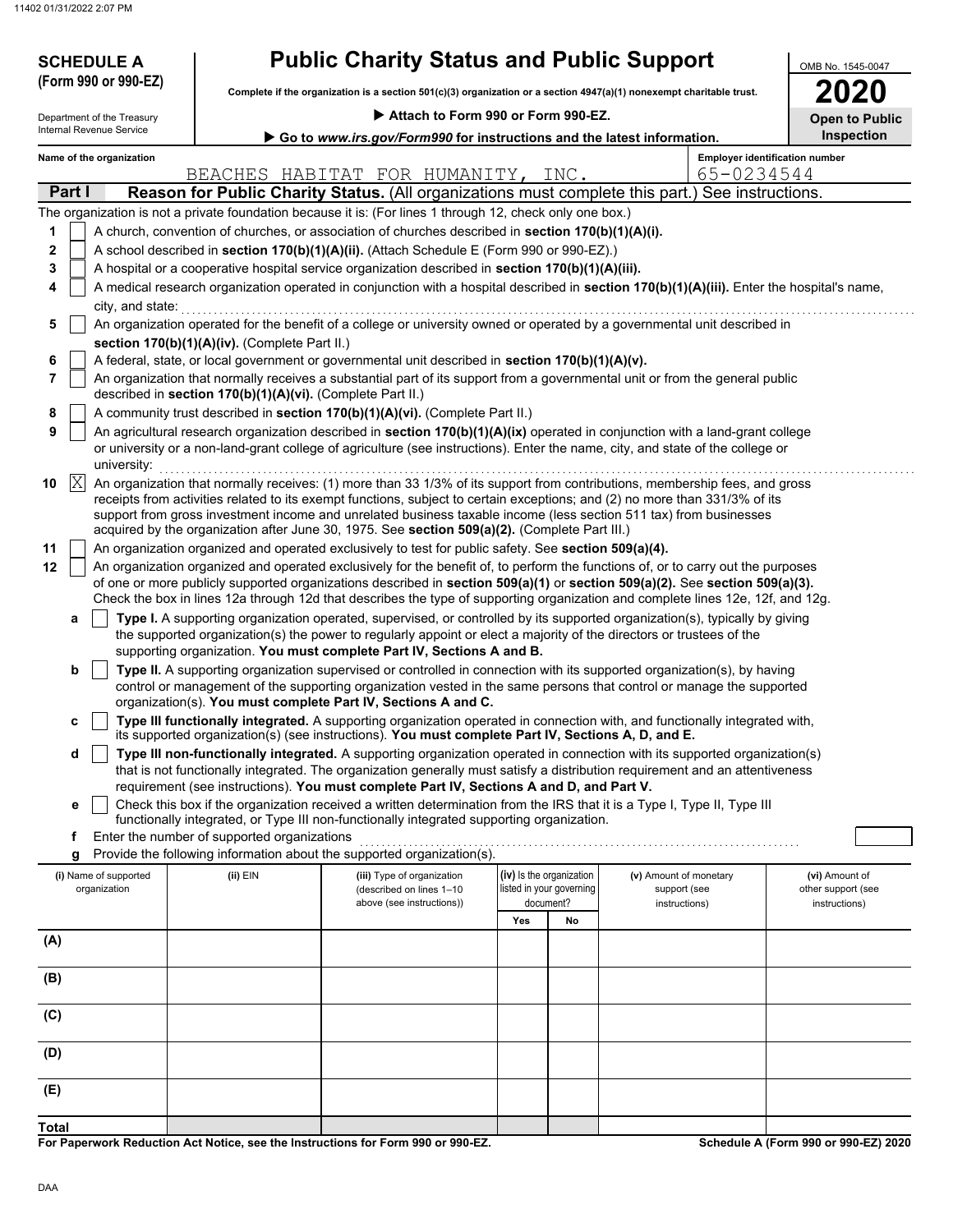|                | Schedule A (Form 990 or 990-EZ) 2020                                                                              |          |            |            | BEACHES HABITAT FOR HUMANITY, INC. 65-0234544 |          | Page 2      |
|----------------|-------------------------------------------------------------------------------------------------------------------|----------|------------|------------|-----------------------------------------------|----------|-------------|
|                | Support Schedule for Organizations Described in Sections 170(b)(1)(A)(iv) and 170(b)(1)(A)(vi)<br>Part II         |          |            |            |                                               |          |             |
|                | (Complete only if you checked the box on line 5, 7, or 8 of Part I or if the organization failed to qualify under |          |            |            |                                               |          |             |
|                | Part III. If the organization fails to qualify under the tests listed below, please complete Part III.)           |          |            |            |                                               |          |             |
|                | <b>Section A. Public Support</b>                                                                                  |          |            |            |                                               |          |             |
|                | Calendar year (or fiscal year beginning in)                                                                       | (a) 2016 | (b) $2017$ | $(c)$ 2018 | $(d)$ 2019                                    | (e) 2020 | $(f)$ Total |
|                | Gifts, grants, contributions, and<br>membership fees received. (Do not<br>include any "unusual grants.")          |          |            |            |                                               |          |             |
| $\mathbf{2}$   | Tax revenues levied for the<br>organization's benefit and either paid<br>to or expended on its behalf             |          |            |            |                                               |          |             |
| 3              | The value of services or facilities<br>furnished by a governmental unit to the<br>organization without charge     |          |            |            |                                               |          |             |
| $\overline{4}$ | <b>Total.</b> Add lines 1 through 3                                                                               |          |            |            |                                               |          |             |
|                |                                                                                                                   |          |            |            |                                               |          |             |

| 5 | The portion of total contributions by<br>each person (other than a<br>governmental unit or publicly<br>supported organization) included on<br>line 1 that exceeds 2% of the amount<br>shown on line 11, column (f) |  |
|---|--------------------------------------------------------------------------------------------------------------------------------------------------------------------------------------------------------------------|--|
| 6 | <b>Public support.</b> Subtract line 5 from line 4                                                                                                                                                                 |  |

### **Section B. Total Support**

|    | Calendar year (or fiscal year beginning in) $\blacktriangleright$                                                                        | (a) 2016 | (b) 2017 | $(c)$ 2018 | $(d)$ 2019 | (e) $2020$ | (f) Total |
|----|------------------------------------------------------------------------------------------------------------------------------------------|----------|----------|------------|------------|------------|-----------|
|    | Amounts from line 4                                                                                                                      |          |          |            |            |            |           |
| 8  | Gross income from interest, dividends,<br>payments received on securities loans,<br>rents, royalties, and income from<br>similar sources |          |          |            |            |            |           |
| 9  | Net income from unrelated business<br>activities, whether or not the business<br>is regularly carried on                                 |          |          |            |            |            |           |
| 10 | Other income. Do not include gain or                                                                                                     |          |          |            |            |            |           |

| 4 A | Total cunnant, Add lines 7 through 10        |
|-----|----------------------------------------------|
|     | (Explain in Part VI.) $\ldots$               |
|     | loss from the sale of capital assets         |
|     | <b>Other informe: Do not include gain or</b> |

| 11 Total support. Add lines 7 through 10                                                                       |
|----------------------------------------------------------------------------------------------------------------|
| 40. One can be called the model of a called called the control of the control of the control of the control of |

| 12 <sup>12</sup> | Gross receipts from related activities, etc. (see instructions)                                                                          |    |  |
|------------------|------------------------------------------------------------------------------------------------------------------------------------------|----|--|
| 13               | <b>First 5 years.</b> If the Form 990 is for the organization's first, second, third, fourth, or fifth tax year as a section $501(c)(3)$ |    |  |
|                  |                                                                                                                                          |    |  |
|                  | Section C. Computation of Public Support Percentage                                                                                      |    |  |
|                  | 14 Public support percentage for 2020 (line 6, column (f) divided by line 11, column (f))                                                | 14 |  |

| 14  | Public support percentage for 2020 (line 6, column (f) divided by line 11, column (f))                                               | 14 | $\%$ |  |  |  |
|-----|--------------------------------------------------------------------------------------------------------------------------------------|----|------|--|--|--|
| 15  | Public support percentage from 2019 Schedule A, Part II, line 14                                                                     | 15 | %    |  |  |  |
| 16а | 33 1/3% support test-2020. If the organization did not check the box on line 13, and line 14 is 33 1/3% or more, check this          |    |      |  |  |  |
|     | box and stop here. The organization qualifies as a publicly supported organization                                                   |    |      |  |  |  |
|     | <b>b</b> 33 1/3% support test—2019. If the organization did not check a box on line 13 or 16a, and line 15 is 33 1/3% or more, check |    |      |  |  |  |
|     | this box and stop here. The organization qualifies as a publicly supported organization                                              |    |      |  |  |  |
| 17a | 10%-facts-and-circumstances test-2020. If the organization did not check a box on line 13, 16a, or 16b, and line 14 is               |    |      |  |  |  |
|     | 10% or more, and if the organization meets the "facts-and-circumstances" test, check this box and <b>stop here.</b> Explain in       |    |      |  |  |  |
|     | Part VI how the organization meets the "facts-and-circumstances" test. The organization qualifies as a publicly supported            |    |      |  |  |  |
|     | organization                                                                                                                         |    |      |  |  |  |
| b   | 10%-facts-and-circumstances test-2019. If the organization did not check a box on line 13, 16a, 16b, or 17a, and line                |    |      |  |  |  |
|     | 15 is 10% or more, and if the organization meets the "facts-and-circumstances" test, check this box and stop here. Explain           |    |      |  |  |  |
|     | in Part VI how the organization meets the "facts-and-circumstances" test. The organization qualifies as a publicly supported         |    |      |  |  |  |

|    | organization                                                                                                                 |
|----|------------------------------------------------------------------------------------------------------------------------------|
| 18 | <b>Private foundation.</b> If the organization did not check a box on line 13, 16a, 16b, 17a, or 17b, check this box and see |
|    | instructions                                                                                                                 |

**Schedule A (Form 990 or 990-EZ) 2020**

 $\blacktriangleright \Box$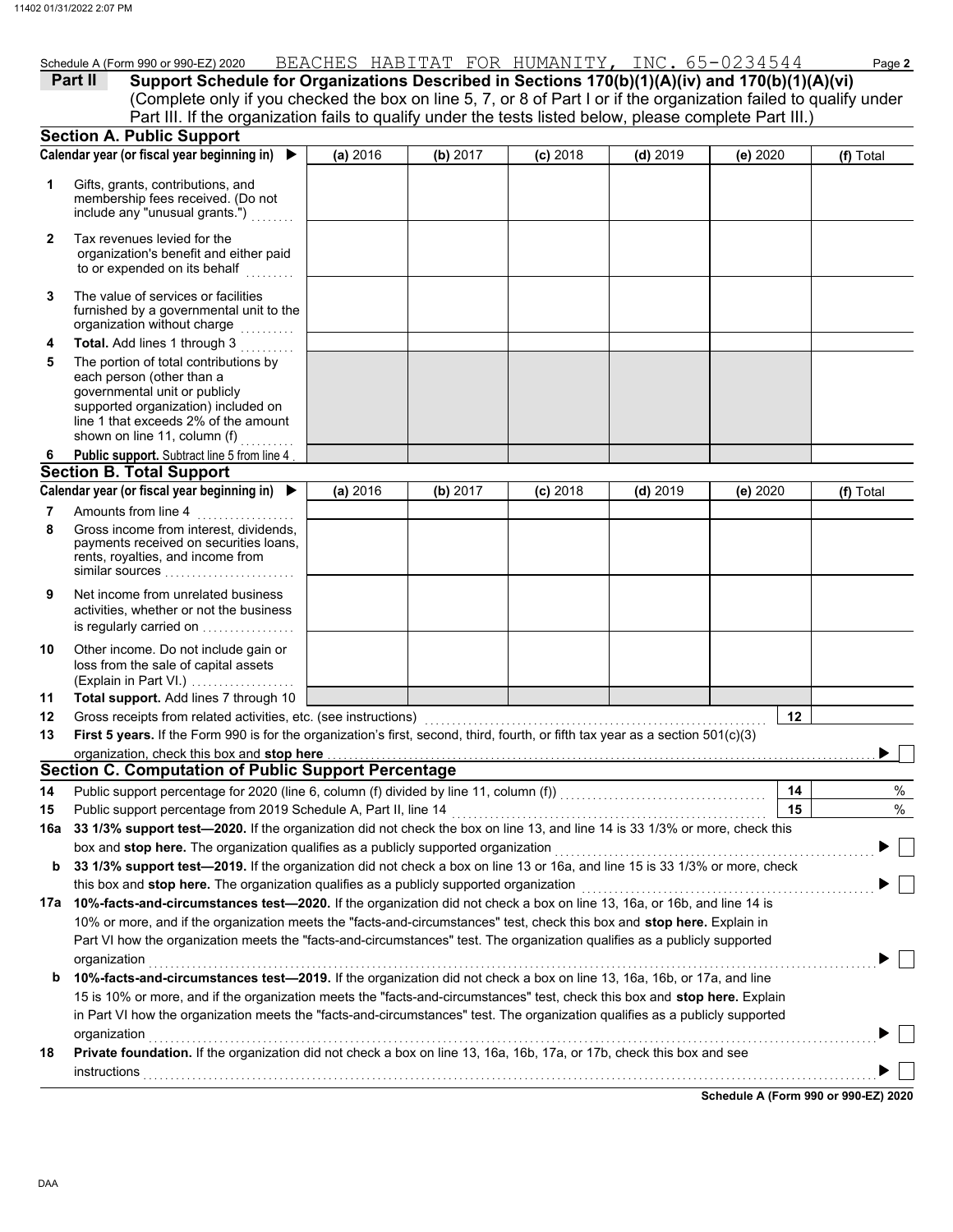### Schedule A (Form 990 or 990-EZ) 2020 BEACHES HABITAT FOR HUMANITY**,** INC. 65-0234544 Page **3**

## **Part III** Support Schedule for Organizations Described in Section 509(a)(2)

(Complete only if you checked the box on line 10 of Part I or if the organization failed to qualify under Part II. If the organization fails to qualify under the tests listed below, please complete Part II.)

|              | <b>Section A. Public Support</b>                                                                                                                                                                                                                                |           |           |             |            |           |                 |
|--------------|-----------------------------------------------------------------------------------------------------------------------------------------------------------------------------------------------------------------------------------------------------------------|-----------|-----------|-------------|------------|-----------|-----------------|
|              | Calendar year (or fiscal year beginning in)                                                                                                                                                                                                                     | (a) 2016  | (b) 2017  | $(c)$ 2018  | $(d)$ 2019 | (e) 2020  | (f) Total       |
| 1            | Gifts, grants, contributions, and membership fees<br>received. (Do not include any "unusual grants.")                                                                                                                                                           | 1,697,803 | 2,426,381 | 1,515,608   | 895,158    | 1,398,816 | 7,933,766       |
| $\mathbf{2}$ | Gross receipts from admissions, merchandise<br>sold or services performed, or facilities<br>furnished in any activity that is related to the<br>organization's tax-exempt purpose                                                                               | 3,602,792 | 1,951,647 | 2,450,409   | 1,665,807  | 3,233,959 | 12,904,614      |
| 3            | Gross receipts from activities that are not an<br>unrelated trade or business under section 513                                                                                                                                                                 |           |           |             |            |           |                 |
| 4            | Tax revenues levied for the<br>organization's benefit and either paid<br>to or expended on its behalf                                                                                                                                                           |           |           |             |            |           |                 |
| 5            | The value of services or facilities<br>furnished by a governmental unit to the<br>organization without charge                                                                                                                                                   |           |           |             |            |           |                 |
| 6            | Total. Add lines 1 through 5                                                                                                                                                                                                                                    | 5,300,595 | 4,378,028 | 3,966,017   | 2,560,965  | 4,632,775 | 20,838,380      |
|              | <b>7a</b> Amounts included on lines 1, 2, and 3<br>received from disqualified persons                                                                                                                                                                           | 745,767   | 714,250   | 530,070     | 203,924    | 282,000   | 2,476,011       |
| b            | Amounts included on lines 2 and 3<br>received from other than disqualified<br>persons that exceed the greater of \$5,000<br>or 1% of the amount on line 13 for the year                                                                                         |           |           |             |            |           |                 |
|              | c Add lines 7a and 7b<br>.                                                                                                                                                                                                                                      | 745,767   | 714,250   | 530,070     | 203,924    | 282,000   | 2,476,011       |
| 8            | Public support. (Subtract line 7c from                                                                                                                                                                                                                          |           |           |             |            |           |                 |
|              | line $6.$ )                                                                                                                                                                                                                                                     |           |           |             |            |           | 18, 362, 369    |
|              | <b>Section B. Total Support</b>                                                                                                                                                                                                                                 |           |           |             |            |           |                 |
|              | Calendar year (or fiscal year beginning in) $\blacktriangleright$                                                                                                                                                                                               | (a) 2016  | (b) 2017  | $(c)$ 2018  | $(d)$ 2019 | (e) 2020  | (f) Total       |
| 9            | Amounts from line 6<br>.                                                                                                                                                                                                                                        | 5,300,595 | 4,378,028 | 3,966,017   | 2,560,965  | 4,632,775 | 20,838,380      |
| 10a l        | Gross income from interest, dividends,<br>payments received on securities loans, rents,<br>royalties, and income from similar sources                                                                                                                           | 769       | 1,079     | 3,317       | 7,703      | 13,610    | 26,478          |
| b            | Unrelated business taxable income (less<br>section 511 taxes) from businesses<br>acquired after June 30, 1975                                                                                                                                                   |           |           |             |            |           |                 |
|              | c Add lines 10a and 10b $\ldots$                                                                                                                                                                                                                                | 769       | 1,079     | 3,317       | 7,703      | 13,610    | 26,478          |
| 11           | Net income from unrelated business<br>activities not included in line 10b, whether<br>or not the business is regularly carried on                                                                                                                               |           |           |             |            |           |                 |
| 12           | Other income. Do not include gain or<br>loss from the sale of capital assets<br>(Explain in Part VI.)                                                                                                                                                           | 19,476    | 12,943    | 2,911       | 6,257      | 20,455    | 62,042          |
| 13           | Total support. (Add lines 9, 10c, 11,                                                                                                                                                                                                                           |           |           |             |            |           |                 |
|              | and $12.$ )                                                                                                                                                                                                                                                     | 5,320,840 | 4,392,050 | 3, 972, 245 | 2,574,925  | 4,666,840 | 20,926,900      |
| 14           | First 5 years. If the Form 990 is for the organization's first, second, third, fourth, or fifth tax year as a section 501(c)(3)<br>organization, check this box and stop here                                                                                   |           |           |             |            |           |                 |
|              | <b>Section C. Computation of Public Support Percentage</b>                                                                                                                                                                                                      |           |           |             |            |           |                 |
| 15           | Public support percentage for 2020 (line 8, column (f), divided by line 13, column (f)) [[[[[[[[[[[[[[[[[[[[[                                                                                                                                                   |           |           |             |            | 15        | 87.75%          |
| 16           |                                                                                                                                                                                                                                                                 |           |           |             |            | 16        | 85.86%          |
|              | <b>Section D. Computation of Investment Income Percentage</b>                                                                                                                                                                                                   |           |           |             |            |           |                 |
| 17           | Investment income percentage for 2020 (line 10c, column (f), divided by line 13, column (f)) [[[[[[[[[[[[[[[[                                                                                                                                                   |           |           |             |            | 17        | %               |
|              | 18 Investment income percentage from 2019 Schedule A, Part III, line 17                                                                                                                                                                                         |           |           |             |            | 18        | $\%$            |
|              | 19a 33 1/3% support tests—2020. If the organization did not check the box on line 14, and line 15 is more than 33 1/3%, and line                                                                                                                                |           |           |             |            |           |                 |
| b            | 17 is not more than 33 1/3%, check this box and stop here. The organization qualifies as a publicly supported organization<br>33 1/3% support tests-2019. If the organization did not check a box on line 14 or line 19a, and line 16 is more than 33 1/3%, and |           |           |             |            |           | $\vert X \vert$ |
|              | line 18 is not more than 33 1/3%, check this box and stop here. The organization qualifies as a publicly supported organization                                                                                                                                 |           |           |             |            |           |                 |
| 20           |                                                                                                                                                                                                                                                                 |           |           |             |            |           |                 |

**Schedule A (Form 990 or 990-EZ) 2020**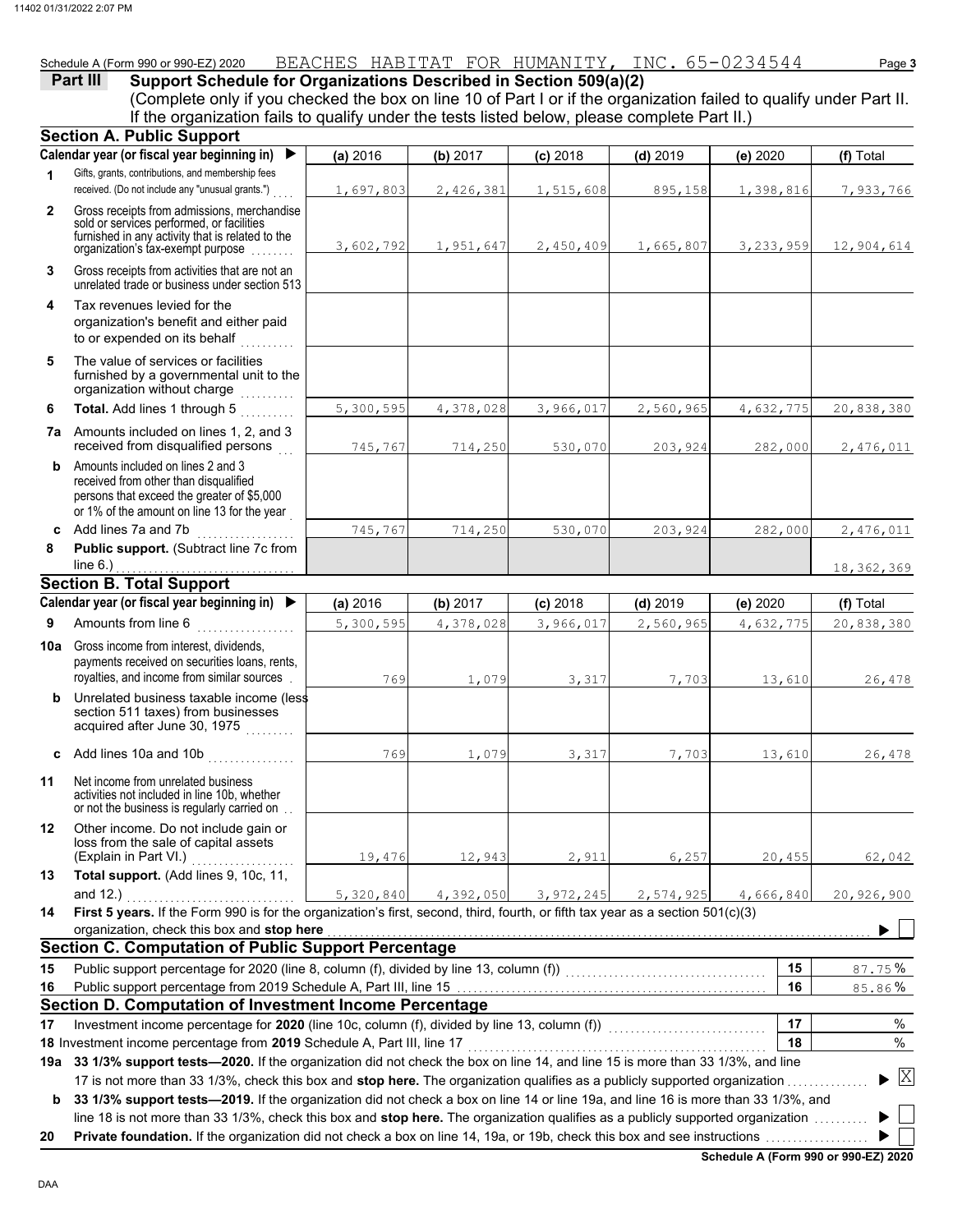#### **Part IV Supporting Organizations** Sections A, D, and E. If you checked box 12d, Part I, complete Sections A and D, and complete Part V.) **Section A. All Supporting Organizations** (Complete only if you checked a box in line 12 on Part I. If you checked box 12a, Part I, complete Sections A and B. If you checked box 12b, Part I, complete Sections A and C. If you checked box 12c, Part I, complete Are all of the organization's supported organizations listed by name in the organization's governing documents? *If "No," describe in Part VI how the supported organizations are designated. If designated by class or purpose, describe the designation. If historic and continuing relationship, explain.* Did the organization have any supported organization that does not have an IRS determination of status under section 509(a)(1) or (2)? *If "Yes," explain in Part VI how the organization determined that the supported organization was described in section 509(a)(1) or (2).* **1 2 3a** Did the organization have a supported organization described in section 501(c)(4), (5), or (6)? *If "Yes," answer* **b c** Did the organization ensure that all support to such organizations was used exclusively for section 170(c)(2)(B) **4a** Was any supported organization not organized in the United States ("foreign supported organization")? *If* **b c** Did the organization support any foreign supported organization that does not have an IRS determination **5a** Did the organization add, substitute, or remove any supported organizations during the tax year? *If "Yes,"* **b c 6 7 8 9a b c 10a b** *lines 3b and 3c below.* Did the organization confirm that each supported organization qualified under section 501(c)(4), (5), or (6) and satisfied the public support tests under section 509(a)(2)? *If "Yes," describe in Part VI when and how the organization made the determination.* purposes? *If "Yes," explain in Part VI what controls the organization put in place to ensure such use. "Yes," and if you checked 12a or 12b in Part I, answer (b) and (c) below.* Did the organization have ultimate control and discretion in deciding whether to make grants to the foreign supported organization? *If "Yes," describe in Part VI how the organization had such control and discretion despite being controlled or supervised by or in connection with its supported organizations.* under sections 501(c)(3) and 509(a)(1) or (2)? *If "Yes," explain in Part VI what controls the organization used to ensure that all support to the foreign supported organization was used exclusively for section 170(c)(2)(B) purposes. answer lines 5b and 5c below (if applicable). Also, provide detail in Part VI, including (i) the names and EIN numbers of the supported organizations added, substituted, or removed; (ii) the reasons for each such action; (iii) the authority under the organization's organizing document authorizing such action; and (iv) how the action was accomplished (such as by amendment to the organizing document).* **Type I or Type II only.** Was any added or substituted supported organization part of a class already designated in the organization's organizing document? **Substitutions only.** Was the substitution the result of an event beyond the organization's control? Did the organization provide support (whether in the form of grants or the provision of services or facilities) to anyone other than (i) its supported organizations, (ii) individuals that are part of the charitable class benefited by one or more of its supported organizations, or (iii) other supporting organizations that also support or benefit one or more of the filing organization's supported organizations? *If "Yes," provide detail in Part VI.* Did the organization provide a grant, loan, compensation, or other similar payment to a substantial contributor (as defined in section 4958(c)(3)(C)), a family member of a substantial contributor, or a 35% controlled entity with regard to a substantial contributor? *If "Yes," complete Part I of Schedule L (Form 990 or 990-EZ).* Did the organization make a loan to a disqualified person (as defined in section 4958) not described in line 7? *If "Yes," complete Part I of Schedule L (Form 990 or 990-EZ).* Was the organization controlled directly or indirectly at any time during the tax year by one or more disqualified persons, as defined in section 4946 (other than foundation managers and organizations described in section 509(a)(1) or (2))? *If "Yes," provide detail in Part VI.* Did one or more disqualified persons (as defined in line 9a) hold a controlling interest in any entity in which the supporting organization had an interest? *If "Yes," provide detail in Part VI.* Did a disqualified person (as defined in line 9a) have an ownership interest in, or derive any personal benefit from, assets in which the supporting organization also had an interest? *If "Yes," provide detail in Part VI.* Was the organization subject to the excess business holdings rules of section 4943 because of section 4943(f) (regarding certain Type II supporting organizations, and all Type III non-functionally integrated supporting organizations)? *If "Yes," answer line 10b below.* Did the organization have any excess business holdings in the tax year? *(Use Schedule C, Form 4720, to determine whether the organization had excess business holdings.)* **Yes No 1 2 3a 3b 3c 4a 4b 4c 5a 5b 5c 6 7 8 9a 9b 9c 10a**

**Schedule A (Form 990 or 990-EZ) 2020 10b**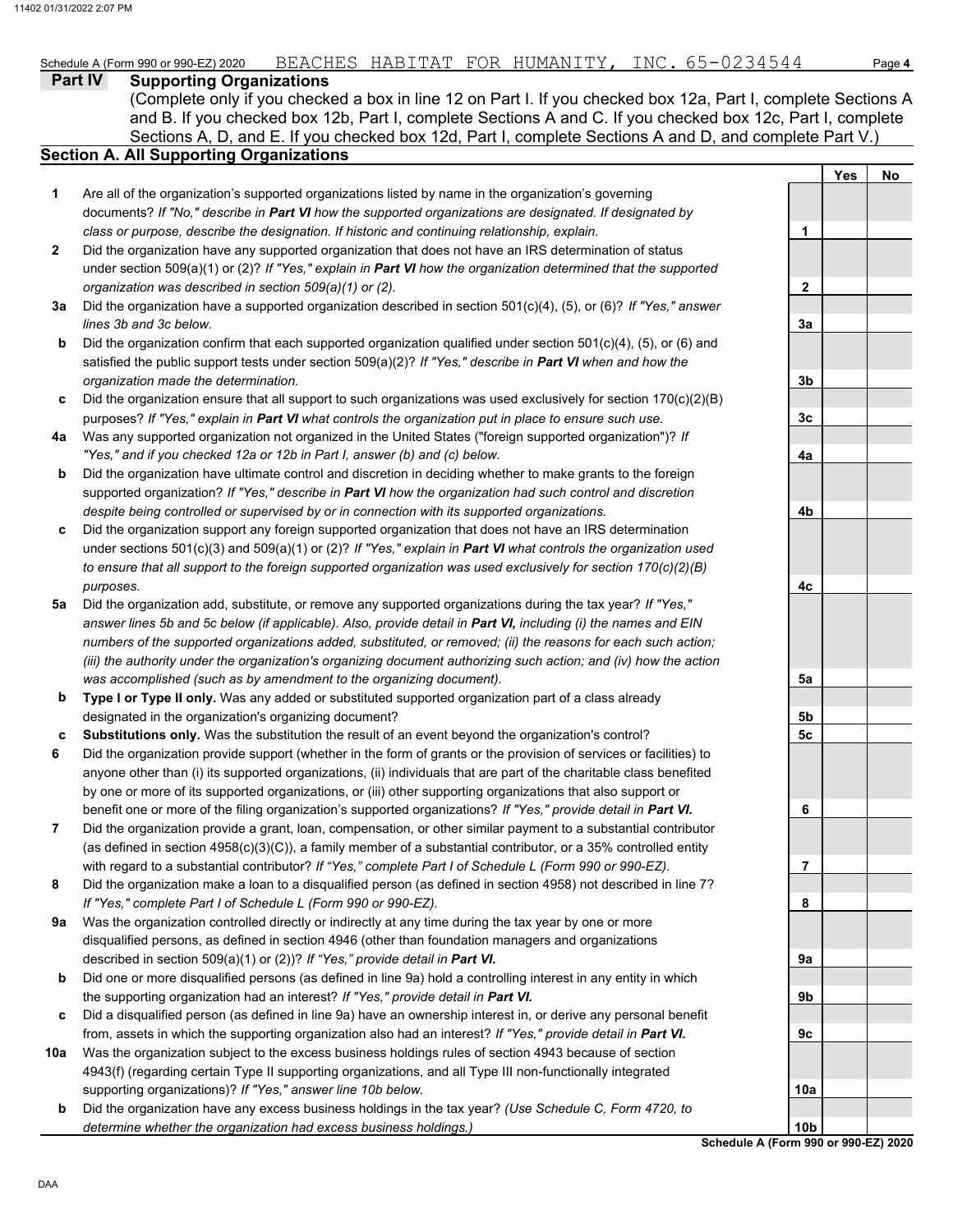## Schedule A (Form 990 or 990-EZ) 2020 BEACHES HABITAT FOR HUMANITY**,** INC. 65-0234544 Page **5**

|    |                                                                                                                    |                 | Yes                        | No |
|----|--------------------------------------------------------------------------------------------------------------------|-----------------|----------------------------|----|
| 11 | Has the organization accepted a gift or contribution from any of the following persons?                            |                 |                            |    |
| a  | A person who directly or indirectly controls, either alone or together with persons described in lines 11b and     |                 |                            |    |
|    | 11c below, the governing body of a supported organization?                                                         | 11a             |                            |    |
| b  | A family member of a person described in line 11a above?                                                           | 11 <sub>b</sub> |                            |    |
| C. | A 35% controlled entity of a person described in line 11a or 11b above? If "Yes" to line 11a, 11b, or 11c, provide |                 |                            |    |
|    | detail in <b>Part VI.</b>                                                                                          | 11c             |                            |    |
|    | <b>Section B. Type I Supporting Organizations</b>                                                                  |                 |                            |    |
|    |                                                                                                                    |                 | $V_{\mathbf{a}\mathbf{c}}$ | ᄓ  |

|                |                                                                                                                                | Yes |  |
|----------------|--------------------------------------------------------------------------------------------------------------------------------|-----|--|
|                | Did the governing body, members of the governing body, officers acting in their official capacity, or membership of one or     |     |  |
|                | more supported organizations have the power to regularly appoint or elect at least a majority of the organization's officers,  |     |  |
|                | directors, or trustees at all times during the tax year? If "No," describe in Part VI how the supported organization(s)        |     |  |
|                | effectively operated, supervised, or controlled the organization's activities. If the organization had more than one supported |     |  |
|                | organization, describe how the powers to appoint and/or remove officers, directors, or trustees were allocated among the       |     |  |
|                | supported organizations and what conditions or restrictions, if any, applied to such powers during the tax year.               |     |  |
| $\overline{2}$ | Did the organization operate for the benefit of any supported organization other than the supported                            |     |  |
|                | organization(s) that operated, supervised, or controlled the supporting organization? If "Yes," explain in Part                |     |  |
|                | VI how providing such benefit carried out the purposes of the supported organization(s) that operated,                         |     |  |

#### *supervised, or controlled the supporting organization.* **Section C. Type II Supporting Organizations**

**Part IV Supporting Organizations** *(continued)*

|                                                                                                                  | Yes |  |
|------------------------------------------------------------------------------------------------------------------|-----|--|
| Were a majority of the organization's directors or trustees during the tax year also a majority of the directors |     |  |
| or trustees of each of the organization's supported organization(s)? If "No," describe in Part VI how control    |     |  |
| or management of the supporting organization was vested in the same persons that controlled or managed           |     |  |
| the supported organization(s).                                                                                   |     |  |

### **Section D. All Type III Supporting Organizations**

|                |                                                                                                                        |   | Yes | No |
|----------------|------------------------------------------------------------------------------------------------------------------------|---|-----|----|
| 1              | Did the organization provide to each of its supported organizations, by the last day of the fifth month of the         |   |     |    |
|                | organization's tax year, (i) a written notice describing the type and amount of support provided during the prior tax  |   |     |    |
|                | year, (ii) a copy of the Form 990 that was most recently filed as of the date of notification, and (iii) copies of the |   |     |    |
|                | organization's governing documents in effect on the date of notification, to the extent not previously provided?       |   |     |    |
| $\overline{2}$ | Were any of the organization's officers, directors, or trustees either (i) appointed or elected by the supported       |   |     |    |
|                | organization(s) or (ii) serving on the governing body of a supported organization? If "No," explain in Part VI how     |   |     |    |
|                | the organization maintained a close and continuous working relationship with the supported organization(s).            | າ |     |    |
| 3              | By reason of the relationship described in line 2, above, did the organization's supported organizations have          |   |     |    |
|                | a significant voice in the organization's investment policies and in directing the use of the organization's           |   |     |    |
|                | income or assets at all times during the tax year? If "Yes," describe in Part VI the role the organization's           |   |     |    |
|                | supported organizations played in this regard.                                                                         | 3 |     |    |

#### **Section E. Type III Functionally-Integrated Supporting Organizations**

| Check the box next to the method that the organization used to satisfy the Integral Part Test during the year (see instructions). |  |
|-----------------------------------------------------------------------------------------------------------------------------------|--|

- The organization satisfied the Activities Test. *Complete line 2 below.* **a**
- The organization is the parent of each of its supported organizations. *Complete line 3 below.* **b**

- **2** Activities Test. *Answer lines 2a and 2b below.*
- **a** Did substantially all of the organization's activities during the tax year directly further the exempt purposes of the supported organization(s) to which the organization was responsive? *If "Yes," then in Part VI identify those supported organizations and explain how these activities directly furthered their exempt purposes, how the organization was responsive to those supported organizations, and how the organization determined that these activities constituted substantially all of its activities.*
- **b** Did the activities described in line 2a, above, constitute activities that, but for the organization's involvement, one or more of the organization's supported organization(s) would have been engaged in? If "Yes," explain in *Part VI the reasons for the organization's position that its supported organization(s) would have engaged in these activities but for the organization's involvement.*
- **3** Parent of Supported Organizations. *Answer lines 3a and 3b below.*
	- **a** Did the organization have the power to regularly appoint or elect a majority of the officers, directors, or trustees of each of the supported organizations? *If "Yes" or "No," provide details in Part VI.*
	- **b** Did the organization exercise a substantial degree of direction over the policies, programs, and activities of each of its supported organizations? *If "Yes," describe in Part VI the role played by the organization in this regard.*

**2a**

**2b**

**3a**

**Yes No**

**2**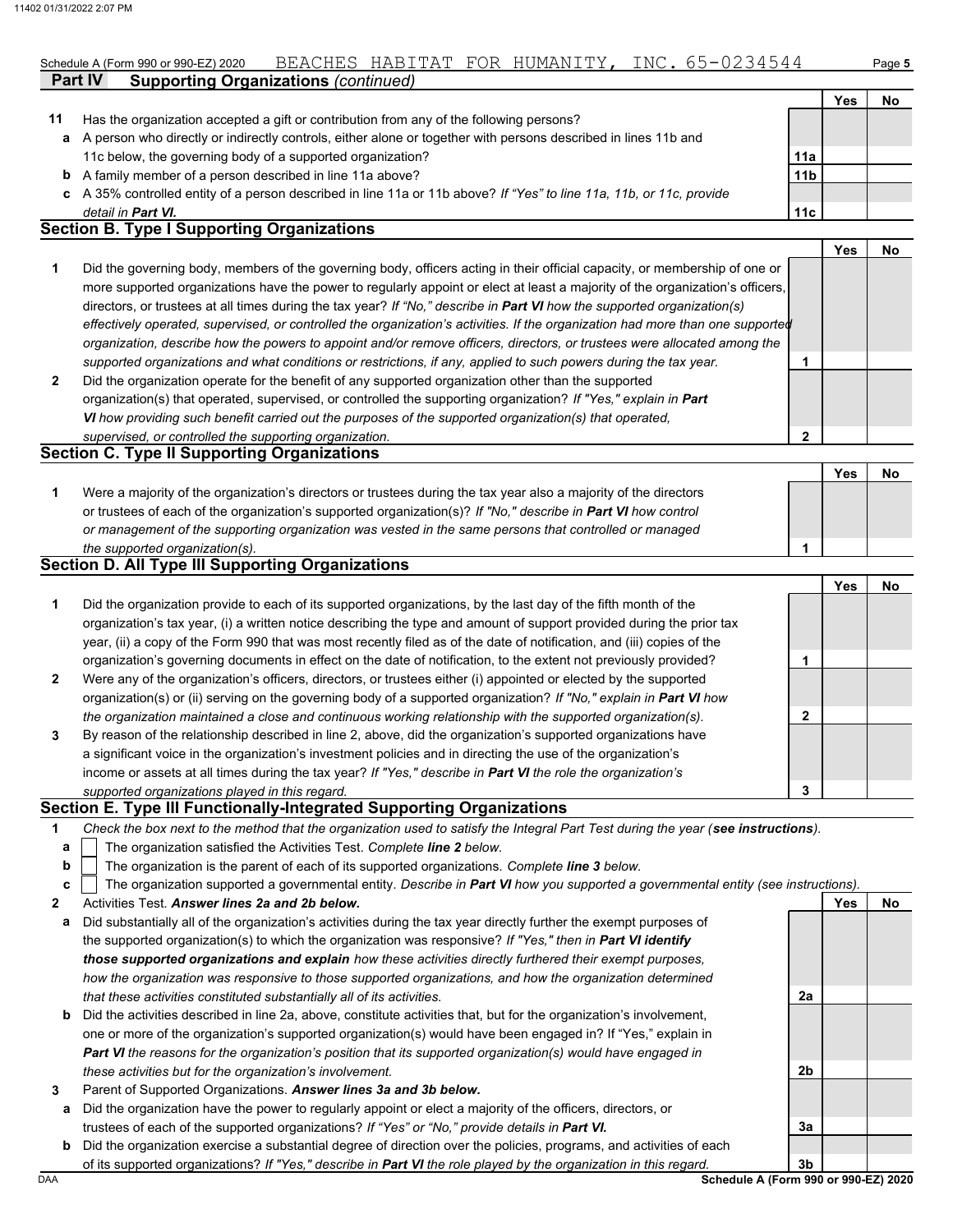| BEACHES HABITAT FOR HUMANITY, INC. 65-0234544<br>Schedule A (Form 990 or 990-EZ) 2020                                                 |                |                | Page 6                         |  |  |  |
|---------------------------------------------------------------------------------------------------------------------------------------|----------------|----------------|--------------------------------|--|--|--|
| <b>Part V</b><br>Type III Non-Functionally Integrated 509(a)(3) Supporting Organizations                                              |                |                |                                |  |  |  |
| Check here if the organization satisfied the Integral Part Test as a qualifying trust on Nov. 20, 1970 (explain in Part VI). See<br>1 |                |                |                                |  |  |  |
| instructions. All other Type III non-functionally integrated supporting organizations must complete Sections A through E.             |                |                |                                |  |  |  |
| Section A - Adjusted Net Income                                                                                                       | (A) Prior Year |                |                                |  |  |  |
| Net short-term capital gain<br>1                                                                                                      | 1              |                |                                |  |  |  |
| $\mathbf{2}$<br>Recoveries of prior-year distributions                                                                                | $\mathbf 2$    |                |                                |  |  |  |
| 3<br>Other gross income (see instructions)                                                                                            | 3              |                |                                |  |  |  |
| 4<br>Add lines 1 through 3.                                                                                                           | 4              |                |                                |  |  |  |
| Depreciation and depletion<br>5                                                                                                       | 5              |                |                                |  |  |  |
| Portion of operating expenses paid or incurred for production or collection of<br>6                                                   |                |                |                                |  |  |  |
| gross income or for management, conservation, or maintenance of property                                                              |                |                |                                |  |  |  |
| held for production of income (see instructions)                                                                                      | 6              |                |                                |  |  |  |
| Other expenses (see instructions)<br>7                                                                                                | $\overline{7}$ |                |                                |  |  |  |
| Adjusted Net Income (subtract lines 5, 6, and 7 from line 4)<br>8                                                                     | 8              |                |                                |  |  |  |
| Section B - Minimum Asset Amount                                                                                                      |                | (A) Prior Year | (B) Current Year<br>(optional) |  |  |  |
| Aggregate fair market value of all non-exempt-use assets (see<br>1.                                                                   |                |                |                                |  |  |  |
| instructions for short tax year or assets held for part of year):                                                                     |                |                |                                |  |  |  |
| a Average monthly value of securities                                                                                                 | 1a             |                |                                |  |  |  |
| <b>b</b> Average monthly cash balances                                                                                                | 1 <sub>b</sub> |                |                                |  |  |  |
| c Fair market value of other non-exempt-use assets                                                                                    | 1 <sub>c</sub> |                |                                |  |  |  |
| <b>d Total</b> (add lines 1a, 1b, and 1c)                                                                                             | 1d             |                |                                |  |  |  |
| e Discount claimed for blockage or other factors                                                                                      |                |                |                                |  |  |  |
| (explain in detail in <b>Part VI</b> ):                                                                                               |                |                |                                |  |  |  |
| 2 Acquisition indebtedness applicable to non-exempt-use assets                                                                        | $\mathbf{2}$   |                |                                |  |  |  |
| 3<br>Subtract line 2 from line 1d.                                                                                                    | 3              |                |                                |  |  |  |
| Cash deemed held for exempt use. Enter 0.015 of line 3 (for greater amount,<br>4                                                      |                |                |                                |  |  |  |
| see instructions)                                                                                                                     | 4              |                |                                |  |  |  |
| 5<br>Net value of non-exempt-use assets (subtract line 4 from line 3)                                                                 | 5              |                |                                |  |  |  |
| 6<br>Multiply line 5 by 0.035.                                                                                                        | 6              |                |                                |  |  |  |
| 7<br>Recoveries of prior-year distributions                                                                                           | 7              |                |                                |  |  |  |
| 8<br>Minimum Asset Amount (add line 7 to line 6)                                                                                      | 8              |                |                                |  |  |  |
| <b>Section C - Distributable Amount</b>                                                                                               |                |                | <b>Current Year</b>            |  |  |  |
| Adjusted net income for prior year (from Section A, line 8, column A)<br>1                                                            | 1              |                |                                |  |  |  |
| $\mathbf{2}$<br>Enter 0.85 of line 1.                                                                                                 | $\mathbf{2}$   |                |                                |  |  |  |
| Minimum asset amount for prior year (from Section B, line 8, column A)<br>3                                                           | 3              |                |                                |  |  |  |
| Enter greater of line 2 or line 3.<br>4                                                                                               | 4              |                |                                |  |  |  |
| 5<br>Income tax imposed in prior year                                                                                                 | 5              |                |                                |  |  |  |
| Distributable Amount. Subtract line 5 from line 4, unless subject to<br>6                                                             |                |                |                                |  |  |  |
| emergency temporary reduction (see instructions)                                                                                      | 6              |                |                                |  |  |  |

**7** | Check here if the current year is the organization's first as a non-functionally integrated Type III supporting organization (see instructions).

**Schedule A (Form 990 or 990-EZ) 2020**

DAA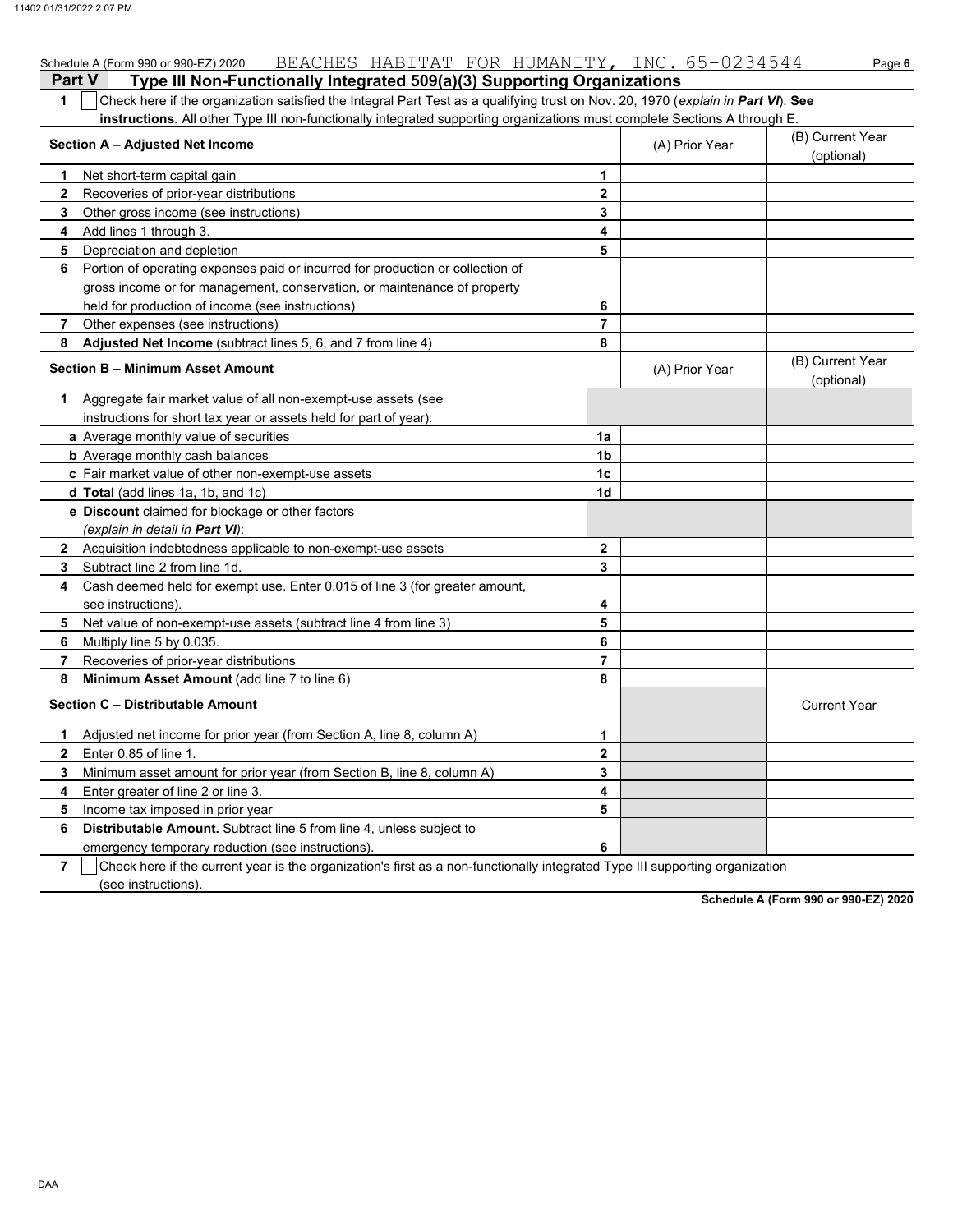|              | BEACHES HABITAT FOR HUMANITY, INC. 65-0234544<br>Schedule A (Form 990 or 990-EZ) 2020                                       |                                    |                                               | Page 7                                                  |
|--------------|-----------------------------------------------------------------------------------------------------------------------------|------------------------------------|-----------------------------------------------|---------------------------------------------------------|
| Part V       | Type III Non-Functionally Integrated 509(a)(3) Supporting Organizations (continued)                                         |                                    |                                               |                                                         |
|              | <b>Section D - Distributions</b>                                                                                            |                                    |                                               | <b>Current Year</b>                                     |
| 1            | Amounts paid to supported organizations to accomplish exempt purposes                                                       |                                    |                                               |                                                         |
| $\mathbf{2}$ | Amounts paid to perform activity that directly furthers exempt purposes of supported                                        |                                    |                                               |                                                         |
|              | organizations, in excess of income from activity                                                                            |                                    |                                               |                                                         |
| 3            | Administrative expenses paid to accomplish exempt purposes of supported organizations                                       |                                    |                                               |                                                         |
| 4            | Amounts paid to acquire exempt-use assets                                                                                   |                                    |                                               |                                                         |
| 5            | Qualified set-aside amounts (prior IRS approval required-provide details in Part VI)                                        |                                    |                                               |                                                         |
| 6            | Other distributions (describe in Part VI). See instructions.                                                                |                                    |                                               |                                                         |
| 7            | Total annual distributions. Add lines 1 through 6.                                                                          |                                    |                                               |                                                         |
| 8            | Distributions to attentive supported organizations to which the organization is responsive                                  |                                    |                                               |                                                         |
|              | (provide details in Part VI). See instructions.                                                                             |                                    |                                               |                                                         |
| 9            | Distributable amount for 2020 from Section C, line 6                                                                        |                                    |                                               |                                                         |
| 10           | Line 8 amount divided by line 9 amount                                                                                      |                                    |                                               |                                                         |
|              | <b>Section E - Distribution Allocations (see instructions)</b>                                                              | (i)<br><b>Excess Distributions</b> | (ii)<br><b>Underdistributions</b><br>Pre-2020 | (iii)<br><b>Distributable</b><br><b>Amount for 2020</b> |
| 1            | Distributable amount for 2020 from Section C, line 6                                                                        |                                    |                                               |                                                         |
| $\mathbf{2}$ | Underdistributions, if any, for years prior to 2020<br>(reasonable cause required-explain in Part VI). See<br>instructions. |                                    |                                               |                                                         |
| 3.           | Excess distributions carryover, if any, to 2020                                                                             |                                    |                                               |                                                         |
|              | <b>a</b> From 2015                                                                                                          |                                    |                                               |                                                         |
|              | $b$ From 2016                                                                                                               |                                    |                                               |                                                         |
|              | <b>c</b> From 2017                                                                                                          |                                    |                                               |                                                         |
|              | <b>d</b> From 2018                                                                                                          |                                    |                                               |                                                         |
|              | e From 2019                                                                                                                 |                                    |                                               |                                                         |
|              | f Total of lines 3a through 3e                                                                                              |                                    |                                               |                                                         |
|              | g Applied to underdistributions of prior years                                                                              |                                    |                                               |                                                         |
|              | h Applied to 2020 distributable amount                                                                                      |                                    |                                               |                                                         |
|              | Carryover from 2015 not applied (see instructions)                                                                          |                                    |                                               |                                                         |
|              | Remainder. Subtract lines 3g, 3h, and 3i from line 3f.                                                                      |                                    |                                               |                                                         |
| 4            | Distributions for 2020 from                                                                                                 |                                    |                                               |                                                         |
|              | \$<br>Section D. line 7:                                                                                                    |                                    |                                               |                                                         |
|              | a Applied to underdistributions of prior years                                                                              |                                    |                                               |                                                         |
|              | <b>b</b> Applied to 2020 distributable amount                                                                               |                                    |                                               |                                                         |
|              | c Remainder. Subtract lines 4a and 4b from line 4.                                                                          |                                    |                                               |                                                         |
| 5            | Remaining underdistributions for years prior to 2020, if                                                                    |                                    |                                               |                                                         |
|              | any. Subtract lines 3g and 4a from line 2. For result                                                                       |                                    |                                               |                                                         |
|              | greater than zero, explain in Part VI. See instructions.                                                                    |                                    |                                               |                                                         |
| 6            | Remaining underdistributions for 2020 Subtract lines 3h                                                                     |                                    |                                               |                                                         |
|              | and 4b from line 1. For result greater than zero, explain in                                                                |                                    |                                               |                                                         |
|              | <b>Part VI</b> . See instructions.                                                                                          |                                    |                                               |                                                         |
| 7            | Excess distributions carryover to 2021. Add lines 3j                                                                        |                                    |                                               |                                                         |
|              | and 4c.                                                                                                                     |                                    |                                               |                                                         |
| 8            | Breakdown of line 7:                                                                                                        |                                    |                                               |                                                         |
|              | a Excess from 2016                                                                                                          |                                    |                                               |                                                         |
|              | <b>b</b> Excess from 2017                                                                                                   |                                    |                                               |                                                         |
|              | c Excess from 2018                                                                                                          |                                    |                                               |                                                         |
|              | d Excess from 2019                                                                                                          |                                    |                                               |                                                         |
|              | e Excess from 2020                                                                                                          |                                    |                                               |                                                         |

**Schedule A (Form 990 or 990-EZ) 2020**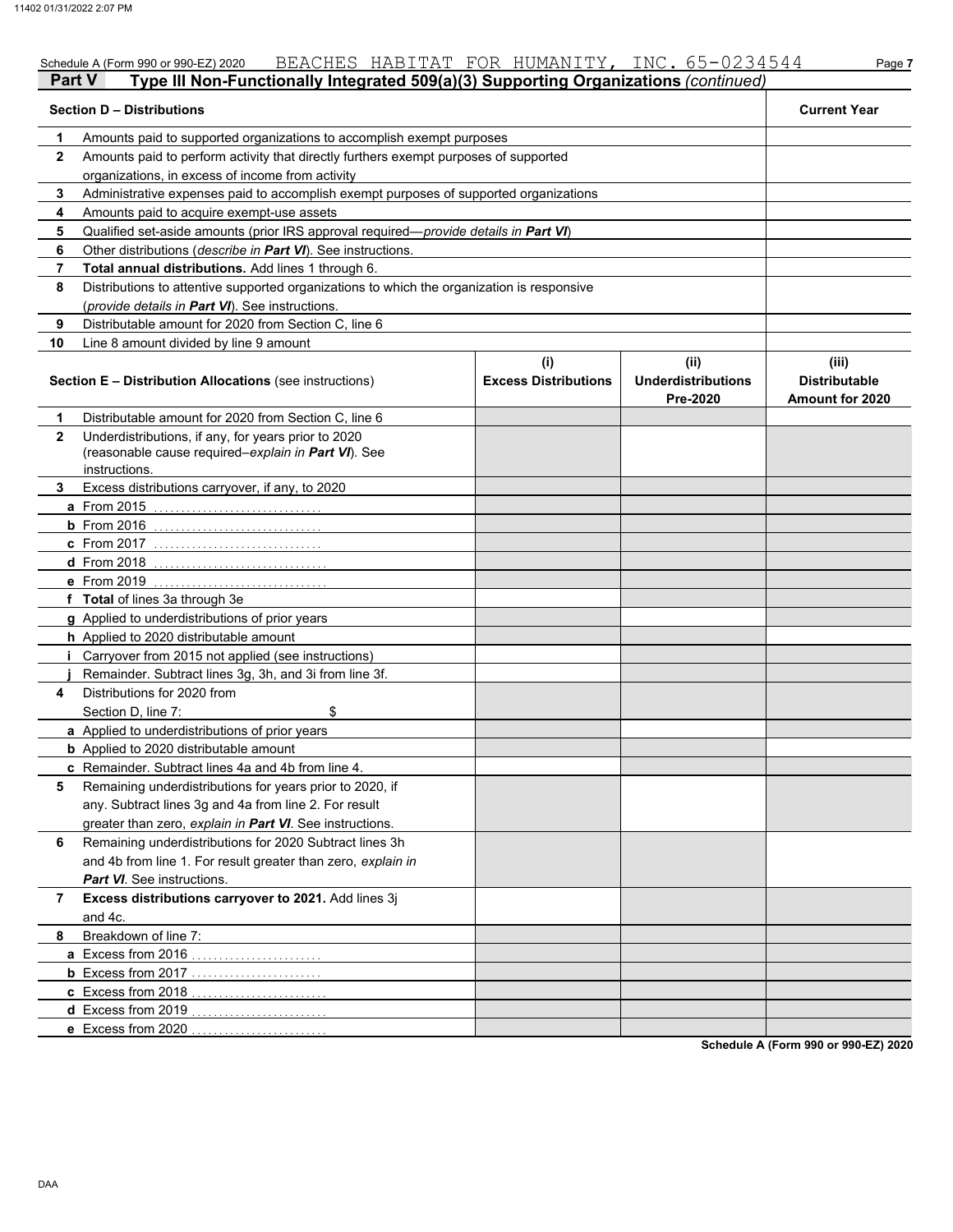| PART III, LINE 12 - OTHER INCOME DETAIL<br>\$ 62,042 | Part VI | Schedule A (Form 990 or 990-EZ) 2020 | lines 2, 5, and 6. Also complete this part for any additional information. (See instructions.) |  | BEACHES HABITAT FOR HUMANITY, INC. 65-0234544<br>Supplemental Information. Provide the explanations required by Part II, line 10; Part II, line 17a or 17b; Part<br>III, line 12; Part IV, Section A, lines 1, 2, 3b, 3c, 4b, 4c, 5a, 6, 9a, 9b, 9c, 11a, 11b, and 11c; Part IV, Section<br>B, lines 1 and 2; Part IV, Section C, line 1; Part IV, Section D, lines 2 and 3; Part IV, Section E, lines 1c, 2a, 2b,<br>3a, and 3b; Part V, line 1; Part V, Section B, line 1e; Part V, Section D, lines 5, 6, and 8; and Part V, Section E, | Page 8 |
|------------------------------------------------------|---------|--------------------------------------|------------------------------------------------------------------------------------------------|--|--------------------------------------------------------------------------------------------------------------------------------------------------------------------------------------------------------------------------------------------------------------------------------------------------------------------------------------------------------------------------------------------------------------------------------------------------------------------------------------------------------------------------------------------|--------|
|                                                      |         |                                      |                                                                                                |  |                                                                                                                                                                                                                                                                                                                                                                                                                                                                                                                                            |        |
|                                                      |         |                                      |                                                                                                |  |                                                                                                                                                                                                                                                                                                                                                                                                                                                                                                                                            |        |
|                                                      |         |                                      |                                                                                                |  |                                                                                                                                                                                                                                                                                                                                                                                                                                                                                                                                            |        |
|                                                      |         |                                      |                                                                                                |  |                                                                                                                                                                                                                                                                                                                                                                                                                                                                                                                                            |        |
|                                                      |         |                                      |                                                                                                |  |                                                                                                                                                                                                                                                                                                                                                                                                                                                                                                                                            |        |
|                                                      |         |                                      |                                                                                                |  |                                                                                                                                                                                                                                                                                                                                                                                                                                                                                                                                            |        |
|                                                      |         |                                      |                                                                                                |  |                                                                                                                                                                                                                                                                                                                                                                                                                                                                                                                                            |        |
|                                                      |         |                                      |                                                                                                |  |                                                                                                                                                                                                                                                                                                                                                                                                                                                                                                                                            |        |
|                                                      |         |                                      |                                                                                                |  |                                                                                                                                                                                                                                                                                                                                                                                                                                                                                                                                            |        |
|                                                      |         |                                      |                                                                                                |  |                                                                                                                                                                                                                                                                                                                                                                                                                                                                                                                                            |        |
|                                                      |         |                                      |                                                                                                |  |                                                                                                                                                                                                                                                                                                                                                                                                                                                                                                                                            |        |
|                                                      |         |                                      |                                                                                                |  |                                                                                                                                                                                                                                                                                                                                                                                                                                                                                                                                            |        |
|                                                      |         |                                      |                                                                                                |  |                                                                                                                                                                                                                                                                                                                                                                                                                                                                                                                                            |        |
|                                                      |         |                                      |                                                                                                |  |                                                                                                                                                                                                                                                                                                                                                                                                                                                                                                                                            |        |
|                                                      |         |                                      |                                                                                                |  |                                                                                                                                                                                                                                                                                                                                                                                                                                                                                                                                            |        |
|                                                      |         |                                      |                                                                                                |  |                                                                                                                                                                                                                                                                                                                                                                                                                                                                                                                                            |        |
|                                                      |         |                                      |                                                                                                |  |                                                                                                                                                                                                                                                                                                                                                                                                                                                                                                                                            |        |
|                                                      |         |                                      |                                                                                                |  |                                                                                                                                                                                                                                                                                                                                                                                                                                                                                                                                            |        |
|                                                      |         |                                      |                                                                                                |  |                                                                                                                                                                                                                                                                                                                                                                                                                                                                                                                                            |        |
|                                                      |         |                                      |                                                                                                |  |                                                                                                                                                                                                                                                                                                                                                                                                                                                                                                                                            |        |
|                                                      |         |                                      |                                                                                                |  |                                                                                                                                                                                                                                                                                                                                                                                                                                                                                                                                            |        |
|                                                      |         |                                      |                                                                                                |  |                                                                                                                                                                                                                                                                                                                                                                                                                                                                                                                                            |        |
|                                                      |         |                                      |                                                                                                |  |                                                                                                                                                                                                                                                                                                                                                                                                                                                                                                                                            |        |
|                                                      |         |                                      |                                                                                                |  |                                                                                                                                                                                                                                                                                                                                                                                                                                                                                                                                            |        |
|                                                      |         |                                      |                                                                                                |  |                                                                                                                                                                                                                                                                                                                                                                                                                                                                                                                                            |        |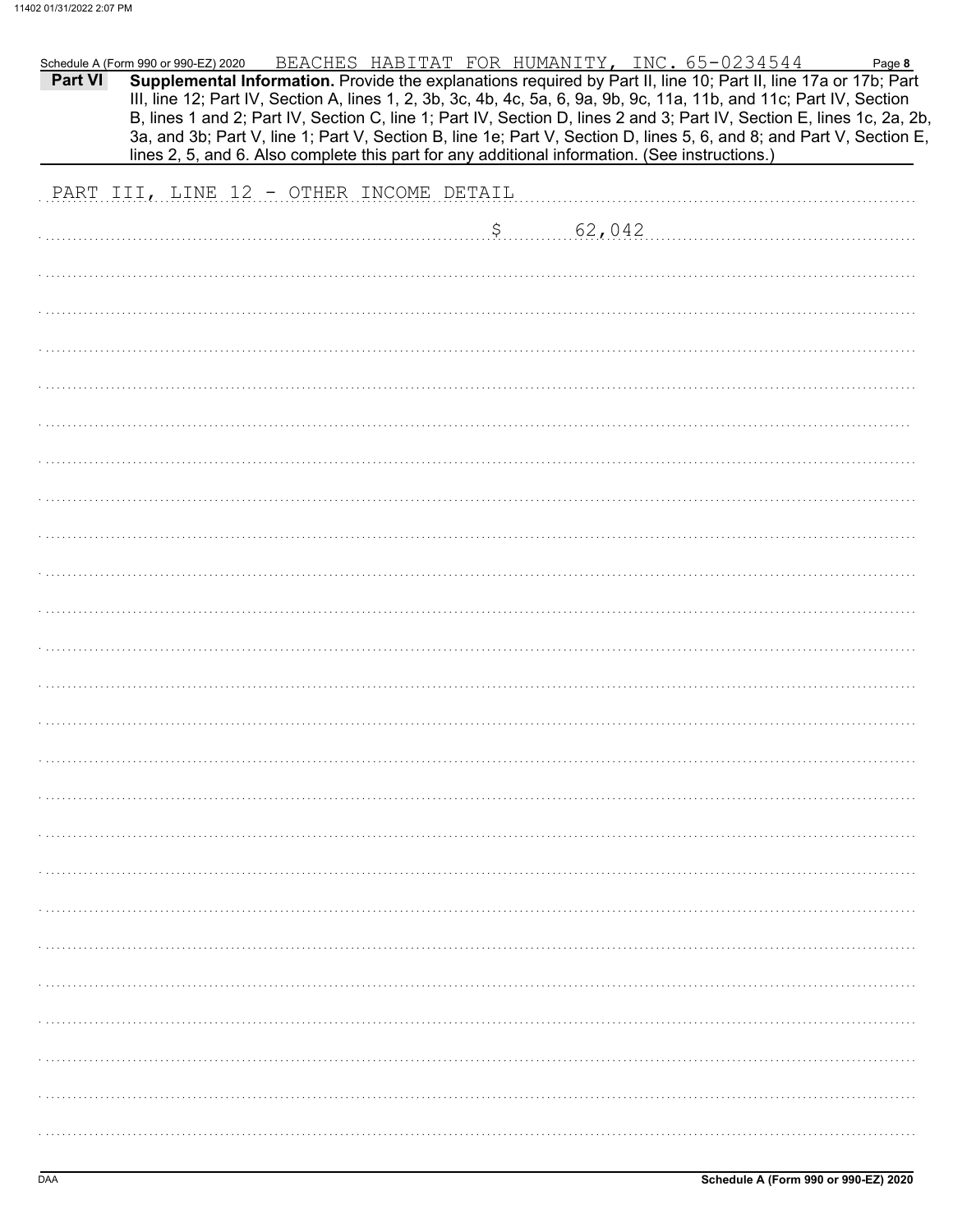| <b>Schedule B</b><br>(Form 990, 990-EZ,                                     | <b>Schedule of Contributors</b>                                                                                                                                                                             |            | OMB No. 1545-0047                     |
|-----------------------------------------------------------------------------|-------------------------------------------------------------------------------------------------------------------------------------------------------------------------------------------------------------|------------|---------------------------------------|
| or 990-PF)<br>Department of the Treasury<br><b>Internal Revenue Service</b> | Attach to Form 990, Form 990-EZ, or Form 990-PF.<br>Go to www.irs.gov/Form990 for the latest information.                                                                                                   |            | 2020                                  |
| Name of the organization                                                    |                                                                                                                                                                                                             |            | <b>Employer identification number</b> |
| Organization type (check one):                                              | BEACHES HABITAT FOR HUMANITY, INC.                                                                                                                                                                          | 65-0234544 |                                       |
| Filers of:                                                                  | Section:                                                                                                                                                                                                    |            |                                       |
| Form 990 or 990-EZ                                                          | X <br>3 ) (enter number) organization<br>501(c)(                                                                                                                                                            |            |                                       |
|                                                                             | $4947(a)(1)$ nonexempt charitable trust not treated as a private foundation                                                                                                                                 |            |                                       |
|                                                                             | 527 political organization                                                                                                                                                                                  |            |                                       |
| Form 990-PF                                                                 | 501(c)(3) exempt private foundation                                                                                                                                                                         |            |                                       |
|                                                                             | $4947(a)(1)$ nonexempt charitable trust treated as a private foundation                                                                                                                                     |            |                                       |
|                                                                             | 501(c)(3) taxable private foundation                                                                                                                                                                        |            |                                       |
|                                                                             |                                                                                                                                                                                                             |            |                                       |
| instructions.                                                               | Check if your organization is covered by the General Rule or a Special Rule.<br>Note: Only a section 501(c)(7), (8), or (10) organization can check boxes for both the General Rule and a Special Rule. See |            |                                       |

#### **General Rule**

 $\overline{\rm X}$  For an organization filing Form 990, 990-EZ, or 990-PF that received, during the year, contributions totaling \$5,000 or more (in money or property) from any one contributor. Complete Parts I and II. See instructions for determining a contributor's total contributions.

#### **Special Rules**

| For an organization described in section 501(c)(3) filing Form 990 or 990-EZ that met the 33 <sup>1</sup> /3% support test of the |
|-----------------------------------------------------------------------------------------------------------------------------------|
| regulations under sections $509(a)(1)$ and $170(b)(1)(A)(vi)$ , that checked Schedule A (Form 990 or 990-EZ), Part II, line       |
| 13, 16a, or 16b, and that received from any one contributor, during the year, total contributions of the greater of (1)           |
| \$5,000; or (2) 2% of the amount on (i) Form 990, Part VIII, line 1h; or (ii) Form 990-EZ, line 1. Complete Parts I and II.       |

literary, or educational purposes, or for the prevention of cruelty to children or animals. Complete Parts I (entering For an organization described in section 501(c)(7), (8), or (10) filing Form 990 or 990-EZ that received from any one contributor, during the year, total contributions of more than \$1,000 *exclusively* for religious, charitable, scientific, "N/A" in column (b) instead of the contributor name and address), II, and III.

For an organization described in section 501(c)(7), (8), or (10) filing Form 990 or 990-EZ that received from any one contributor, during the year, contributions *exclusively* for religious, charitable, etc., purposes, but no such contributions totaled more than \$1,000. If this box is checked, enter here the total contributions that were received during the year for an *exclusively* religious, charitable, etc., purpose. Don't complete any of the parts unless the **General Rule** applies to this organization because it received *nonexclusively* religious, charitable, etc., contributions totaling \$5,000 or more during the year . . . . . . . . . . . . . . . . . . . . . . . . . . . . . . . . . . . . . . . . . . . . . . . . . . . . . . . . . . . . . . . . . . . . . . . . . . . . \$ . . . . . . . . . . . . . . . . . . . . . . . . . . .

990-EZ, or 990-PF), but it **must** answer "No" on Part IV, line 2, of its Form 990; or check the box on line H of its Form 990-EZ or on its Form 990-PF, Part I, line 2, to certify that it doesn't meet the filing requirements of Schedule B (Form 990, 990-EZ, or 990-PF). **Caution:** An organization that isn't covered by the General Rule and/or the Special Rules doesn't file Schedule B (Form 990,

**For Paperwork Reduction Act Notice, see the instructions for Form 990, 990-EZ, or 990-PF.**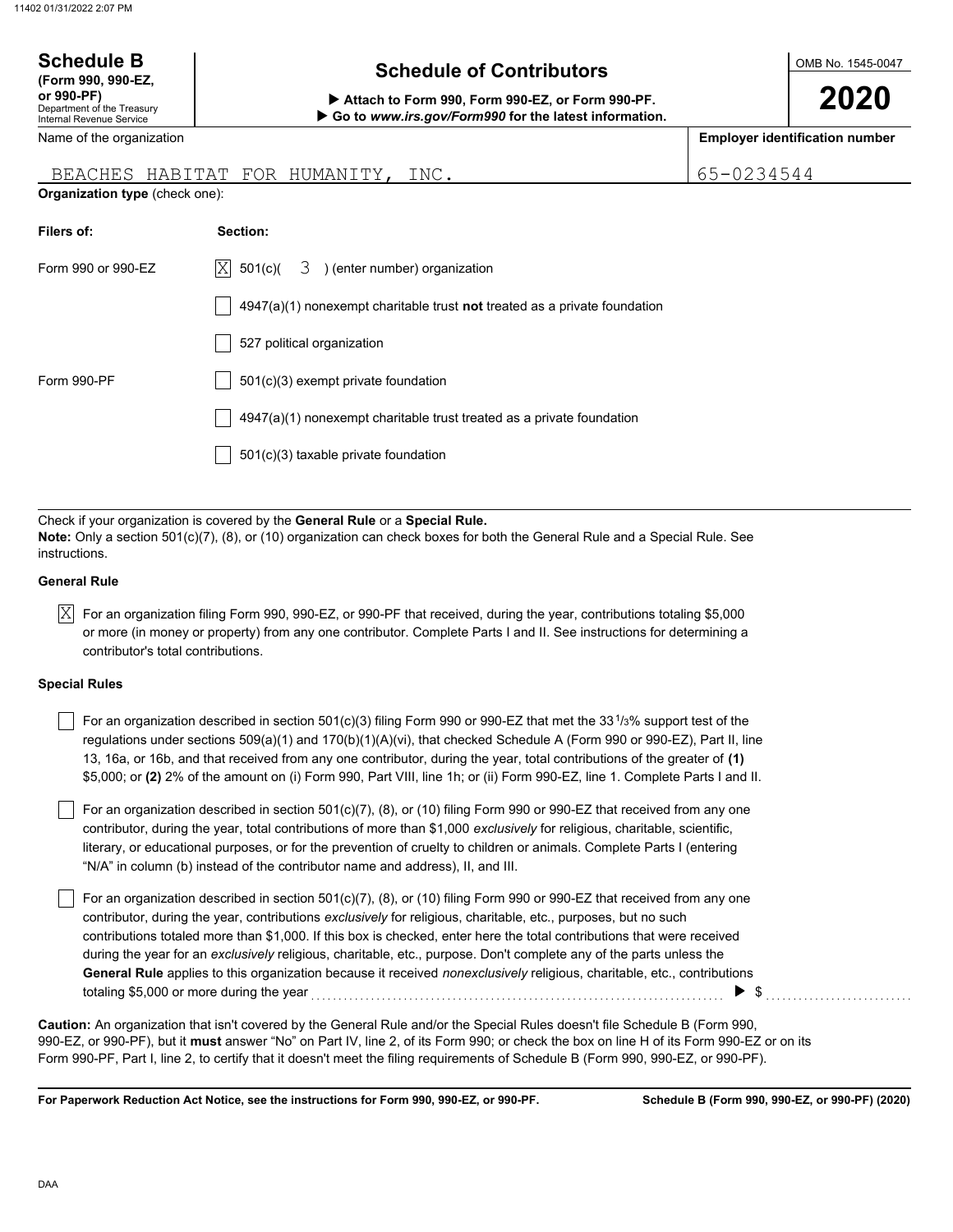| Schedule B (Form 990, 990-EZ, or 990-PF) (2020)<br>Name of organization |                                                                                                |                                                       | PAGE 1 OF 3<br>Page 2<br><b>Employer identification number</b>                                              |
|-------------------------------------------------------------------------|------------------------------------------------------------------------------------------------|-------------------------------------------------------|-------------------------------------------------------------------------------------------------------------|
|                                                                         | BEACHES HABITAT FOR HUMANITY, INC.                                                             |                                                       | 65-0234544                                                                                                  |
| Part I                                                                  | Contributors (see instructions). Use duplicate copies of Part I if additional space is needed. |                                                       |                                                                                                             |
| (a)<br>No.                                                              | (b)<br>Name, address, and ZIP + 4                                                              | (c)<br><b>Total contributions</b>                     | (d)<br>Type of contribution                                                                                 |
| $1$                                                                     | PGA TOUR<br>100 PGA TOUR BLVD<br>FL 32082<br>PONTE VEDRA BEACH                                 | 73,500<br>$\frac{1}{2}$                               | Χ<br>Person<br>Payroll<br>Noncash<br>(Complete Part II for                                                  |
| (a)                                                                     | (b)                                                                                            | (c)                                                   | noncash contributions.)<br>(d)                                                                              |
| No.                                                                     | Name, address, and ZIP + 4                                                                     | <b>Total contributions</b>                            | Type of contribution                                                                                        |
| 2                                                                       | ANONYMOUS<br>797 MAYPORT RD<br>FL 32233<br>ATLANTIC BEACH                                      | 15,000<br>$\sim$                                      | Χ<br>Person<br>Payroll<br>Noncash<br>(Complete Part II for<br>noncash contributions.)                       |
| (a)                                                                     | (b)                                                                                            | (c)                                                   | (d)                                                                                                         |
| No.                                                                     | Name, address, and ZIP + 4                                                                     | <b>Total contributions</b>                            | Type of contribution                                                                                        |
| 3                                                                       | JIM MORAN FOUNDATION<br>PO BOX 4007<br>DEERFIELD BEACH<br>FL 33442                             | 30,000<br>$\mathsf{\$}$                               | Χ<br>Person<br>Payroll<br><b>Noncash</b><br>(Complete Part II for<br>noncash contributions.)                |
| (a)<br>No.                                                              | (b)<br>Name, address, and ZIP + 4                                                              | (c)<br><b>Total contributions</b>                     | (d)<br>Type of contribution                                                                                 |
| $\overline{A}$                                                          | HABITAT FOR HUMANITY INTERNATIONAL<br>121 HABITAT ST<br>GA 31709<br>AMERICUS                   | \$<br>32,662                                          | $\overline{\mathrm{X}}$<br>Person<br>Payroll<br>Noncash<br>(Complete Part II for<br>noncash contributions.) |
| (a)<br>No.                                                              | (b)<br>Name, address, and ZIP + 4                                                              | (c)<br><b>Total contributions</b>                     | (d)<br>Type of contribution                                                                                 |
| 5                                                                       | TIAA BANK<br>501 RIVERSIDE AVENUE<br><b>JACKSONVILLE</b><br>FL 32202                           | 60,000<br>$\sim$                                      | $\overline{\mathrm{X}}$<br>Person<br>Payroll<br>Noncash<br>(Complete Part II for<br>noncash contributions.) |
| (a)<br>No.                                                              | (b)<br>Name, address, and ZIP + 4                                                              | (c)                                                   | (d)<br>Type of contribution                                                                                 |
| 6                                                                       | PUBLIX SUPER MARKET CHARITIES<br>PO BOX 407<br>FL 33802<br>LAKELAND                            | <b>Total contributions</b><br>13,000<br>$\mathsf{\$}$ | $\overline{\mathrm{X}}$<br>Person<br>Payroll<br>Noncash<br>(Complete Part II for                            |

noncash contributions.)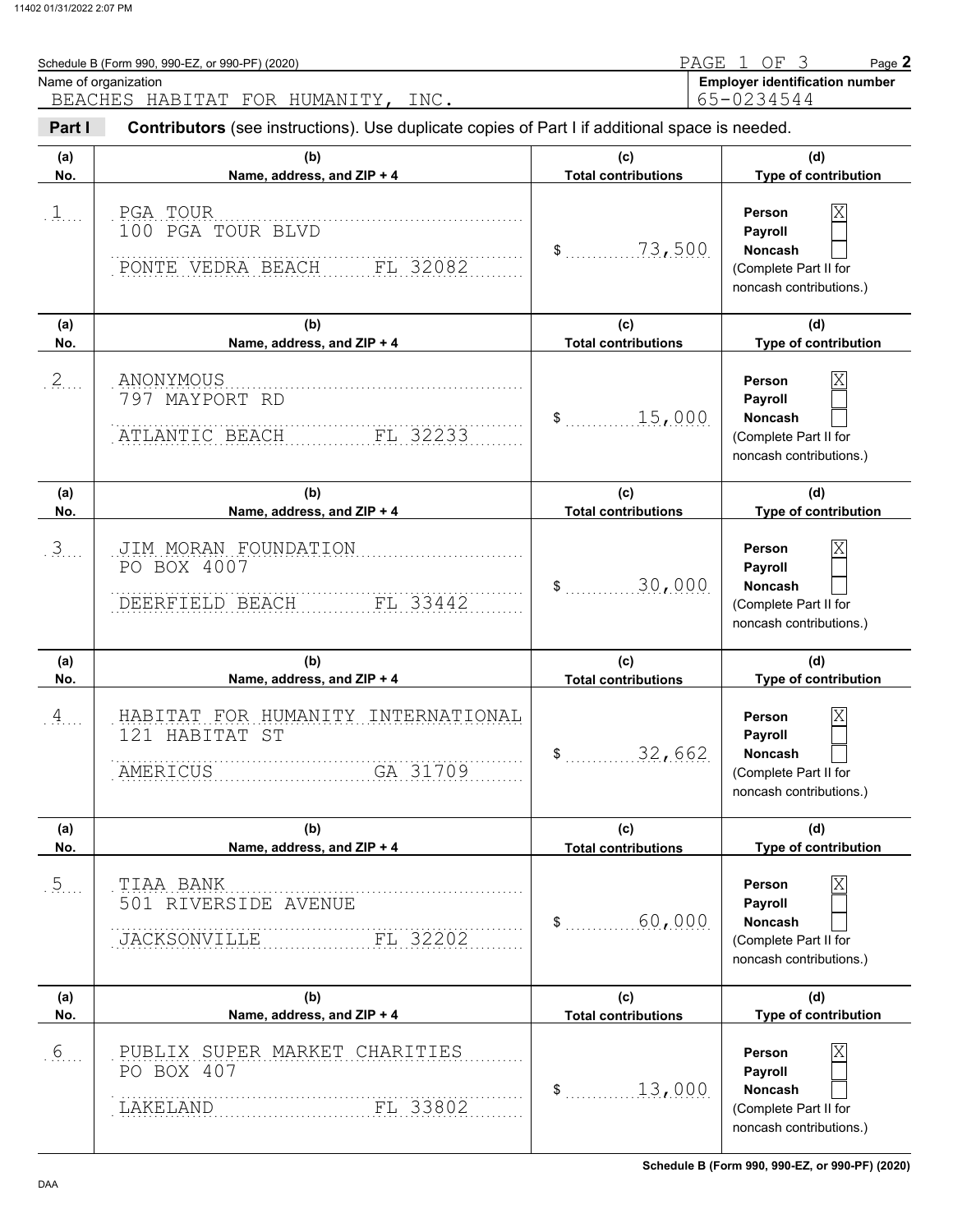|               | Schedule B (Form 990, 990-EZ, or 990-PF) (2020)<br>Name of organization<br>BEACHES HABITAT FOR HUMANITY,<br>INC. |                                   | PAGE 2 OF 3<br>Page 2<br><b>Employer identification number</b><br>65-0234544                                       |
|---------------|------------------------------------------------------------------------------------------------------------------|-----------------------------------|--------------------------------------------------------------------------------------------------------------------|
| Part I        | Contributors (see instructions). Use duplicate copies of Part I if additional space is needed.                   |                                   |                                                                                                                    |
| (a)<br>No.    | (b)<br>Name, address, and ZIP + 4                                                                                | (c)<br><b>Total contributions</b> | (d)<br>Type of contribution                                                                                        |
| $\frac{7}{2}$ | WELLS FARGO FOUNDATION<br>90 SOUTH 7 ST<br>MN 55479<br>MINNEAPOLIS                                               | 15,000<br>\$                      | $\overline{\mathrm{X}}$<br>Person<br>Payroll<br><b>Noncash</b><br>(Complete Part II for<br>noncash contributions.) |
| (a)<br>No.    | (b)<br>Name, address, and ZIP + 4                                                                                | (c)<br><b>Total contributions</b> | (d)<br>Type of contribution                                                                                        |
| $.8$ .        | SLEIMAN ENTERPRISES<br>SLEIMAN PARKWAY<br>FL 32216<br><b>JACKSONVILLE</b>                                        | 73,500<br>\$                      | $\overline{\mathrm{X}}$<br>Person<br>Payroll<br><b>Noncash</b><br>(Complete Part II for<br>noncash contributions.) |
|               | (b)                                                                                                              | (c)                               | (d)                                                                                                                |
| (a)<br>No.    | Name, address, and ZIP + 4                                                                                       | <b>Total contributions</b>        | <b>Type of contribution</b>                                                                                        |

|                 | FL 32233<br>ATLANTIC BEACH                                             |                            | (Complete Part II for<br>noncash contributions.)                                                                   |
|-----------------|------------------------------------------------------------------------|----------------------------|--------------------------------------------------------------------------------------------------------------------|
| (a)             | (b)                                                                    | (c)                        | (d)                                                                                                                |
| No.             | Name, address, and ZIP + 4                                             | <b>Total contributions</b> | Type of contribution                                                                                               |
| 10              | AQUA EAST SURF SHOP<br>696 ATLANTIC BLVD<br>FL 32266<br>NEPTUNE BEACH  | 40,000<br>\$               | $\overline{\mathbf{X}}$<br>Person<br>Payroll<br><b>Noncash</b><br>(Complete Part II for<br>noncash contributions.) |
| (a)             | (b)                                                                    | (c)                        | (d)                                                                                                                |
| No.             | Name, address, and ZIP + 4                                             | <b>Total contributions</b> | Type of contribution                                                                                               |
| 11              | SCHEIDEL FOUNDATION<br>797 MAYPORT ROAD<br>FL 32233<br>ATLANTIC BEACH  | 35,000<br>\$               | $\overline{\mathbf{X}}$<br>Person<br>Payroll<br><b>Noncash</b><br>(Complete Part II for<br>noncash contributions.) |
| (a)             | (b)                                                                    | (c)                        | (d)                                                                                                                |
| No.             | Name, address, and ZIP + 4                                             | <b>Total contributions</b> | Type of contribution                                                                                               |
| 12 <sub>1</sub> | COMMUNITY FOUNDATION<br>797 MAYPORT ROAD<br>FL 32233<br>ATLANTIC BEACH | 47,000<br>\$               | $\overline{\mathbf{X}}$<br>Person<br>Payroll<br><b>Noncash</b><br>(Complete Part II for<br>noncash contributions.) |

**Schedule B (Form 990, 990-EZ, or 990-PF) (2020)**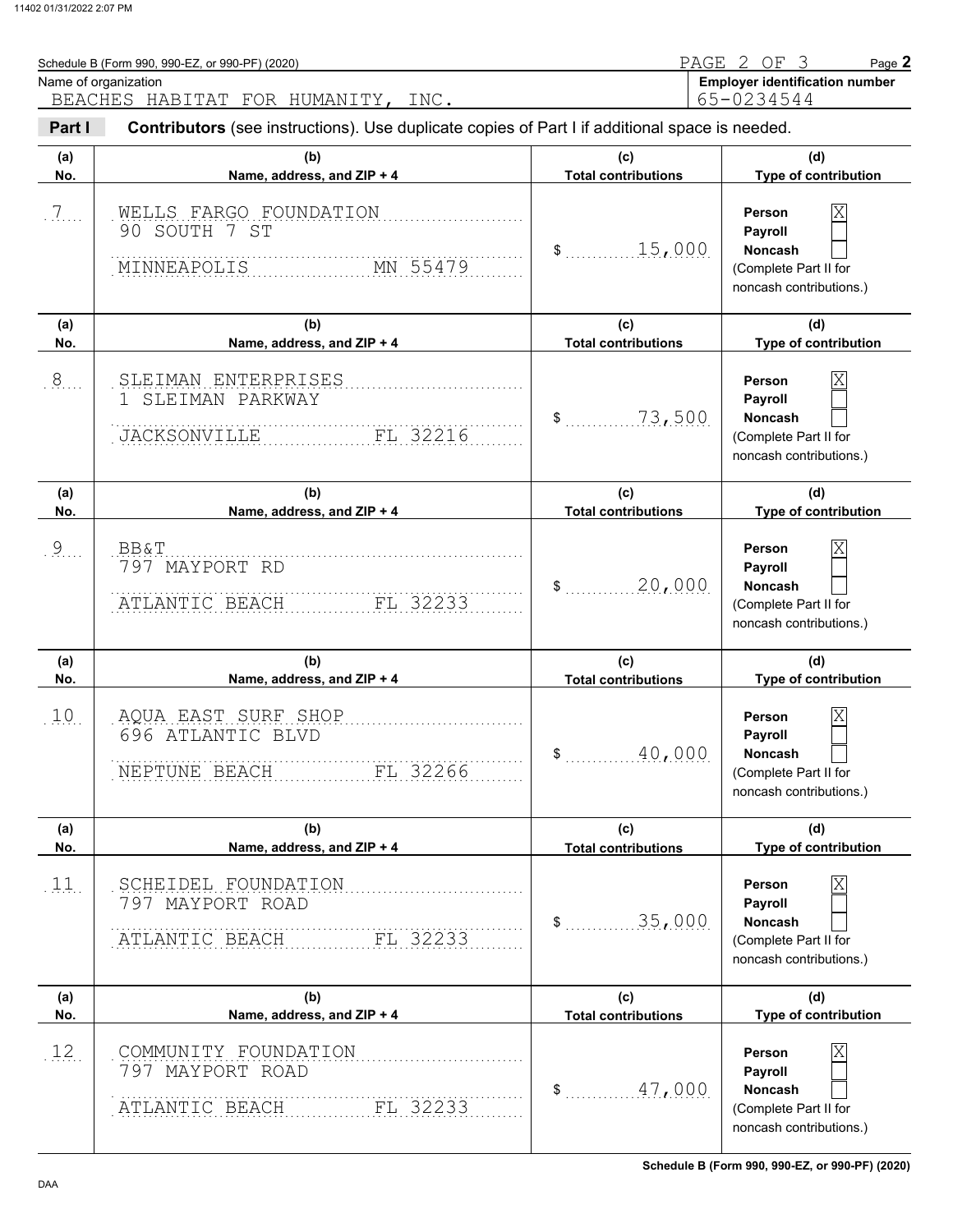|            | Schedule B (Form 990, 990-EZ, or 990-PF) (2020)                                                |                                   | PAGE 3 OF<br>3<br>Page 2                                                                                           |
|------------|------------------------------------------------------------------------------------------------|-----------------------------------|--------------------------------------------------------------------------------------------------------------------|
|            | Name of organization<br>BEACHES HABITAT FOR HUMANITY,<br>INC.                                  |                                   | <b>Employer identification number</b><br>65-0234544                                                                |
| Part I     | Contributors (see instructions). Use duplicate copies of Part I if additional space is needed. |                                   |                                                                                                                    |
| (a)<br>No. | (b)<br>Name, address, and ZIP + 4                                                              | (c)<br><b>Total contributions</b> | (d)<br>Type of contribution                                                                                        |
| 13.        | FEDERAL HOME LOAN BANK<br>797 MAYPORT ROAD<br>ATLANTIC BEACH<br>FL 32233                       | 72,000<br>$\mathsf{\$}$           | $\overline{\mathrm{X}}$<br>Person<br>Payroll<br>Noncash<br>(Complete Part II for<br>noncash contributions.)        |
| (a)<br>No. | (b)<br>Name, address, and ZIP + 4                                                              | (c)<br><b>Total contributions</b> | (d)<br>Type of contribution                                                                                        |
| 14.        | STATE SHIP<br>227 N BRONOUGH<br>TALLAHASSEE<br>FL 32301                                        | 5,000<br>\$                       | $\overline{\mathrm{X}}$<br>Person<br>Payroll<br>Noncash<br>(Complete Part II for<br>noncash contributions.)        |
| (a)<br>No. | (b)<br>Name, address, and ZIP + 4                                                              | (c)<br><b>Total contributions</b> | (d)<br>Type of contribution                                                                                        |
| 1.5        |                                                                                                | 10,000<br>$\mathfrak s$           | $\overline{\mathrm{X}}$<br>Person<br>Payroll<br>Noncash<br>(Complete Part II for<br>noncash contributions.)        |
| (a)<br>No. | (b)<br>Name, address, and ZIP + 4                                                              | (c)<br><b>Total contributions</b> | (d)<br>Type of contribution                                                                                        |
| 16         |                                                                                                | 10,000<br>\$                      | $\overline{\text{X}}$<br>Person<br>Payroll<br>Noncash<br>(Complete Part II for<br>noncash contributions.)          |
| (a)<br>No. | (b)<br>Name, address, and ZIP + 4                                                              | (c)<br><b>Total contributions</b> | (d)<br>Type of contribution                                                                                        |
| 17.        | JIM & TABITHA FURYK FOUNDATION<br>PO BOX 2867<br>FL 32004<br>PONTE VEDRA                       | 40,000<br>\$                      | $\overline{\mathrm{X}}$<br>Person<br>Payroll<br><b>Noncash</b><br>(Complete Part II for<br>noncash contributions.) |
| (a)        | (b)                                                                                            | (c)                               | (d)                                                                                                                |
| No.        | Name, address, and ZIP + 4                                                                     | <b>Total contributions</b><br>\$  | Type of contribution<br>Person<br>Payroll<br><b>Noncash</b><br>(Complete Part II for<br>noncash contributions.)    |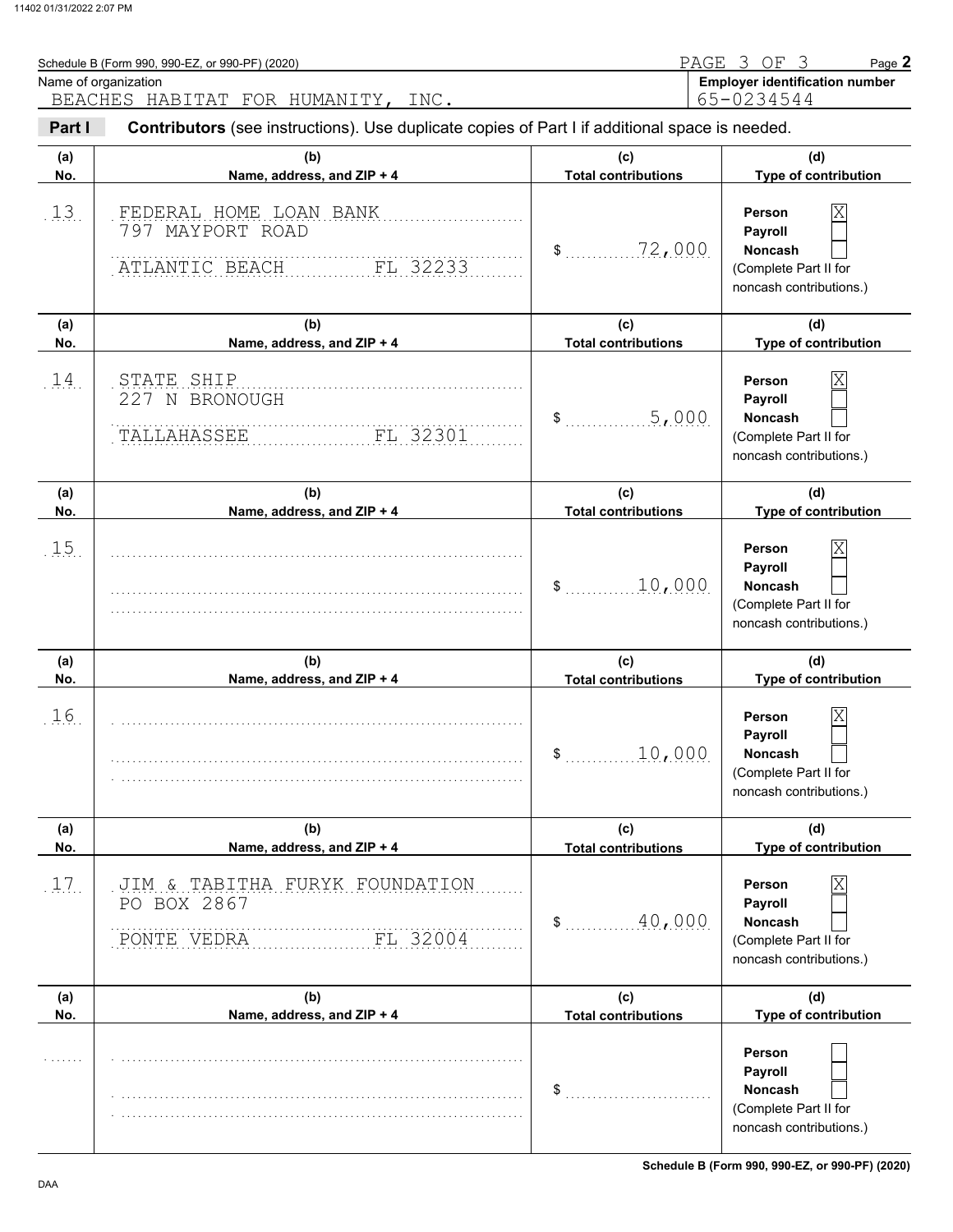**6**

**2**

**2**

**1**

**Part II**

Department of the Treasury Internal Revenue Service

## **SCHEDULE D Supplemental Financial Statements**

Part IV, line 6, 7, 8, 9, 10, 11a, 11b, 11c, 11d, 11e, 11f, 12a, or 12b.<br>▶ Attach to Form 990. **(Form 990) Part IV, line 6, 7, 8, 9, 10, 11a, 11b, 11c, 11d, 11e, 11f, 12a, or 12b. Complete if the organization answered "Yes" on Form 990,**

 **Go to** *www.irs.gov/Form990* **for instructions and the latest information.**

| OMB No. 1545-0047     |
|-----------------------|
| <b>2020</b>           |
|                       |
| <b>Open to Public</b> |
| Inspection            |

**Yes**

**No**

**No**

**Yes**

**Employer identification number**

| Name of the organization |  |
|--------------------------|--|
|--------------------------|--|

**Conservation Easements.** 

easement on the last day of the tax year.

conferring impermissible private benefit?

Protection of natural habitat Preservation of open space

Part I **Organizations Maintaining Donor Advised Funds or Other Similar Funds or Accounts. (a)** Donor advised funds **(b)** Funds and other accounts **Held at the End of the Tax Year** Complete if the organization answered "Yes" on Form 990, Part IV, line 6. Total number at end of year . . . . . . . . . . . . . . . . . . . . . . . . . . . . . . . . . . . . . . . . Aggregate value of contributions to (during year) . . . . . . . . . . . . . . . . . . Aggregate value of grants from (during year) ....................... Aggregate value at end of year . . . . . . . . . . . . . . . . . . . . . . . . . . . . . . . . . . . . Did the organization inform all donors and donor advisors in writing that the assets held in donor advised funds are the organization's property, subject to the organization's exclusive legal control? Did the organization inform all grantees, donors, and donor advisors in writing that grant funds can be used only for charitable purposes and not for the benefit of the donor or donor advisor, or for any other purpose Complete lines 2a through 2d if the organization held a qualified conservation contribution in the form of a conservation Purpose(s) of conservation easements held by the organization (check all that apply). Preservation of land for public use (for example, recreation or education) Preservation of a certified historic structure Preservation of a historically important land area **2a** Complete if the organization answered "Yes" on Form 990, Part IV, line 7. BEACHES HABITAT FOR HUMANITY, INC.  $(65-0234544)$ 

|    |                                                                                                                                                                                       | 2a             |                  |
|----|---------------------------------------------------------------------------------------------------------------------------------------------------------------------------------------|----------------|------------------|
|    | <b>b</b> Total acreage restricted by conservation easements                                                                                                                           | 2 <sub>b</sub> |                  |
|    |                                                                                                                                                                                       | 2c             |                  |
|    | d Number of conservation easements included in (c) acquired after 7/25/06, and not on a                                                                                               |                |                  |
|    | historic structure listed in the National Register                                                                                                                                    | 2d             |                  |
| 3  | Number of conservation easements modified, transferred, released, extinguished, or terminated by the organization during the                                                          |                |                  |
|    | tax year $\blacktriangleright$                                                                                                                                                        |                |                  |
| 4  | Number of states where property subject to conservation easement is located >                                                                                                         |                |                  |
| 5  | Does the organization have a written policy regarding the periodic monitoring, inspection, handling of                                                                                |                |                  |
|    | violations, and enforcement of the conservation easements it holds?                                                                                                                   |                | Yes<br>No        |
| 6. | Staff and volunteer hours devoted to monitoring, inspecting, handling of violations, and enforcing conservation easements during the year                                             |                |                  |
|    |                                                                                                                                                                                       |                |                  |
| 7  | Amount of expenses incurred in monitoring, inspecting, handling of violations, and enforcing conservation easements during the year                                                   |                |                  |
|    | $\triangleright$ \$                                                                                                                                                                   |                |                  |
| 8  | Does each conservation easement reported on line $2(d)$ above satisfy the requirements of section $170(h)(4)(B)(i)$                                                                   |                |                  |
|    | and section $170(h)(4)(B)(ii)$ ?                                                                                                                                                      |                | Yes<br><b>No</b> |
| 9  | In Part XIII, describe how the organization reports conservation easements in its revenue and expense statement and                                                                   |                |                  |
|    | balance sheet, and include, if applicable, the text of the footnote to the organization's financial statements that describes the                                                     |                |                  |
|    | organization's accounting for conservation easements.                                                                                                                                 |                |                  |
|    | Organizations Maintaining Collections of Art, Historical Treasures, or Other Similar Assets.<br>Part III<br>Complete if the organization answered "Yes" on Form 990, Part IV, line 8. |                |                  |
|    | 1a If the organization elected, as permitted under FASB ASC 958, not to report in its revenue statement and balance sheet works                                                       |                |                  |
|    | of art, historical treasures, or other similar assets held for public exhibition, education, or research in furtherance of public                                                     |                |                  |
|    | service, provide in Part XIII the text of the footnote to its financial statements that describes these items.                                                                        |                |                  |
|    | <b>b</b> If the organization elected, as permitted under FASB ASC 958, to report in its revenue statement and balance sheet works of                                                  |                |                  |
|    | art, historical treasures, or other similar assets held for public exhibition, education, or research in furtherance of public service,                                               |                |                  |
|    | provide the following amounts relating to these items:                                                                                                                                |                |                  |
|    | (i) Revenue included on Form 990, Part VIII, line 1                                                                                                                                   |                |                  |
|    |                                                                                                                                                                                       |                |                  |

#### Revenue included on Form 990, Part VIII, line 1 . . . . . . . . . . . . . . . . . . . . . . . . . . . . . . . . . . . . . . . . . . . . . . . . . . . . . . . . . . . . . . . . . . . . following amounts required to be reported under FASB ASC 958 relating to these items: **a b**

If the organization received or held works of art, historical treasures, or other similar assets for financial gain, provide the

Assets included in Form 990, Part X . . . . . . . . . . . . . . . . . . . . . . . . . . . . . . . . . . . . . . . . . . . . . . . . . . . . . . . . . . . . . . . . . . . . . . . . . . . . . **(ii)**

|     | For Paperwork Reduction Act Notice, see the Instructions for Form 990. |  |
|-----|------------------------------------------------------------------------|--|
| DAA |                                                                        |  |

\$

▶  $\blacktriangleright$  \$ . . . . . . . . . . . . . . . . . . . . . . . . . . .

\$ . . . . . . . . . . . . . . . . . . . . . . . . . . .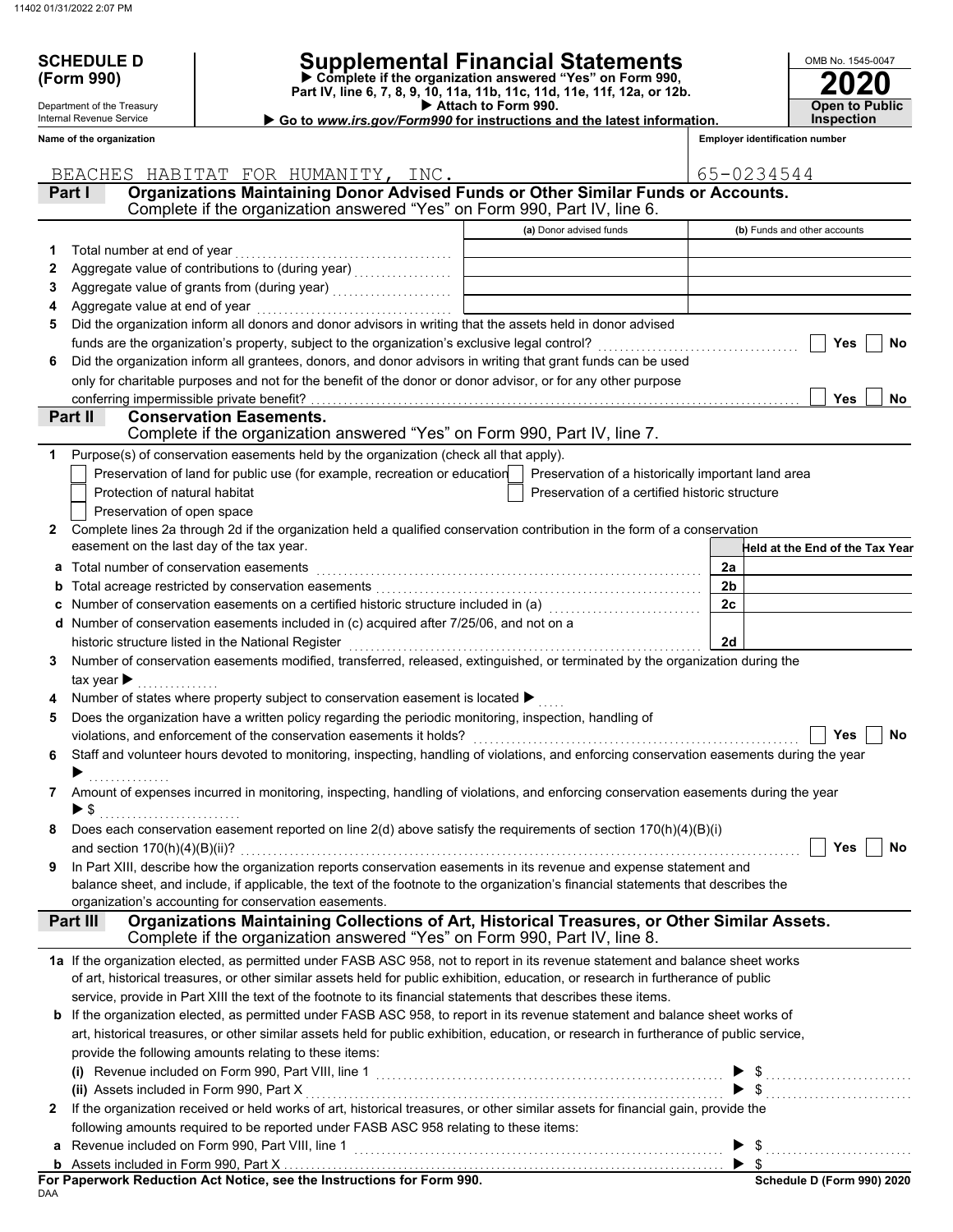|   | Schedule D (Form 990) 2020 BEACHES HABITAT FOR HUMANITY, INC. 65-0234544                                                                                                                                                       |                         |                          |                         |                 |                      |                | Page 2                  |
|---|--------------------------------------------------------------------------------------------------------------------------------------------------------------------------------------------------------------------------------|-------------------------|--------------------------|-------------------------|-----------------|----------------------|----------------|-------------------------|
|   | Organizations Maintaining Collections of Art, Historical Treasures, or Other Similar Assets (continued)<br>Part II                                                                                                             |                         |                          |                         |                 |                      |                |                         |
| 3 | Using the organization's acquisition, accession, and other records, check any of the following that make significant use of its<br>collection items (check all that apply):                                                    |                         |                          |                         |                 |                      |                |                         |
| a | Public exhibition                                                                                                                                                                                                              | d                       | Loan or exchange program |                         |                 |                      |                |                         |
| b | Scholarly research                                                                                                                                                                                                             | е                       |                          |                         |                 |                      |                |                         |
| c | Preservation for future generations                                                                                                                                                                                            |                         |                          |                         |                 |                      |                |                         |
|   | Provide a description of the organization's collections and explain how they further the organization's exempt purpose in Part                                                                                                 |                         |                          |                         |                 |                      |                |                         |
|   | XIII.                                                                                                                                                                                                                          |                         |                          |                         |                 |                      |                |                         |
| 5 | During the year, did the organization solicit or receive donations of art, historical treasures, or other similar                                                                                                              |                         |                          |                         |                 |                      |                |                         |
|   | assets to be sold to raise funds rather than to be maintained as part of the organization's collection?                                                                                                                        |                         |                          |                         |                 |                      | Yes            | <b>No</b>               |
|   | <b>Escrow and Custodial Arrangements.</b><br>Part IV                                                                                                                                                                           |                         |                          |                         |                 |                      |                |                         |
|   | Complete if the organization answered "Yes" on Form 990, Part IV, line 9, or reported an amount on Form                                                                                                                        |                         |                          |                         |                 |                      |                |                         |
|   | 990, Part X, line 21.                                                                                                                                                                                                          |                         |                          |                         |                 |                      |                |                         |
|   | 1a Is the organization an agent, trustee, custodian or other intermediary for contributions or other assets not                                                                                                                |                         |                          |                         |                 |                      |                |                         |
|   | included on Form 990, Part X?                                                                                                                                                                                                  |                         |                          |                         |                 |                      |                | Yes $\boxed{\times}$ No |
|   | <b>b</b> If "Yes," explain the arrangement in Part XIII and complete the following table:                                                                                                                                      |                         |                          |                         |                 |                      |                |                         |
|   |                                                                                                                                                                                                                                |                         |                          |                         |                 |                      | Amount         |                         |
|   | c Beginning balance                                                                                                                                                                                                            |                         |                          |                         |                 | 1c                   |                |                         |
|   |                                                                                                                                                                                                                                |                         |                          |                         |                 | 1 <sub>d</sub>       |                |                         |
|   |                                                                                                                                                                                                                                |                         |                          |                         |                 | 1e                   |                |                         |
|   | Ending balance with a continuum and continuum and continuum and continuum and continuum and continuum and continuum and continuum and continuum and continuum and continuum and continuum and continuum and continuum and cont |                         |                          |                         |                 | 1f                   |                |                         |
|   | 2a Did the organization include an amount on Form 990, Part X, line 21, for escrow or custodial account liability?                                                                                                             |                         |                          |                         |                 |                      | $ X $ Yes      | No                      |
|   | <b>b</b> If "Yes," explain the arrangement in Part XIII. Check here if the explanation has been provided on Part XIII                                                                                                          |                         |                          |                         |                 |                      |                | $\overline{\mathrm{X}}$ |
|   | Part V<br><b>Endowment Funds.</b>                                                                                                                                                                                              |                         |                          |                         |                 |                      |                |                         |
|   | Complete if the organization answered "Yes" on Form 990, Part IV, line 10.                                                                                                                                                     |                         |                          |                         |                 |                      |                |                         |
|   |                                                                                                                                                                                                                                | (a) Current year        | (b) Prior year           | (c) Two years back      |                 | (d) Three years back |                | (e) Four years back     |
|   |                                                                                                                                                                                                                                |                         |                          |                         |                 |                      |                |                         |
|   | <b>b</b> Contributions                                                                                                                                                                                                         |                         |                          |                         |                 |                      |                |                         |
|   | c Net investment earnings, gains, and                                                                                                                                                                                          |                         |                          |                         |                 |                      |                |                         |
|   | losses                                                                                                                                                                                                                         |                         |                          |                         |                 |                      |                |                         |
|   | d Grants or scholarships                                                                                                                                                                                                       |                         |                          |                         |                 |                      |                |                         |
|   | e Other expenditures for facilities and                                                                                                                                                                                        |                         |                          |                         |                 |                      |                |                         |
|   | programs                                                                                                                                                                                                                       |                         |                          |                         |                 |                      |                |                         |
|   | f Administrative expenses                                                                                                                                                                                                      |                         |                          |                         |                 |                      |                |                         |
|   | End of year balance                                                                                                                                                                                                            |                         |                          |                         |                 |                      |                |                         |
|   | Provide the estimated percentage of the current year end balance (line 1g, column (a)) held as:                                                                                                                                |                         |                          |                         |                 |                      |                |                         |
|   | a Board designated or quasi-endowment > %                                                                                                                                                                                      |                         |                          |                         |                 |                      |                |                         |
|   | <b>b</b> Permanent endowment $\blacktriangleright$<br>$\%$                                                                                                                                                                     |                         |                          |                         |                 |                      |                |                         |
|   | c Term endowment $\blacktriangleright$<br>%                                                                                                                                                                                    |                         |                          |                         |                 |                      |                |                         |
|   | The percentages on lines 2a, 2b, and 2c should equal 100%.                                                                                                                                                                     |                         |                          |                         |                 |                      |                |                         |
|   | 3a Are there endowment funds not in the possession of the organization that are held and administered for the                                                                                                                  |                         |                          |                         |                 |                      |                |                         |
|   | organization by:                                                                                                                                                                                                               |                         |                          |                         |                 |                      |                | Yes<br>No.              |
|   | (i) Unrelated organizations                                                                                                                                                                                                    |                         |                          |                         |                 |                      | 3a(i)          |                         |
|   | (ii) Related organizations                                                                                                                                                                                                     |                         |                          |                         |                 |                      | 3a(ii)         |                         |
|   |                                                                                                                                                                                                                                |                         |                          |                         |                 |                      | 3b             |                         |
|   | Describe in Part XIII the intended uses of the organization's endowment funds.                                                                                                                                                 |                         |                          |                         |                 |                      |                |                         |
|   | Land, Buildings, and Equipment.<br>Part VI                                                                                                                                                                                     |                         |                          |                         |                 |                      |                |                         |
|   | Complete if the organization answered "Yes" on Form 990, Part IV, line 11a. See Form 990, Part X, line 10.                                                                                                                     |                         |                          |                         |                 |                      |                |                         |
|   | Description of property                                                                                                                                                                                                        | (a) Cost or other basis |                          | (b) Cost or other basis | (c) Accumulated |                      | (d) Book value |                         |
|   |                                                                                                                                                                                                                                | (investment)            |                          | (other)                 | depreciation    |                      |                |                         |
|   | 1a Land                                                                                                                                                                                                                        |                         |                          | 155,198                 |                 |                      |                | 155,198                 |
|   | <b>b</b> Buildings                                                                                                                                                                                                             |                         |                          | 652,064                 | 142,974         |                      |                | 509,090                 |
|   |                                                                                                                                                                                                                                |                         |                          |                         |                 |                      |                |                         |
|   | d Equipment                                                                                                                                                                                                                    |                         |                          | 156,748                 | 153,327         |                      |                | 3,421                   |
|   |                                                                                                                                                                                                                                |                         |                          |                         |                 |                      |                |                         |
|   |                                                                                                                                                                                                                                |                         |                          |                         |                 | ▶                    |                | 667,709                 |

**Schedule D (Form 990) 2020**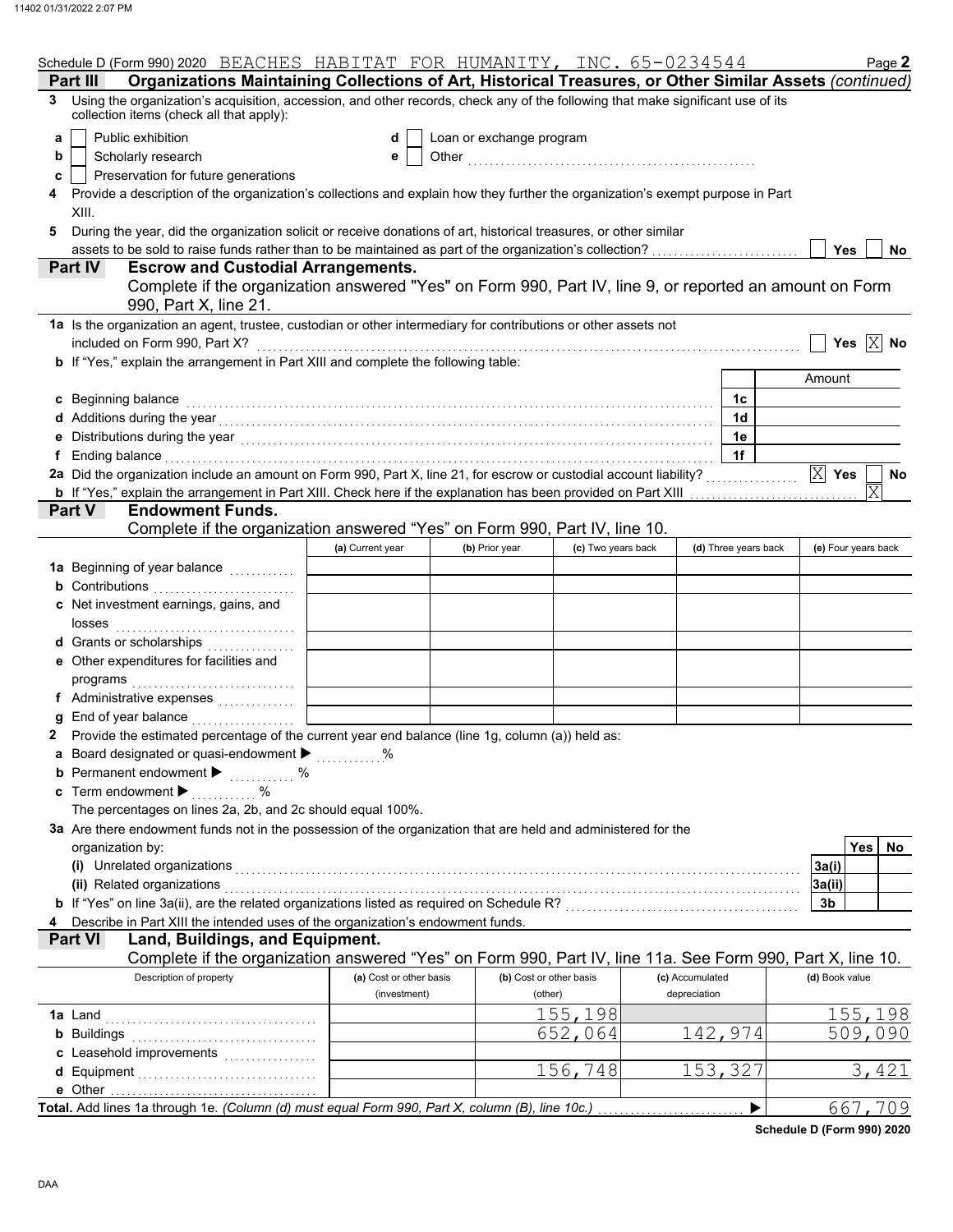|                  | Schedule D (Form 990) 2020 BEACHES HABITAT FOR HUMANITY,                                                   |                | <u>INC. 65-0234544</u> | Page 3                                                       |
|------------------|------------------------------------------------------------------------------------------------------------|----------------|------------------------|--------------------------------------------------------------|
| <b>Part VII</b>  | <b>Investments - Other Securities.</b>                                                                     |                |                        |                                                              |
|                  | Complete if the organization answered "Yes" on Form 990, Part IV, line 11b. See Form 990, Part X, line 12. |                |                        |                                                              |
|                  | (a) Description of security or category<br>(including name of security)                                    | (b) Book value |                        | (c) Method of valuation:<br>Cost or end-of-year market value |
|                  | (1) Financial derivatives                                                                                  |                |                        |                                                              |
|                  | (2) Closely held equity interests                                                                          |                |                        |                                                              |
| $(3)$ Other      |                                                                                                            |                |                        |                                                              |
| $(A)$ .          |                                                                                                            |                |                        |                                                              |
| (B)              |                                                                                                            |                |                        |                                                              |
| (C)              |                                                                                                            |                |                        |                                                              |
| (D)              |                                                                                                            |                |                        |                                                              |
| (E)              |                                                                                                            |                |                        |                                                              |
| $(F)$ .          |                                                                                                            |                |                        |                                                              |
| (G)<br>(H)       |                                                                                                            |                |                        |                                                              |
|                  | Total. (Column (b) must equal Form 990, Part X, col. (B) line 12.)                                         |                |                        |                                                              |
| <b>Part VIII</b> | <b>Investments - Program Related.</b>                                                                      |                |                        |                                                              |
|                  | Complete if the organization answered "Yes" on Form 990, Part IV, line 11c. See Form 990, Part X, line 13. |                |                        |                                                              |
|                  | (a) Description of investment                                                                              | (b) Book value |                        | (c) Method of valuation:                                     |
|                  |                                                                                                            |                |                        | Cost or end-of-year market value                             |
| (1)              |                                                                                                            |                |                        |                                                              |
| (2)              |                                                                                                            |                |                        |                                                              |
| (3)              |                                                                                                            |                |                        |                                                              |
| (4)              |                                                                                                            |                |                        |                                                              |
| (5)              |                                                                                                            |                |                        |                                                              |
| (6)              |                                                                                                            |                |                        |                                                              |
| (7)              |                                                                                                            |                |                        |                                                              |
| (8)              |                                                                                                            |                |                        |                                                              |
| (9)              | Total. (Column (b) must equal Form 990, Part X, col. (B) line 13.)                                         |                |                        |                                                              |
| Part IX          | <b>Other Assets.</b>                                                                                       |                |                        |                                                              |
|                  | Complete if the organization answered "Yes" on Form 990, Part IV, line 11d. See Form 990, Part X, line 15. |                |                        |                                                              |
|                  | (a) Description                                                                                            |                |                        | (b) Book value                                               |
| (1)              |                                                                                                            |                |                        |                                                              |
| (2)              |                                                                                                            |                |                        |                                                              |
| (3)              |                                                                                                            |                |                        |                                                              |
| (4)              |                                                                                                            |                |                        |                                                              |
| (5)              |                                                                                                            |                |                        |                                                              |
| (6)              |                                                                                                            |                |                        |                                                              |
| (7)              |                                                                                                            |                |                        |                                                              |
| (8)              |                                                                                                            |                |                        |                                                              |
| (9)              | Total. (Column (b) must equal Form 990, Part X, col. (B) line 15.)                                         |                |                        |                                                              |
| Part X           | <b>Other Liabilities.</b>                                                                                  |                |                        |                                                              |
|                  | Complete if the organization answered "Yes" on Form 990, Part IV, line 11e or 11f. See Form 990, Part X,   |                |                        |                                                              |
|                  | line 25.                                                                                                   |                |                        |                                                              |
| 1.               | (a) Description of liability                                                                               |                |                        | (b) Book value                                               |
| (1)              | Federal income taxes                                                                                       |                |                        |                                                              |
| (2)              | DOWN PAYMENT<br>CREDITS                                                                                    |                |                        | 1,050                                                        |
| (3)              |                                                                                                            |                |                        |                                                              |
| (4)              |                                                                                                            |                |                        |                                                              |
| (5)              |                                                                                                            |                |                        |                                                              |
| (6)              |                                                                                                            |                |                        |                                                              |
| (7)              |                                                                                                            |                |                        |                                                              |
| (8)              |                                                                                                            |                |                        |                                                              |

(9)

**Total.** *(Column (b) must equal Form 990, Part X, col. (B) line 25.)* 

Liability for uncertain tax positions. In Part XIII, provide the text of the footnote to the organization's financial statements that reports the **2.** organization's liability for uncertain tax positions under FASB ASC 740. Check here if the text of the footnote has been provided in Part XIII

1,050

 $\blacktriangleright$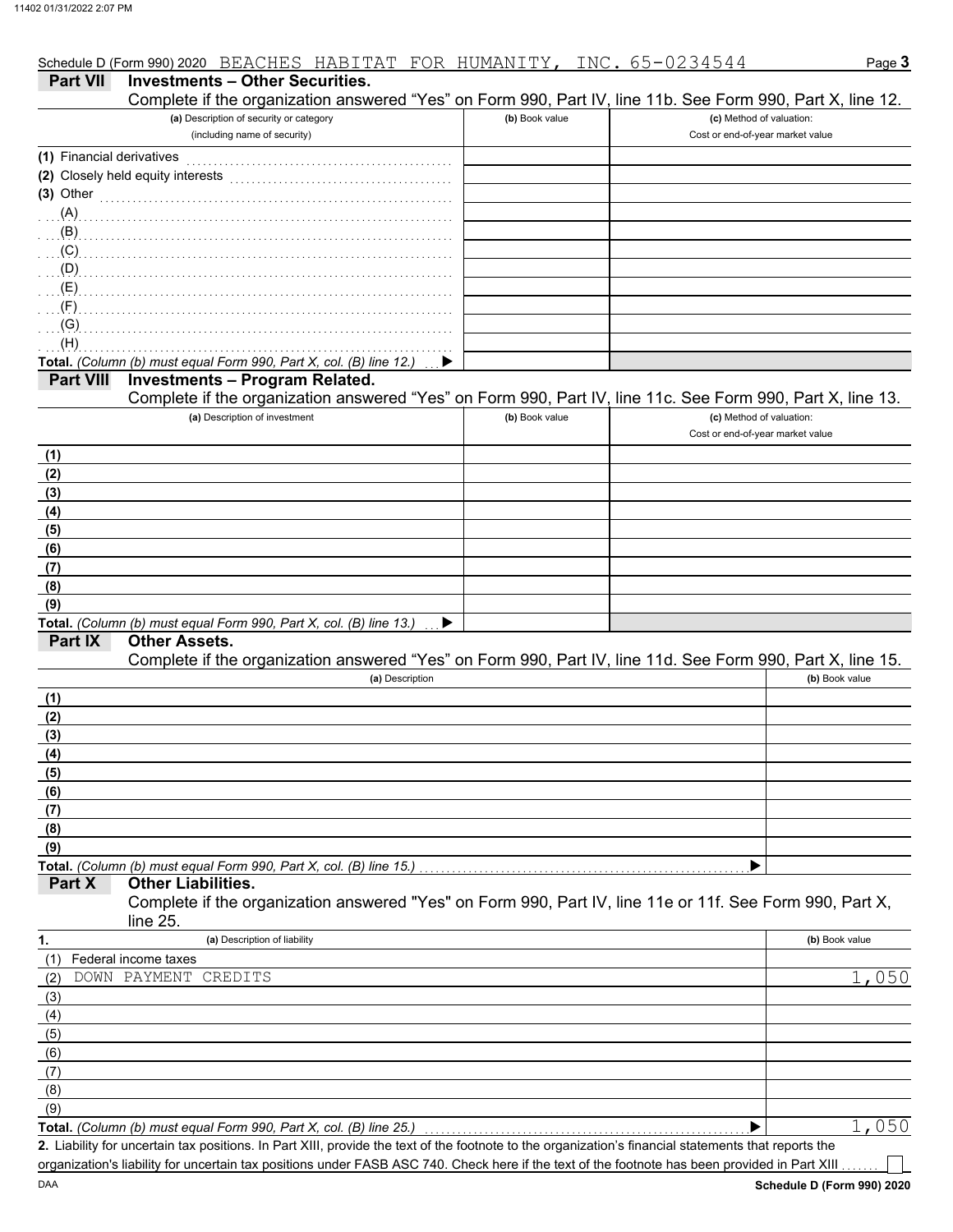|        | Schedule D (Form 990) 2020 BEACHES HABITAT FOR HUMANITY, INC. 65-0234544                                                                                                                                                                 |                |             | Page 4      |
|--------|------------------------------------------------------------------------------------------------------------------------------------------------------------------------------------------------------------------------------------------|----------------|-------------|-------------|
|        | Reconciliation of Revenue per Audited Financial Statements With Revenue per Return.<br>Part XI                                                                                                                                           |                |             |             |
|        | Complete if the organization answered "Yes" on Form 990, Part IV, line 12a.                                                                                                                                                              |                |             |             |
| 1      | Total revenue, gains, and other support per audited financial statements                                                                                                                                                                 |                | $\mathbf 1$ | 4,646,385   |
| 2      | Amounts included on line 1 but not on Form 990, Part VIII, line 12:                                                                                                                                                                      |                |             |             |
|        | Net unrealized gains (losses) on investments [11] contains the unrealized gains (losses) on investments [11] contained the unrealized gains (losses) on investments [11] and the unrealized gains (losses) on the unrealized g           | 2a             |             |             |
| b      |                                                                                                                                                                                                                                          | 2 <sub>b</sub> |             |             |
| C      | Recoveries of prior year grants <b>contained a set of prior</b> year grants <b>contained a set of prior</b> year and the set of the set of the set of the set of the set of the set of the set of the set of the set of the set of the s | 2c             |             |             |
| d      |                                                                                                                                                                                                                                          | 2d             |             |             |
| е      | Add lines 2a through 2d                                                                                                                                                                                                                  |                | 2e          |             |
| 3      |                                                                                                                                                                                                                                          |                | 3           | 4,646,385   |
|        | Amounts included on Form 990, Part VIII, line 12, but not on line 1:                                                                                                                                                                     |                |             |             |
| а      | Investment expenses not included on Form 990, Part VIII, line 7b                                                                                                                                                                         | 4a             |             |             |
| b      |                                                                                                                                                                                                                                          | 4 <sub>b</sub> |             |             |
|        | c Add lines 4a and 4b                                                                                                                                                                                                                    |                | 4с          |             |
|        | Total revenue. Add lines 3 and 4c. (This must equal Form 990, Part I, line 12.)                                                                                                                                                          |                | 5           | 4,646,385   |
|        | Part XII Reconciliation of Expenses per Audited Financial Statements With Expenses per Return.                                                                                                                                           |                |             |             |
|        | Complete if the organization answered "Yes" on Form 990, Part IV, line 12a.                                                                                                                                                              |                |             |             |
| 1      | Total expenses and losses per audited financial statements                                                                                                                                                                               |                | 1           | 3, 473, 353 |
| 2      | Amounts included on line 1 but not on Form 990, Part IX, line 25:                                                                                                                                                                        |                |             |             |
| a      | Donated services and use of facilities [11] contain the service of the service of the service of the service of the service of the service of the service of the service of the service of the service of the service of the s           | 2a             |             |             |
| b      | Prior year adjustments [ will continue to a set of the set of the set of the set of the set of the set of the set of the set of the set of the set of the set of the set of the set of the set of the set of the set of the se           | 2 <sub>b</sub> |             |             |
| c      | Other losses                                                                                                                                                                                                                             | 2 <sub>c</sub> |             |             |
| d      |                                                                                                                                                                                                                                          | 2d             |             |             |
| е      |                                                                                                                                                                                                                                          |                | 2e          |             |
| 3      | Add lines 2a through 2d [11] Martin Martin Martin Martin Martin Martin Martin Martin Martin Martin Martin Martin Martin Martin Martin Martin Martin Martin Martin Martin Martin Martin Martin Martin Martin Martin Martin Mart           |                | 3           | 3, 473, 353 |
|        | Amounts included on Form 990, Part IX, line 25, but not on line 1:                                                                                                                                                                       |                |             |             |
|        | Investment expenses not included on Form 990, Part VIII, line 7b                                                                                                                                                                         | 4a             |             |             |
| а<br>b | .                                                                                                                                                                                                                                        | 4 <sub>b</sub> |             |             |
|        | c Add lines 4a and 4b                                                                                                                                                                                                                    |                | 4c          |             |
|        |                                                                                                                                                                                                                                          |                | 5           | 3, 473, 353 |
|        | <b>Part XIII</b> Supplemental Information.                                                                                                                                                                                               |                |             |             |
|        | Provide the descriptions required for Part II, lines 3, 5, and 9; Part III, lines 1a and 4; Part IV, lines 1b and 2b; Part V, line 4; Part X, line                                                                                       |                |             |             |
|        | 2; Part XI, lines 2d and 4b; and Part XII, lines 2d and 4b. Also complete this part to provide any additional information.                                                                                                               |                |             |             |
|        | PART IV, LINE 2B - ESCROW LIABILITY ARRANGEMENT EXPLANATION                                                                                                                                                                              |                |             |             |
|        |                                                                                                                                                                                                                                          |                |             |             |
|        |                                                                                                                                                                                                                                          |                |             |             |
|        | THE ORGANIZATION MAINTAINS ESCROWS ON MORTGAGE LOANS THAT ARE IN THE                                                                                                                                                                     |                |             |             |
|        |                                                                                                                                                                                                                                          |                |             |             |
|        | POSSESSION OF THE ORGANIZATION.                                                                                                                                                                                                          |                |             |             |
|        |                                                                                                                                                                                                                                          |                |             |             |
|        |                                                                                                                                                                                                                                          |                |             |             |
|        |                                                                                                                                                                                                                                          |                |             |             |
|        |                                                                                                                                                                                                                                          |                |             |             |
|        |                                                                                                                                                                                                                                          |                |             |             |
|        |                                                                                                                                                                                                                                          |                |             |             |
|        |                                                                                                                                                                                                                                          |                |             |             |
|        |                                                                                                                                                                                                                                          |                |             |             |
|        |                                                                                                                                                                                                                                          |                |             |             |
|        |                                                                                                                                                                                                                                          |                |             |             |
|        |                                                                                                                                                                                                                                          |                |             |             |
|        |                                                                                                                                                                                                                                          |                |             |             |
|        |                                                                                                                                                                                                                                          |                |             |             |
|        |                                                                                                                                                                                                                                          |                |             |             |
|        |                                                                                                                                                                                                                                          |                |             |             |
|        |                                                                                                                                                                                                                                          |                |             |             |
|        |                                                                                                                                                                                                                                          |                |             |             |
|        |                                                                                                                                                                                                                                          |                |             |             |
|        |                                                                                                                                                                                                                                          |                |             |             |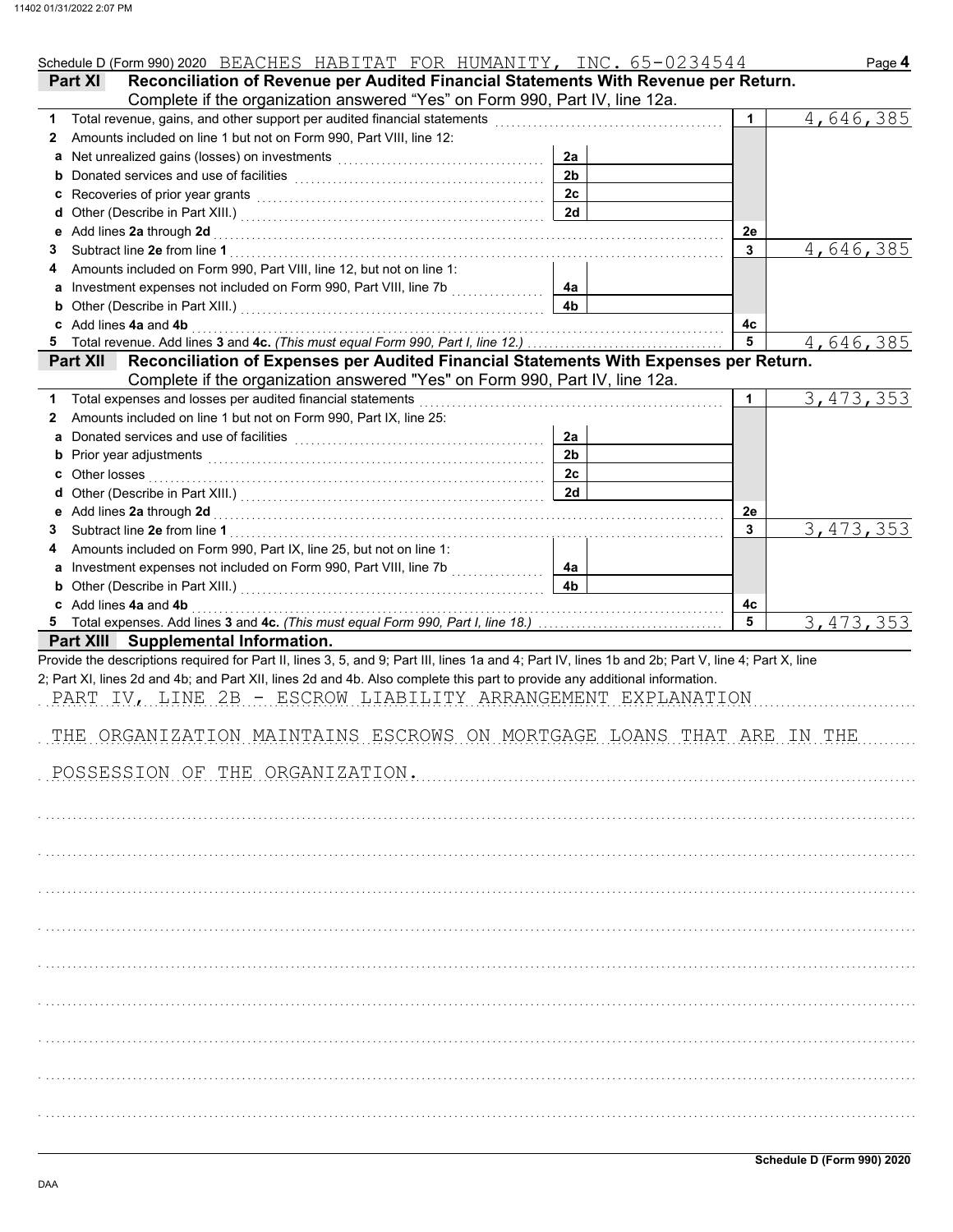| <b>Part XIII Supplemental Information (continued)</b> |
|-------------------------------------------------------|
|                                                       |
|                                                       |
|                                                       |
|                                                       |
|                                                       |
|                                                       |
|                                                       |
|                                                       |
|                                                       |
|                                                       |
|                                                       |
|                                                       |
|                                                       |
|                                                       |
|                                                       |
|                                                       |
|                                                       |
|                                                       |
|                                                       |
|                                                       |
|                                                       |
|                                                       |
|                                                       |
|                                                       |
|                                                       |
|                                                       |
|                                                       |
|                                                       |
|                                                       |
|                                                       |

Schedule D (Form 990) 2020 BEACHES HABITAT FOR HUMANITY, INC. 65-0234544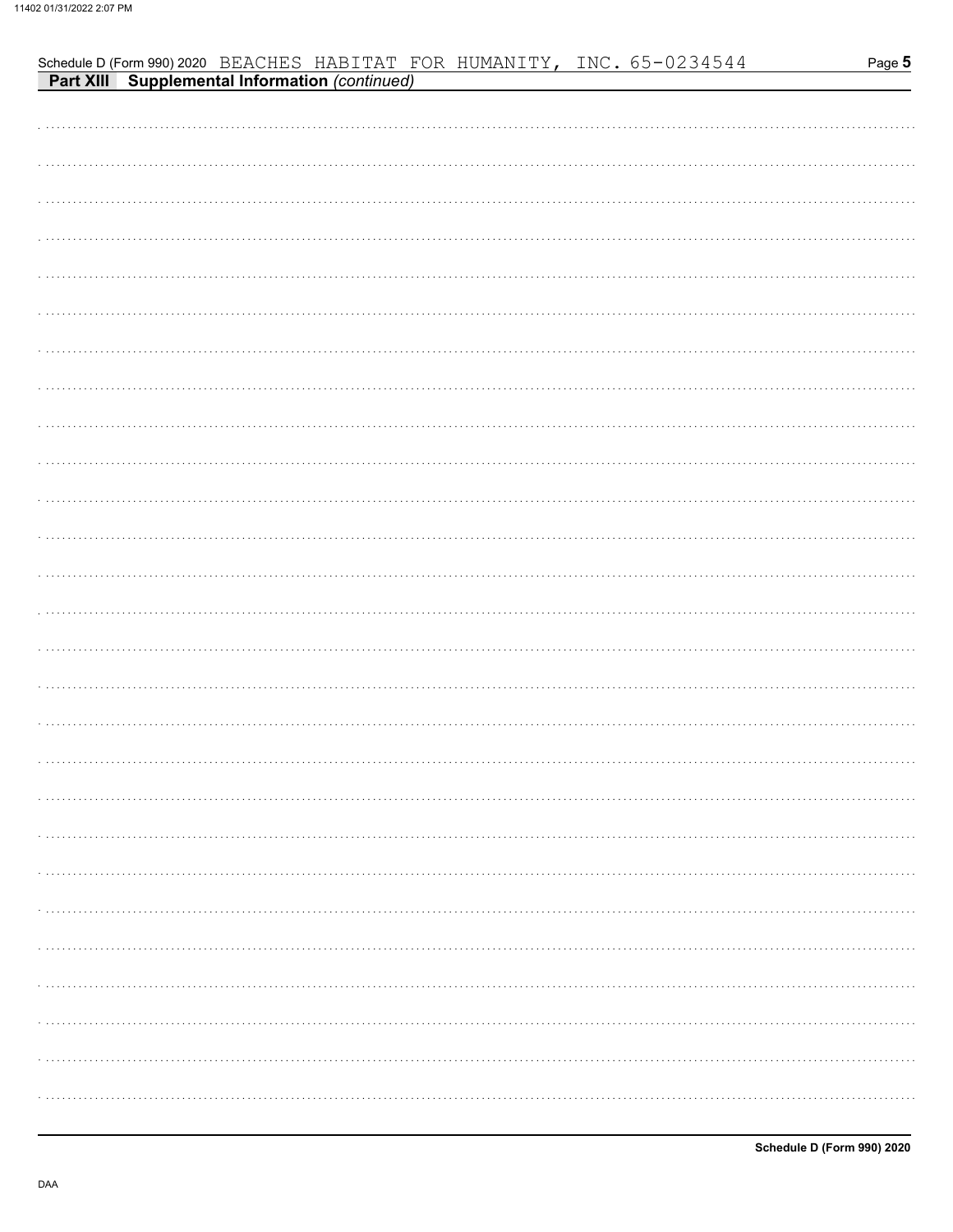# **(Form 990)**

# **SCHEDULE M Noncash Contributions**

OMB No. 1545-0047 **2020**

**Inspection Open To Public**

 **Attach to Form 990.**

 **Go to** *www.irs.gov/Form990* **for instructions and the latest information.**

Name of the organization **Employer identification number** Department of the Treasury<br>Internal Revenue Service

|              |                                                                                                                    |                               | BEACHES HABITAT FOR HUMANITY, INC.                     |                                                                                    | 65-0234544                                                   |     |     |     |
|--------------|--------------------------------------------------------------------------------------------------------------------|-------------------------------|--------------------------------------------------------|------------------------------------------------------------------------------------|--------------------------------------------------------------|-----|-----|-----|
|              | <b>Types of Property</b><br>Part I                                                                                 |                               |                                                        |                                                                                    |                                                              |     |     |     |
|              |                                                                                                                    | (a)<br>Check if<br>applicable | (b)<br>Number of contributions or<br>items contributed | (c)<br>Noncash contribution<br>amounts reported on<br>Form 990, Part VIII, line 1g | (d)<br>Method of determining<br>noncash contribution amounts |     |     |     |
| 1            | Art — Works of art                                                                                                 |                               |                                                        |                                                                                    |                                                              |     |     |     |
| $\mathbf{2}$ | Art — Historical treasures                                                                                         |                               |                                                        |                                                                                    |                                                              |     |     |     |
| 3            | Art - Fractional interests                                                                                         |                               |                                                        |                                                                                    |                                                              |     |     |     |
| 4            | Books and publications [1] [1]                                                                                     |                               |                                                        |                                                                                    |                                                              |     |     |     |
| 5            | Clothing and household                                                                                             |                               |                                                        |                                                                                    |                                                              |     |     |     |
| 6            | Cars and other vehicles <b>Cars</b>                                                                                |                               |                                                        |                                                                                    |                                                              |     |     |     |
| 7            | Boats and planes<br>                                                                                               |                               |                                                        |                                                                                    |                                                              |     |     |     |
| 8            | Intellectual property                                                                                              |                               |                                                        |                                                                                    |                                                              |     |     |     |
| 9            | Securities - Publicly traded                                                                                       |                               |                                                        |                                                                                    |                                                              |     |     |     |
| 10           | Securities - Closely held stock                                                                                    |                               |                                                        |                                                                                    |                                                              |     |     |     |
| 11           | Securities - Partnership, LLC,<br>or trust interests                                                               |                               |                                                        |                                                                                    |                                                              |     |     |     |
| 12           | Securities - Miscellaneous                                                                                         |                               |                                                        |                                                                                    |                                                              |     |     |     |
| 13           | Qualified conservation                                                                                             |                               |                                                        |                                                                                    |                                                              |     |     |     |
|              | contribution - Historic<br>structures                                                                              |                               |                                                        |                                                                                    |                                                              |     |     |     |
| 14           | Qualified conservation                                                                                             |                               |                                                        |                                                                                    |                                                              |     |     |     |
|              | contribution - Other                                                                                               |                               |                                                        |                                                                                    |                                                              |     |     |     |
| 15           | Real estate - Residential                                                                                          |                               |                                                        |                                                                                    |                                                              |     |     |     |
| 16           | Real estate - Commercial                                                                                           |                               |                                                        |                                                                                    |                                                              |     |     |     |
| 17           | Real estate - Other                                                                                                |                               |                                                        |                                                                                    |                                                              |     |     |     |
| 18           | Collectibles <b>Collectibles</b>                                                                                   |                               |                                                        |                                                                                    |                                                              |     |     |     |
| 19           | Food inventory                                                                                                     |                               |                                                        |                                                                                    |                                                              |     |     |     |
| 20           | Drugs and medical supplies                                                                                         |                               |                                                        |                                                                                    |                                                              |     |     |     |
| 21           | Taxidermy                                                                                                          |                               |                                                        |                                                                                    |                                                              |     |     |     |
| 22           | Historical artifacts                                                                                               |                               |                                                        |                                                                                    |                                                              |     |     |     |
| 23           | Scientific specimens                                                                                               |                               |                                                        |                                                                                    |                                                              |     |     |     |
| 24           | Archeological artifacts                                                                                            |                               |                                                        |                                                                                    |                                                              |     |     |     |
| 25           | Other C BUIDLING SUPPLI                                                                                            | $\mathbf X$                   | 1                                                      | 73,522                                                                             |                                                              |     |     |     |
| 26           | Other $\blacktriangleright$ (EDUCATION RENT)                                                                       | X                             | 1                                                      | 15,000                                                                             |                                                              |     |     |     |
| 27           |                                                                                                                    |                               |                                                        |                                                                                    |                                                              |     |     |     |
| 28           | Other $\blacktriangleright$                                                                                        |                               |                                                        |                                                                                    |                                                              |     |     |     |
| 29           | Number of Forms 8283 received by the organization during the tax year for contributions for                        |                               |                                                        |                                                                                    |                                                              |     |     |     |
|              | which the organization completed Form 8283, Part IV, Donee Acknowledgement                                         |                               |                                                        |                                                                                    | 29                                                           |     |     |     |
|              |                                                                                                                    |                               |                                                        |                                                                                    |                                                              |     | Yes | No. |
| 30a          | During the year, did the organization receive by contribution any property reported in Part I, lines 1 through     |                               |                                                        |                                                                                    |                                                              |     |     |     |
|              | 28, that it must hold for at least three years from the date of the initial contribution, and which isn't required |                               |                                                        |                                                                                    |                                                              |     |     |     |
|              |                                                                                                                    |                               |                                                        |                                                                                    |                                                              | 30a |     | Χ   |
| b            | If "Yes," describe the arrangement in Part II.                                                                     |                               |                                                        |                                                                                    |                                                              |     |     |     |
| 31           | Does the organization have a gift acceptance policy that requires the review of any nonstandard                    |                               |                                                        |                                                                                    |                                                              |     |     |     |
|              | contributions?                                                                                                     |                               |                                                        |                                                                                    |                                                              | 31  |     | Χ   |
| 32a          | Does the organization hire or use third parties or related organizations to solicit, process, or sell noncash      |                               |                                                        |                                                                                    |                                                              |     |     |     |
|              | contributions?                                                                                                     |                               |                                                        |                                                                                    |                                                              | 32a |     | Χ   |
| b            | If "Yes," describe in Part II.                                                                                     |                               |                                                        |                                                                                    |                                                              |     |     |     |
| 33           | If the organization didn't report an amount in column (c) for a type of property for which column (a) is checked,  |                               |                                                        |                                                                                    |                                                              |     |     |     |
|              | describe in Part II.                                                                                               |                               |                                                        |                                                                                    |                                                              |     |     |     |

**For Paperwork Reduction Act Notice, see the Instructions for Form 990. Schedule M (Form 990) 2020**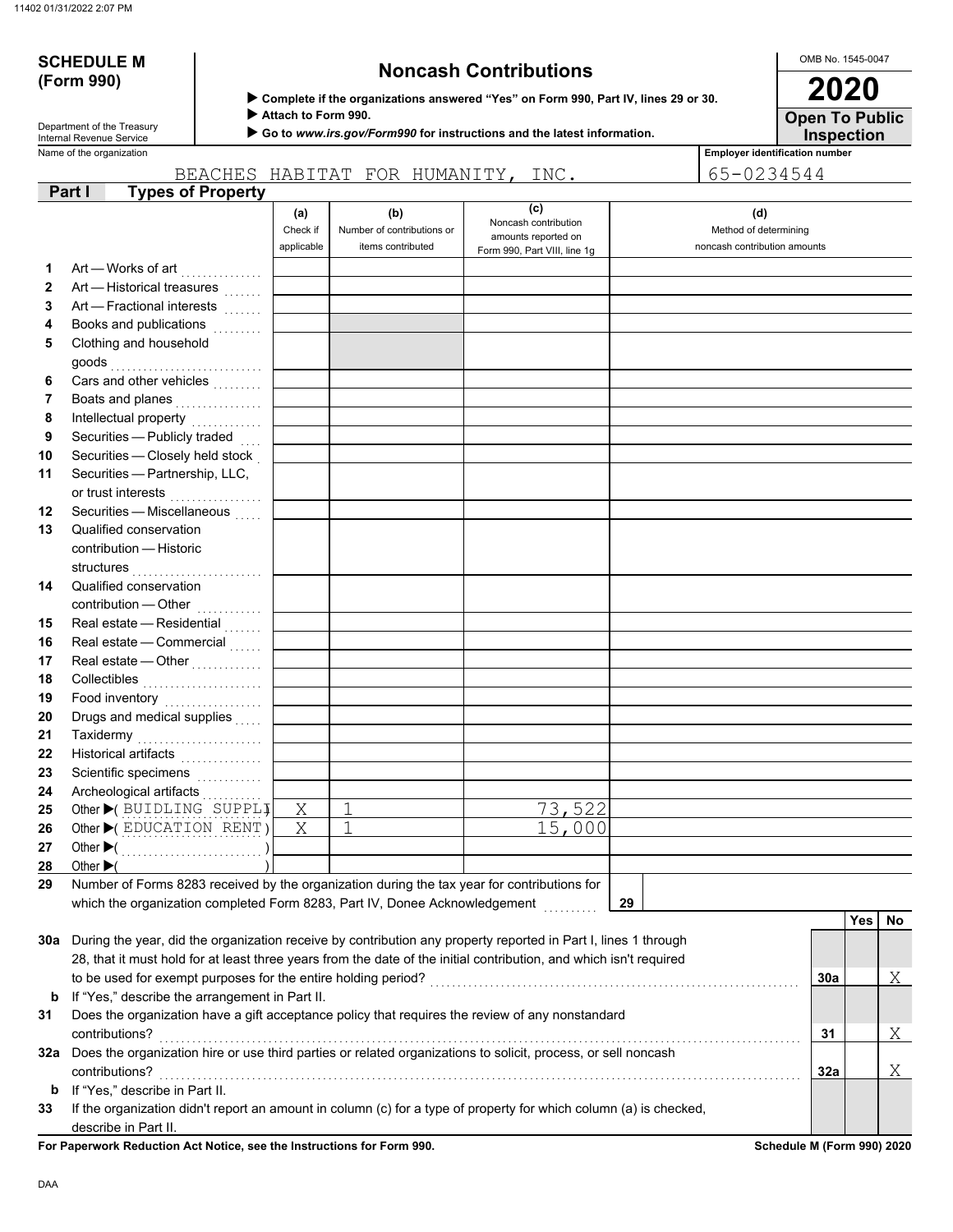|                                                                                   |  | Page 2<br>Schedule M (Form 990) 2020 BEACHES HABITAT FOR HUMANITY, INC. 65-0234544 Page 2<br><b>Part II</b> Supplemental Information. Provide the information required by Part I, lines 30b, 32b, and 33, and whether |
|-----------------------------------------------------------------------------------|--|-----------------------------------------------------------------------------------------------------------------------------------------------------------------------------------------------------------------------|
| or a combination of both. Also complete this part for any additional information. |  | the organization is reporting in Part I, column (b), the number of contributions, the number of items received,                                                                                                       |
|                                                                                   |  |                                                                                                                                                                                                                       |
|                                                                                   |  |                                                                                                                                                                                                                       |
|                                                                                   |  |                                                                                                                                                                                                                       |
|                                                                                   |  |                                                                                                                                                                                                                       |
|                                                                                   |  |                                                                                                                                                                                                                       |
|                                                                                   |  |                                                                                                                                                                                                                       |
|                                                                                   |  |                                                                                                                                                                                                                       |
|                                                                                   |  |                                                                                                                                                                                                                       |
|                                                                                   |  |                                                                                                                                                                                                                       |
|                                                                                   |  |                                                                                                                                                                                                                       |
|                                                                                   |  |                                                                                                                                                                                                                       |
|                                                                                   |  |                                                                                                                                                                                                                       |
|                                                                                   |  |                                                                                                                                                                                                                       |
|                                                                                   |  |                                                                                                                                                                                                                       |
|                                                                                   |  |                                                                                                                                                                                                                       |
|                                                                                   |  |                                                                                                                                                                                                                       |
|                                                                                   |  |                                                                                                                                                                                                                       |
|                                                                                   |  |                                                                                                                                                                                                                       |
|                                                                                   |  |                                                                                                                                                                                                                       |
|                                                                                   |  |                                                                                                                                                                                                                       |
|                                                                                   |  |                                                                                                                                                                                                                       |
|                                                                                   |  |                                                                                                                                                                                                                       |
|                                                                                   |  |                                                                                                                                                                                                                       |
|                                                                                   |  |                                                                                                                                                                                                                       |
|                                                                                   |  |                                                                                                                                                                                                                       |
|                                                                                   |  |                                                                                                                                                                                                                       |
|                                                                                   |  |                                                                                                                                                                                                                       |
|                                                                                   |  |                                                                                                                                                                                                                       |
|                                                                                   |  |                                                                                                                                                                                                                       |
|                                                                                   |  |                                                                                                                                                                                                                       |
|                                                                                   |  |                                                                                                                                                                                                                       |
|                                                                                   |  |                                                                                                                                                                                                                       |
|                                                                                   |  |                                                                                                                                                                                                                       |
|                                                                                   |  |                                                                                                                                                                                                                       |
|                                                                                   |  |                                                                                                                                                                                                                       |
|                                                                                   |  |                                                                                                                                                                                                                       |
|                                                                                   |  |                                                                                                                                                                                                                       |
|                                                                                   |  |                                                                                                                                                                                                                       |
|                                                                                   |  |                                                                                                                                                                                                                       |
|                                                                                   |  |                                                                                                                                                                                                                       |
|                                                                                   |  |                                                                                                                                                                                                                       |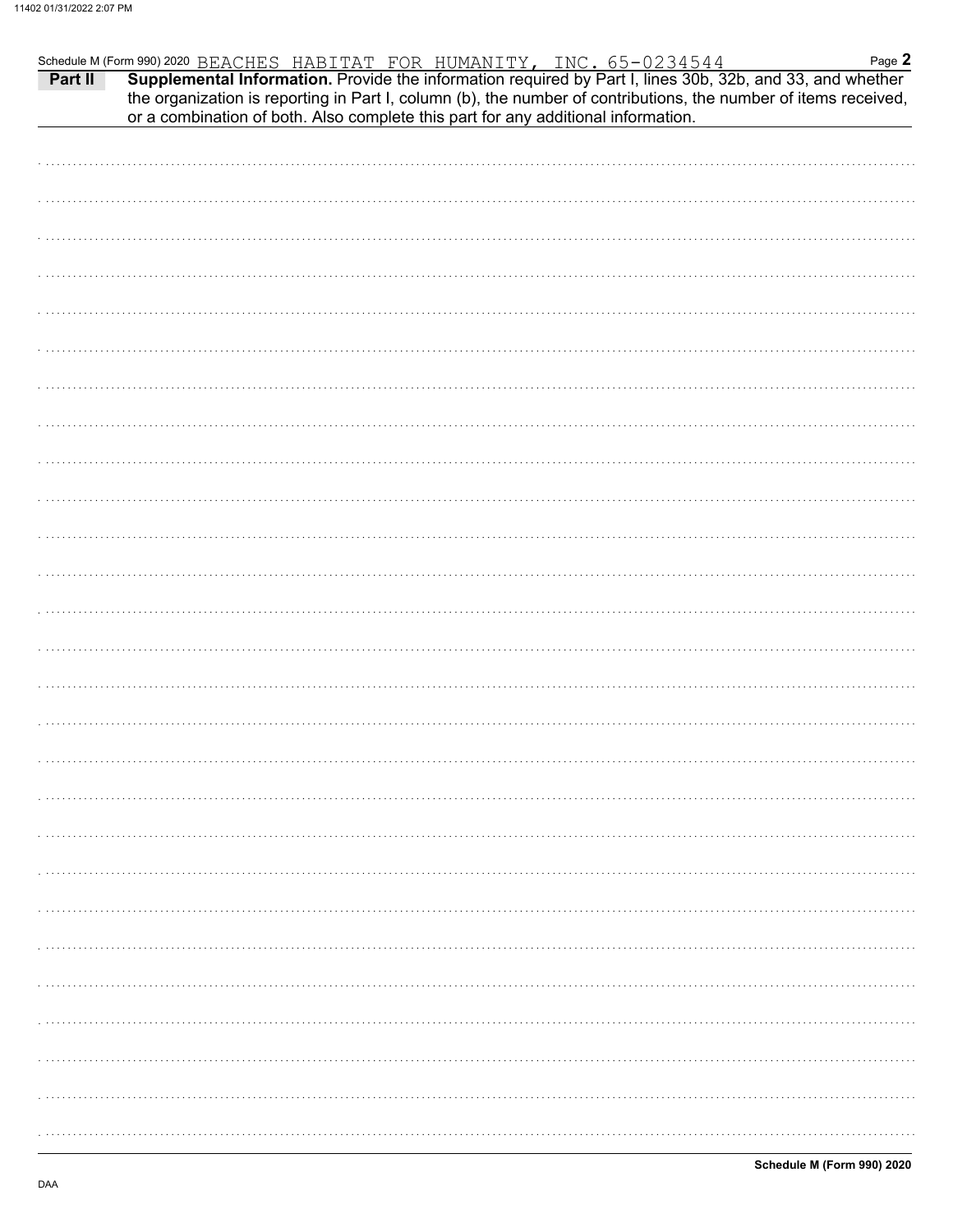| Supplemental Information to Form 990 or 990-EZ<br><b>SCHEDULE O</b><br>(Form 990 or 990-EZ)<br>Complete to provide information for responses to specific questions on<br>Form 990 or 990-EZ or to provide any additional information.<br>Attach to Form 990 or 990-EZ.<br>Department of the Treasury<br>Internal Revenue Service<br>Go to www.irs.gov/Form990 for the latest information. |                                                                                                                                                                                                        |                                                     |  |  |  |  |  |
|-------------------------------------------------------------------------------------------------------------------------------------------------------------------------------------------------------------------------------------------------------------------------------------------------------------------------------------------------------------------------------------------|--------------------------------------------------------------------------------------------------------------------------------------------------------------------------------------------------------|-----------------------------------------------------|--|--|--|--|--|
| Name of the organization                                                                                                                                                                                                                                                                                                                                                                  | BEACHES HABITAT FOR HUMANITY, INC.                                                                                                                                                                     | <b>Employer identification number</b><br>65-0234544 |  |  |  |  |  |
| FORM 990, PART I, LINE 6                                                                                                                                                                                                                                                                                                                                                                  |                                                                                                                                                                                                        |                                                     |  |  |  |  |  |
|                                                                                                                                                                                                                                                                                                                                                                                           | VOLUNTEERS ASSIST ON HOUSING BUILDS AND OFFICE WORK.                                                                                                                                                   |                                                     |  |  |  |  |  |
| CONTROLLER.                                                                                                                                                                                                                                                                                                                                                                               | FORM 990, PART VI, LINE 11B - ORGANIZATION'S PROCESS TO REVIEW FORM 990<br>THE 990 IS REVIEWED INDEPENDENTLY BY THE EXECUTIVE DIRECTOR AS WELL AS THE                                                  |                                                     |  |  |  |  |  |
| YEAR.                                                                                                                                                                                                                                                                                                                                                                                     | FORM 990, PART VI, LINE 12C - ENFORCEMENT OF CONFLICTS POLICY<br>THE CEO REQUESTS THAT A NEW FORM IS PREPARED AT THE END OF EACH CALENDAR<br>THE FORMS ARE MAINTAINED WITH THE CORPORATE MINUTES BOOK. |                                                     |  |  |  |  |  |
|                                                                                                                                                                                                                                                                                                                                                                                           | FORM 990, PART VI, LINE 15A - COMPENSATION PROCESS FOR TOP OFFICIAL                                                                                                                                    |                                                     |  |  |  |  |  |
| OTHER NON-PROFITS                                                                                                                                                                                                                                                                                                                                                                         | THE ORGANIZATION DOES A THOROUGH REVIEW OF COMPARABLE SALARIES<br>AND COMPENSATION SURVEYS WITH HABITAT FOR HUMANITY INTERNATIONAL AS WELL AS                                                          |                                                     |  |  |  |  |  |
|                                                                                                                                                                                                                                                                                                                                                                                           | FORM 990, PART VI, LINE 15B - COMPENSATION PROCESS FOR OFFICERS                                                                                                                                        |                                                     |  |  |  |  |  |
| OTHER NON-PROFITS.                                                                                                                                                                                                                                                                                                                                                                        | THE ORGANIZATION DOES A THOROUGH REVIEW OF COMPARABLE SALARIES AND<br>COMPENSATION SURVEYS WITH HABITAT FOR HUMANITY INTERNATIONAL AS WELL AS                                                          |                                                     |  |  |  |  |  |
|                                                                                                                                                                                                                                                                                                                                                                                           | FORM 990, PART VI, LINE 19 - GOVERNING DOCUMENTS DISCLOSURE EXPLANATION<br>NO DOCUMENTS AVAILABLE TO THE PUBLIC                                                                                        |                                                     |  |  |  |  |  |
|                                                                                                                                                                                                                                                                                                                                                                                           |                                                                                                                                                                                                        |                                                     |  |  |  |  |  |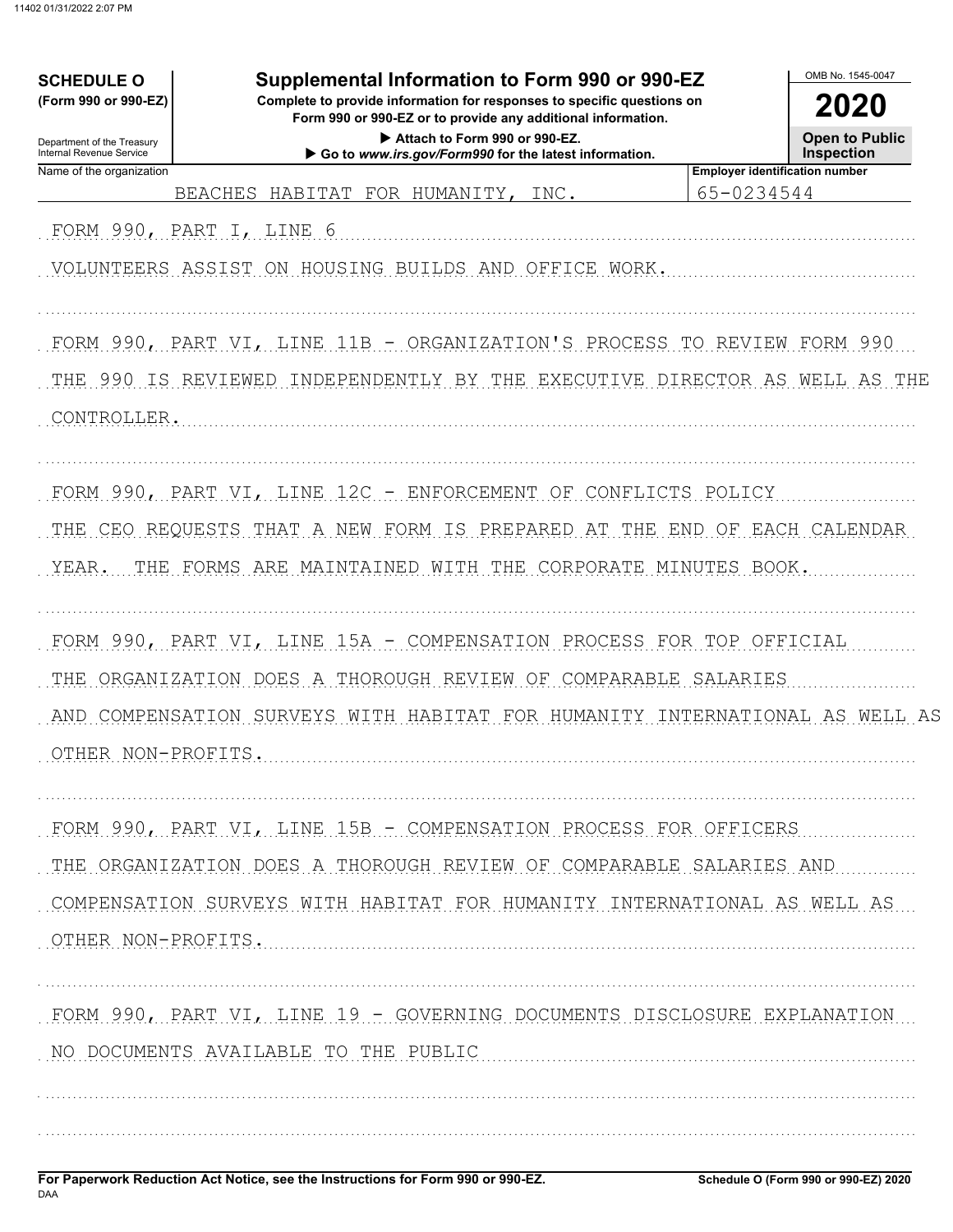# **SCHEDULE R**

## **(Form 990) Related Organizations and Unrelated Partnerships**

 **Complete if the organization answered "Yes" on Form 990, Part IV, line 33, 34, 35b, 36, or 37.**

 **Attach to Form 990.**

▶ Go to *www.irs.gov/Form990* for instructions and the latest information.

Department of the Treasury Internal Revenue ServiceName of the organization

BEACHES HABITAT FOR HUMANITY, INC. 65-0234544

**Part IIdentification of Disregarded Entities.** Complete if the organization answered "Yes" on Form 990, Part IV, line 33.

| (a)<br>Name, address, and EIN (if applicable) of disregarded entity                                                                                                                                                           | (b)<br>Primary activity | (c)<br>Legal domicile (state<br>or foreign country) |                                   | (d)<br>Total income                                    |                                     | (e)<br>End-of-year assets | (f)<br>Direct controlling<br>entity |                                                         |  |
|-------------------------------------------------------------------------------------------------------------------------------------------------------------------------------------------------------------------------------|-------------------------|-----------------------------------------------------|-----------------------------------|--------------------------------------------------------|-------------------------------------|---------------------------|-------------------------------------|---------------------------------------------------------|--|
| BHFH FUNDING COMPANY, LLC<br>(1)<br>797 MAYPORT RD<br>65-0234544<br>FL 32233-3425<br>ATLANTIC BEACH                                                                                                                           | HOLDS NOTE              | FL                                                  |                                   |                                                        |                                     | 1,283,638                 | BEACHES HA                          |                                                         |  |
| (2)                                                                                                                                                                                                                           |                         |                                                     |                                   |                                                        |                                     |                           |                                     |                                                         |  |
| (3)                                                                                                                                                                                                                           |                         |                                                     |                                   |                                                        |                                     |                           |                                     |                                                         |  |
| (4)                                                                                                                                                                                                                           |                         |                                                     |                                   |                                                        |                                     |                           |                                     |                                                         |  |
| (5)                                                                                                                                                                                                                           |                         |                                                     |                                   |                                                        |                                     |                           |                                     |                                                         |  |
| Identification of Related Tax-Exempt Organizations. Complete if the organization answered "Yes" on Form 990, Part IV, line 34, because it had<br>one or more related tax-exempt organizations during the tax year.<br>Part II |                         |                                                     |                                   |                                                        |                                     |                           |                                     |                                                         |  |
| (a)<br>Name, address, and EIN of related organization                                                                                                                                                                         | (b)<br>Primary activity | (c)<br>Legal domicile (state<br>or foreign country) | (d)<br><b>Exempt Code section</b> | (e)<br>Public charity status<br>(if section 501(c)(3)) | (f)<br>Direct controlling<br>entity |                           | Yes                                 | $(g)$<br>Section 512(b)(13)<br>controlled entity?<br>No |  |
| (1)                                                                                                                                                                                                                           |                         |                                                     |                                   |                                                        |                                     |                           |                                     |                                                         |  |
| (2)                                                                                                                                                                                                                           |                         |                                                     |                                   |                                                        |                                     |                           |                                     |                                                         |  |
| (3)                                                                                                                                                                                                                           |                         |                                                     |                                   |                                                        |                                     |                           |                                     |                                                         |  |
| (4)                                                                                                                                                                                                                           |                         |                                                     |                                   |                                                        |                                     |                           |                                     |                                                         |  |
| (5)                                                                                                                                                                                                                           |                         |                                                     |                                   |                                                        |                                     |                           |                                     |                                                         |  |

OMB No. 1545-0047

**Open to Public 2020**

**Employer identification number Inspection**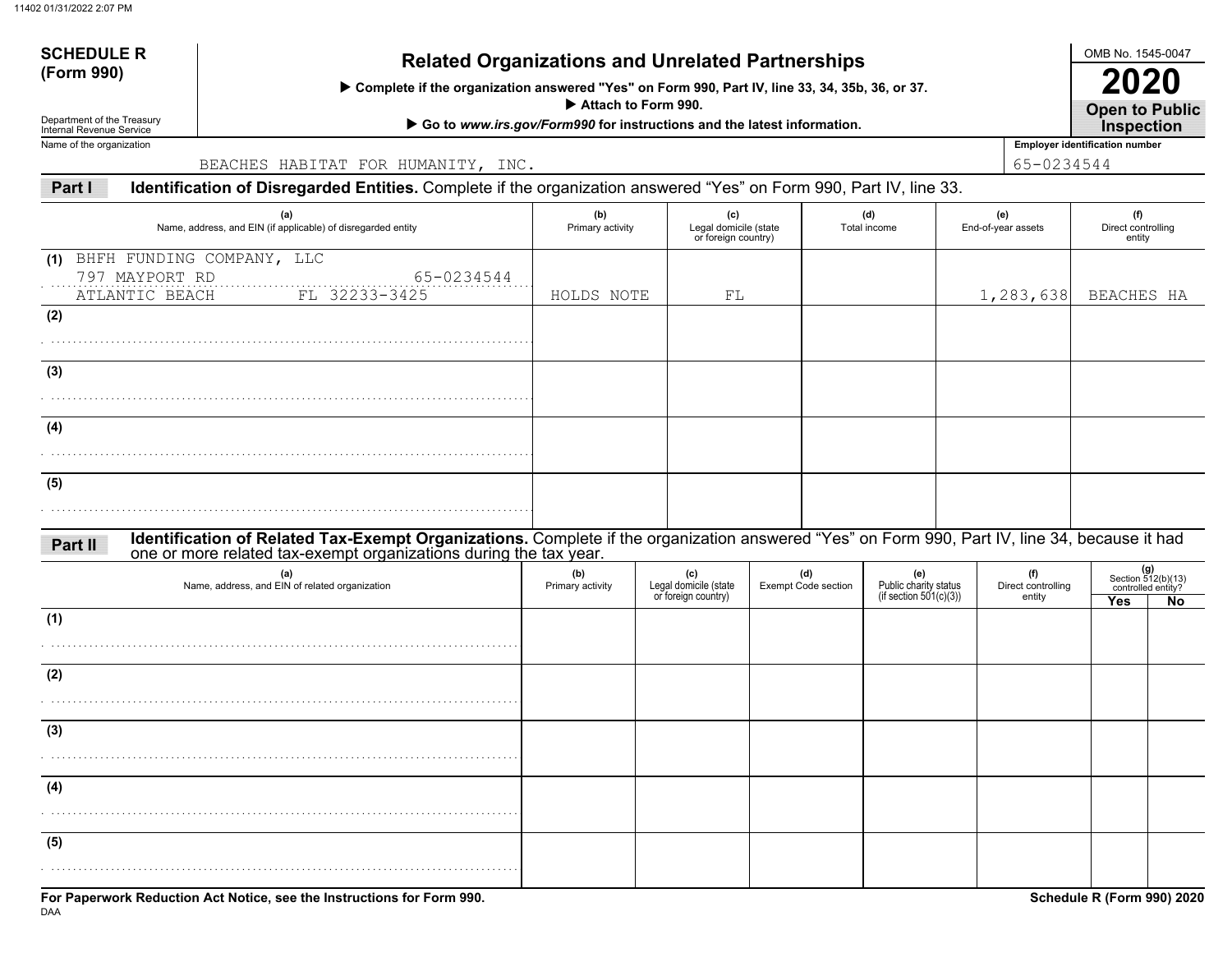### Schedule R (Form 990) 2020 Page **2** BEACHES HABITAT FOR HUMANITY, INC. 65-0234544

| Identification of Related Organizations Taxable as a Partnership. Complete if the organization answered "Yes" on Form 990, Part IV, line 34,<br>Part III<br>because it had one or more related organizations treated as a partnership during the tax year. |                         |                                                             |                                                        |                                                                                                         |                                                        |                                        |                                                   |                                       |                                                                         |                                       |     |                                                       |
|------------------------------------------------------------------------------------------------------------------------------------------------------------------------------------------------------------------------------------------------------------|-------------------------|-------------------------------------------------------------|--------------------------------------------------------|---------------------------------------------------------------------------------------------------------|--------------------------------------------------------|----------------------------------------|---------------------------------------------------|---------------------------------------|-------------------------------------------------------------------------|---------------------------------------|-----|-------------------------------------------------------|
| (a)<br>Name, address, and EIN of<br>related organization                                                                                                                                                                                                   | (b)<br>Primary activity | (c)<br>Legal<br>domicile<br>(state or<br>foreign<br>country | (d)<br>Direct controlling<br>entity                    | (e)<br>Predominant<br>income (related,<br>unrelated,<br>excluded from<br>tax under<br>sections 512-514) | (f)<br>Share of total<br>income                        | (g)<br>Share of end-of-<br>year assets | (h)<br>Dispro-<br>portionate<br>alloc.?<br>Yes No |                                       | (i)<br>Code V-UBI<br>amount in box 20<br>of Schedule K-1<br>(Form 1065) | (j)<br>managing<br>partner?<br>Yes No |     | (k)<br>General or Percentage<br>ownership             |
| (1)                                                                                                                                                                                                                                                        |                         |                                                             |                                                        |                                                                                                         |                                                        |                                        |                                                   |                                       |                                                                         |                                       |     |                                                       |
| (2)                                                                                                                                                                                                                                                        |                         |                                                             |                                                        |                                                                                                         |                                                        |                                        |                                                   |                                       |                                                                         |                                       |     |                                                       |
| (3)                                                                                                                                                                                                                                                        |                         |                                                             |                                                        |                                                                                                         |                                                        |                                        |                                                   |                                       |                                                                         |                                       |     |                                                       |
| (4)                                                                                                                                                                                                                                                        |                         |                                                             |                                                        |                                                                                                         |                                                        |                                        |                                                   |                                       |                                                                         |                                       |     |                                                       |
| Identification of Related Organizations Taxable as a Corporation or Trust. Complete if the organization answered "Yes" on Form 990, Part IV, line 34, because it had one or more related organizations treated as a corporatio<br>Part IV                  |                         |                                                             |                                                        |                                                                                                         |                                                        |                                        |                                                   |                                       |                                                                         |                                       |     |                                                       |
| (a)<br>Name, address, and EIN of related organization                                                                                                                                                                                                      | (b)<br>Primary activity |                                                             | (c)<br>Legal domicile<br>(state or<br>foreign country) | (d)<br>Direct controlling<br>entity                                                                     | (e)<br>Type of entity<br>(C corp, S corp,<br>or trust) | (f)<br>Share of total<br>income        |                                                   | (g)<br>Share of<br>end-of-year assets | (h)<br>Percentage<br>ownership                                          |                                       |     | (i)<br>Section<br>512(b)(13)<br>controlled<br>entity? |
| (1)                                                                                                                                                                                                                                                        |                         |                                                             |                                                        |                                                                                                         |                                                        |                                        |                                                   |                                       |                                                                         |                                       | Yes | <b>No</b>                                             |
| (2)                                                                                                                                                                                                                                                        |                         |                                                             |                                                        |                                                                                                         |                                                        |                                        |                                                   |                                       |                                                                         |                                       |     |                                                       |
| (3)                                                                                                                                                                                                                                                        |                         |                                                             |                                                        |                                                                                                         |                                                        |                                        |                                                   |                                       |                                                                         |                                       |     |                                                       |
| (4)                                                                                                                                                                                                                                                        |                         |                                                             |                                                        |                                                                                                         |                                                        |                                        |                                                   |                                       |                                                                         |                                       |     |                                                       |
|                                                                                                                                                                                                                                                            |                         |                                                             |                                                        |                                                                                                         |                                                        |                                        |                                                   |                                       |                                                                         |                                       |     |                                                       |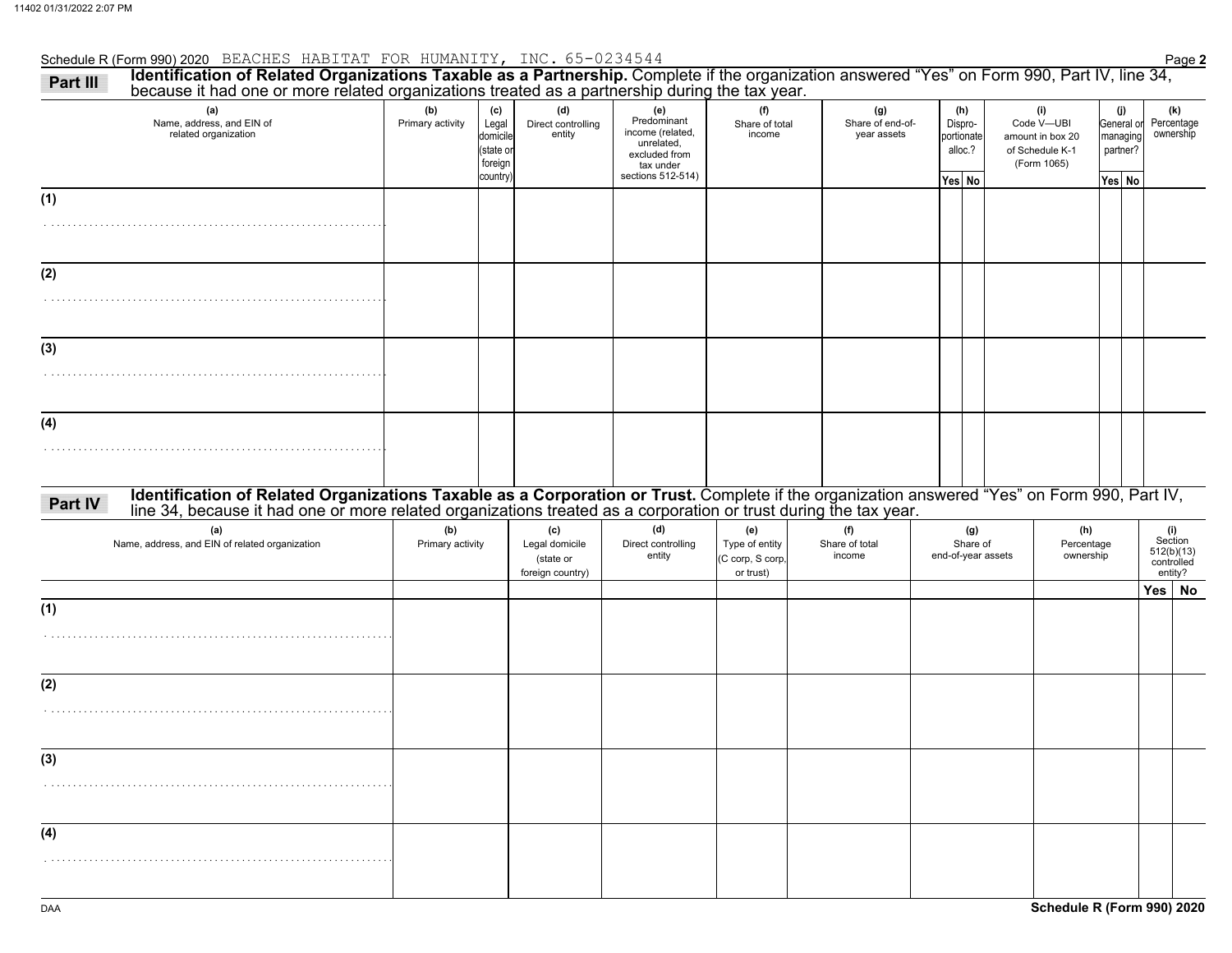#### Schedule R (Form 990) 2020 Page **3** BEACHES HABITAT FOR HUMANITY, INC. 65-0234544

| Transactions With Related Organizations. Complete if the organization answered "Yes" on Form 990, Part IV, line 34, 35b, or 36.<br><b>Part V</b>                                                                                                                                                                                                                                                                                                                |                            |                 |                                       |                 |  |        |  |  |  |  |  |
|-----------------------------------------------------------------------------------------------------------------------------------------------------------------------------------------------------------------------------------------------------------------------------------------------------------------------------------------------------------------------------------------------------------------------------------------------------------------|----------------------------|-----------------|---------------------------------------|-----------------|--|--------|--|--|--|--|--|
| Note: Complete line 1 if any entity is listed in Parts II, III, or IV of this schedule.                                                                                                                                                                                                                                                                                                                                                                         |                            |                 |                                       |                 |  | Yes No |  |  |  |  |  |
| During the tax year, did the organization engage in any of the following transactions with one or more related organizations listed in Parts II-IV?<br>1.                                                                                                                                                                                                                                                                                                       |                            |                 |                                       |                 |  |        |  |  |  |  |  |
| a Receipt of (i) interest, (ii) annuities, (iii) royalties, or (iv) rent from a controlled entity [1] controlled entity [1] controlled entity and controlled entity and controlled entity and controlled entity and contained                                                                                                                                                                                                                                   |                            |                 |                                       | 1a              |  |        |  |  |  |  |  |
| <b>b</b> Gift, grant, or capital contribution to related organization(s) encourse consumed and consumed contribution to related organization(s)                                                                                                                                                                                                                                                                                                                 |                            |                 |                                       | 1 <sub>b</sub>  |  |        |  |  |  |  |  |
|                                                                                                                                                                                                                                                                                                                                                                                                                                                                 |                            |                 |                                       |                 |  |        |  |  |  |  |  |
| d Loans or loan guarantees to or for related organization(s) encourance contains an account of the container and container and container and container and container and container and container and container and container a                                                                                                                                                                                                                                  |                            |                 |                                       |                 |  |        |  |  |  |  |  |
| e Loans or loan guarantees by related organization(s) encourance contains an account of the container container                                                                                                                                                                                                                                                                                                                                                 |                            |                 |                                       |                 |  |        |  |  |  |  |  |
|                                                                                                                                                                                                                                                                                                                                                                                                                                                                 |                            |                 |                                       |                 |  |        |  |  |  |  |  |
| f Dividends from related organization(s) with an example and contact the control of the control of the contact or contact the control or contact or contact the contact or contact or contact the contact of the contact or co                                                                                                                                                                                                                                  |                            |                 |                                       | 1f              |  |        |  |  |  |  |  |
| g Sale of assets to related organization(s) with an example and contact the set of assets to related organization(s)                                                                                                                                                                                                                                                                                                                                            |                            |                 |                                       |                 |  |        |  |  |  |  |  |
| h Purchase of assets from related organization(s) encounteral contracts and control of the Purchase of assets from related organization(s) encounteral contracts and control of the Purchase of assets from related organizati                                                                                                                                                                                                                                  |                            |                 |                                       |                 |  |        |  |  |  |  |  |
|                                                                                                                                                                                                                                                                                                                                                                                                                                                                 |                            |                 |                                       | 11              |  |        |  |  |  |  |  |
| Exchange of assets with related organization(s) with an experiment control of the set of assets with related organization(s) with the set of the set of the set of the set of the set of the set of the set of the set of the<br>Lease of facilities, equipment, or other assets to related organization(s) Materian Commences and Commences and Commences and Commences and Commences and Commences and Commences and Commences and Commences and Commences an |                            |                 |                                       |                 |  |        |  |  |  |  |  |
|                                                                                                                                                                                                                                                                                                                                                                                                                                                                 |                            |                 |                                       |                 |  |        |  |  |  |  |  |
| k Lease of facilities, equipment, or other assets from related organization(s) Materian material entertainment                                                                                                                                                                                                                                                                                                                                                  |                            |                 |                                       | 1k              |  |        |  |  |  |  |  |
| Performance of services or membership or fundraising solicitations for related organization(s) [11] processors content to conserve the services or membership or fundraising solicitations for related organization(s) [11] pr<br>L                                                                                                                                                                                                                             |                            |                 |                                       |                 |  |        |  |  |  |  |  |
| m Performance of services or membership or fundraising solicitations by related organization(s) matches contains accommodal contained and professor membership or fundraising solicitations by related organization(s) matches                                                                                                                                                                                                                                  |                            |                 |                                       |                 |  |        |  |  |  |  |  |
|                                                                                                                                                                                                                                                                                                                                                                                                                                                                 |                            |                 |                                       |                 |  |        |  |  |  |  |  |
| o Sharing of paid employees with related organization(s) encourance contains an array contained a starting of paid employees with related organization(s)                                                                                                                                                                                                                                                                                                       |                            |                 |                                       | 10 <sub>o</sub> |  |        |  |  |  |  |  |
|                                                                                                                                                                                                                                                                                                                                                                                                                                                                 |                            |                 |                                       |                 |  |        |  |  |  |  |  |
| p Reimbursement paid to related organization(s) for expenses <b>conservative conservative conservative conservative</b>                                                                                                                                                                                                                                                                                                                                         |                            |                 |                                       |                 |  |        |  |  |  |  |  |
| q Reimbursement paid by related organization(s) for expenses [1] responses [1] response to response the set of the set of the set of the set of the set of the set of the set of the set of the set of the set of the set of t                                                                                                                                                                                                                                  |                            |                 |                                       | 1q              |  |        |  |  |  |  |  |
|                                                                                                                                                                                                                                                                                                                                                                                                                                                                 |                            |                 |                                       |                 |  |        |  |  |  |  |  |
| r Other transfer of cash or property to related organization(s) Materian Channel Community Community Channel Channel Channel Channel Channel Channel Channel Channel Channel Channel Channel Channel Channel Channel Channel C                                                                                                                                                                                                                                  |                            |                 |                                       | 1r              |  |        |  |  |  |  |  |
|                                                                                                                                                                                                                                                                                                                                                                                                                                                                 |                            |                 |                                       | 1s              |  |        |  |  |  |  |  |
| 2 If the answer to any of the above is "Yes," see the instructions for information on who must complete this line, including covered relationships and transaction thresholds.                                                                                                                                                                                                                                                                                  |                            |                 |                                       |                 |  |        |  |  |  |  |  |
| (a)                                                                                                                                                                                                                                                                                                                                                                                                                                                             | (b)                        | (c)             | (d)                                   |                 |  |        |  |  |  |  |  |
| Name of related organization                                                                                                                                                                                                                                                                                                                                                                                                                                    | Transaction<br>$type(a-s)$ | Amount involved | Method of determining amount involved |                 |  |        |  |  |  |  |  |
|                                                                                                                                                                                                                                                                                                                                                                                                                                                                 |                            |                 |                                       |                 |  |        |  |  |  |  |  |
|                                                                                                                                                                                                                                                                                                                                                                                                                                                                 |                            |                 |                                       |                 |  |        |  |  |  |  |  |
| (1)                                                                                                                                                                                                                                                                                                                                                                                                                                                             |                            |                 |                                       |                 |  |        |  |  |  |  |  |
|                                                                                                                                                                                                                                                                                                                                                                                                                                                                 |                            |                 |                                       |                 |  |        |  |  |  |  |  |
| (2)                                                                                                                                                                                                                                                                                                                                                                                                                                                             |                            |                 |                                       |                 |  |        |  |  |  |  |  |
|                                                                                                                                                                                                                                                                                                                                                                                                                                                                 |                            |                 |                                       |                 |  |        |  |  |  |  |  |
| (3)                                                                                                                                                                                                                                                                                                                                                                                                                                                             |                            |                 |                                       |                 |  |        |  |  |  |  |  |
|                                                                                                                                                                                                                                                                                                                                                                                                                                                                 |                            |                 |                                       |                 |  |        |  |  |  |  |  |
| (4)                                                                                                                                                                                                                                                                                                                                                                                                                                                             |                            |                 |                                       |                 |  |        |  |  |  |  |  |
|                                                                                                                                                                                                                                                                                                                                                                                                                                                                 |                            |                 |                                       |                 |  |        |  |  |  |  |  |
| (5)                                                                                                                                                                                                                                                                                                                                                                                                                                                             |                            |                 |                                       |                 |  |        |  |  |  |  |  |
|                                                                                                                                                                                                                                                                                                                                                                                                                                                                 |                            |                 |                                       |                 |  |        |  |  |  |  |  |
| (6)                                                                                                                                                                                                                                                                                                                                                                                                                                                             |                            |                 |                                       |                 |  |        |  |  |  |  |  |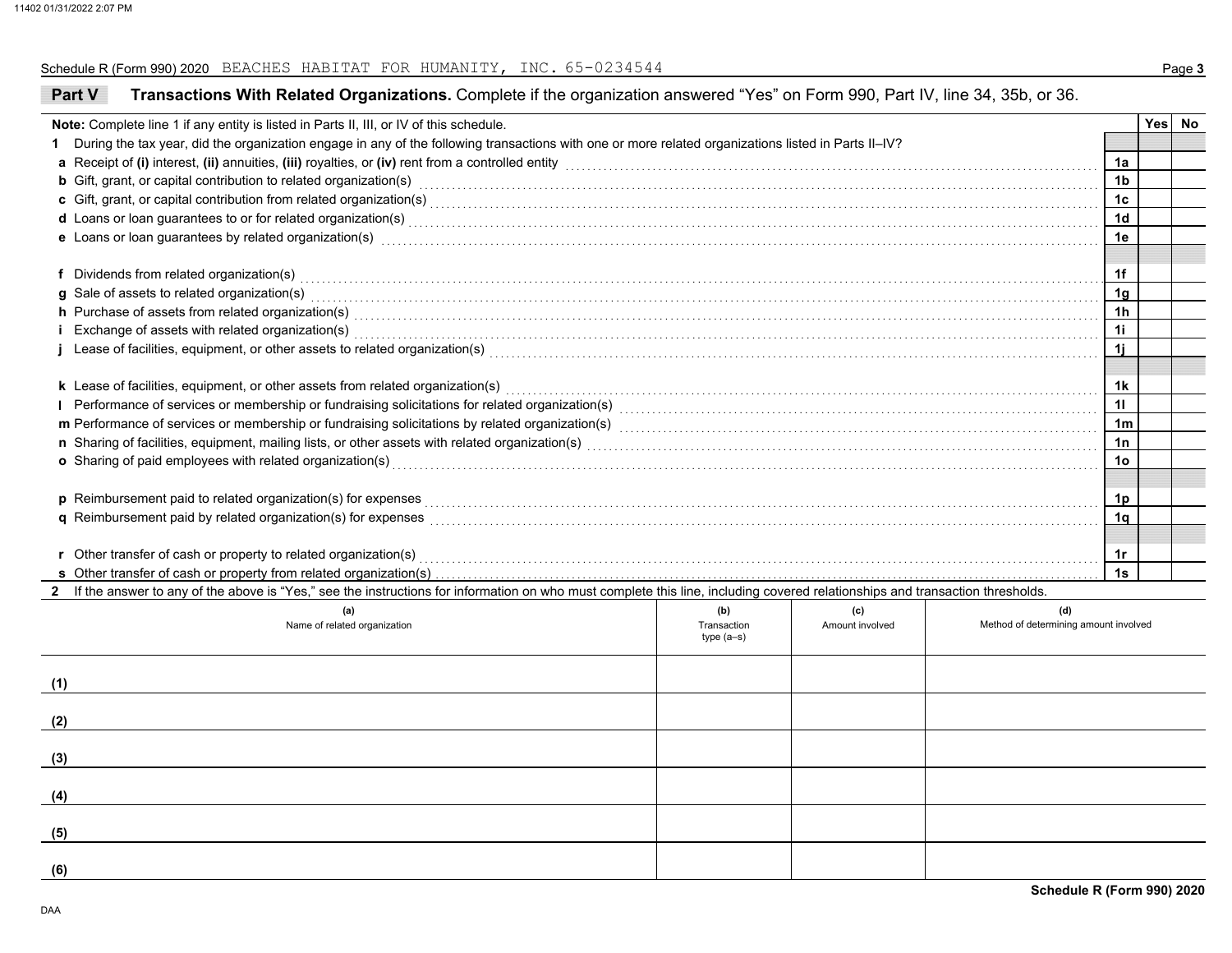#### Schedule R (Form 990) 2020 Page **4** BEACHES HABITAT FOR HUMANITY, INC. 65-0234544

### **Part VI Unrelated Organizations Taxable as a Partnership.** Complete if the organization answered "Yes" on Form 990, Part IV, line 37.

Provide the following information for each entity taxed as a partnership through which the organization conducted more than five percent of its activities (measured by total assets or gross revenue) that was not a related organization. See instructions regarding exclusion for certain investment partnerships.

| (a)<br>Name, address, and EIN of entity | (b)<br>Primary activity | (c)<br>Legal<br>domicile<br>foreign | (d)<br>Predominant<br>income (related,<br>(state or unrelated, excluded<br>from tax under | (e)<br>Are all partners<br>section<br>501(c)(3)<br>organizations? |  | (f)<br>Share of<br>total income | (g)<br>Share of<br>end-of-year<br>assets |     | (h)<br>Disproportionate<br>allocations? | (i)<br>Code V-UBI<br>amount in box 20<br>of Schedule K-1<br>(Form 1065) |        | (j)<br>General or<br>managing<br>partner? | (k)<br>Percentage<br>ownership |
|-----------------------------------------|-------------------------|-------------------------------------|-------------------------------------------------------------------------------------------|-------------------------------------------------------------------|--|---------------------------------|------------------------------------------|-----|-----------------------------------------|-------------------------------------------------------------------------|--------|-------------------------------------------|--------------------------------|
|                                         |                         | country)                            | sections 512-514)                                                                         | Yes No                                                            |  |                                 |                                          | Yes | <b>No</b>                               |                                                                         | Yes No |                                           |                                |
| (1)                                     |                         |                                     |                                                                                           |                                                                   |  |                                 |                                          |     |                                         |                                                                         |        |                                           |                                |
|                                         |                         |                                     |                                                                                           |                                                                   |  |                                 |                                          |     |                                         |                                                                         |        |                                           |                                |
| (2)                                     |                         |                                     |                                                                                           |                                                                   |  |                                 |                                          |     |                                         |                                                                         |        |                                           |                                |
|                                         |                         |                                     |                                                                                           |                                                                   |  |                                 |                                          |     |                                         |                                                                         |        |                                           |                                |
| (3)                                     |                         |                                     |                                                                                           |                                                                   |  |                                 |                                          |     |                                         |                                                                         |        |                                           |                                |
|                                         |                         |                                     |                                                                                           |                                                                   |  |                                 |                                          |     |                                         |                                                                         |        |                                           |                                |
| (4)                                     |                         |                                     |                                                                                           |                                                                   |  |                                 |                                          |     |                                         |                                                                         |        |                                           |                                |
|                                         |                         |                                     |                                                                                           |                                                                   |  |                                 |                                          |     |                                         |                                                                         |        |                                           |                                |
| (5)                                     |                         |                                     |                                                                                           |                                                                   |  |                                 |                                          |     |                                         |                                                                         |        |                                           |                                |
|                                         |                         |                                     |                                                                                           |                                                                   |  |                                 |                                          |     |                                         |                                                                         |        |                                           |                                |
| (6)                                     |                         |                                     |                                                                                           |                                                                   |  |                                 |                                          |     |                                         |                                                                         |        |                                           |                                |
|                                         |                         |                                     |                                                                                           |                                                                   |  |                                 |                                          |     |                                         |                                                                         |        |                                           |                                |
| (7)                                     |                         |                                     |                                                                                           |                                                                   |  |                                 |                                          |     |                                         |                                                                         |        |                                           |                                |
|                                         |                         |                                     |                                                                                           |                                                                   |  |                                 |                                          |     |                                         |                                                                         |        |                                           |                                |
| (8)                                     |                         |                                     |                                                                                           |                                                                   |  |                                 |                                          |     |                                         |                                                                         |        |                                           |                                |
|                                         |                         |                                     |                                                                                           |                                                                   |  |                                 |                                          |     |                                         |                                                                         |        |                                           |                                |
| (9)                                     |                         |                                     |                                                                                           |                                                                   |  |                                 |                                          |     |                                         |                                                                         |        |                                           |                                |
|                                         |                         |                                     |                                                                                           |                                                                   |  |                                 |                                          |     |                                         |                                                                         |        |                                           |                                |
| (10)                                    |                         |                                     |                                                                                           |                                                                   |  |                                 |                                          |     |                                         |                                                                         |        |                                           |                                |
|                                         |                         |                                     |                                                                                           |                                                                   |  |                                 |                                          |     |                                         |                                                                         |        |                                           |                                |
| (11)                                    |                         |                                     |                                                                                           |                                                                   |  |                                 |                                          |     |                                         |                                                                         |        |                                           |                                |
|                                         |                         |                                     |                                                                                           |                                                                   |  |                                 |                                          |     |                                         |                                                                         |        |                                           |                                |
|                                         |                         |                                     |                                                                                           |                                                                   |  |                                 |                                          |     |                                         |                                                                         |        |                                           |                                |

**Schedule R (Form 990) 2020**